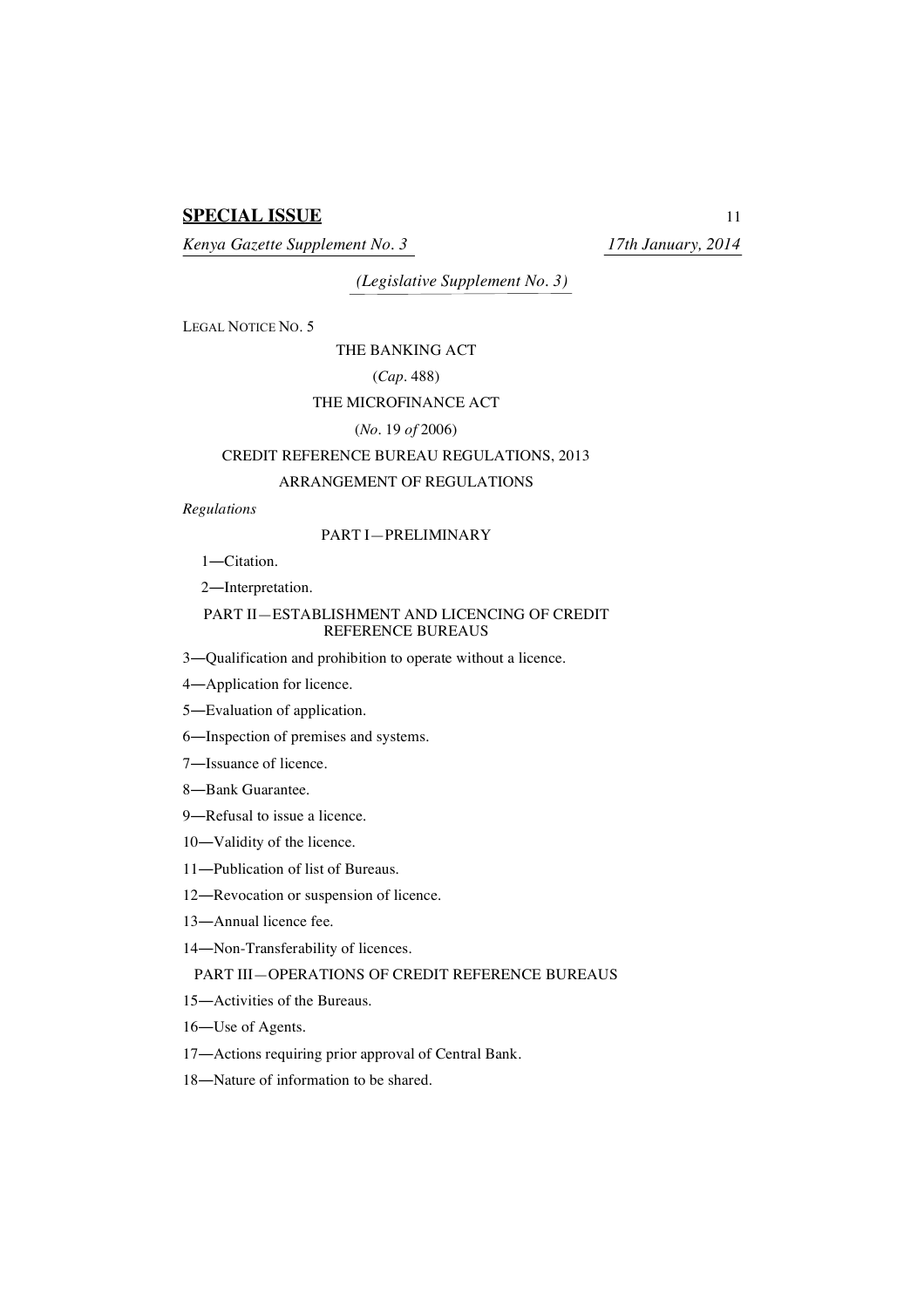- ―Protection from liability.
- ―Prohibited information.
- ―Form of consent.
- ―Conditions and form of disclosure to customers.
- ―Other sources of information.
- ―Use of public data by Bureau.
- ―Duty to provide accurate information.
- ―Restrictions on the use of customer information.
- ―Responsibilities of a Bureau.
- ―Key facts document on the right to obtain and dispute credit report.
- ―Subscriber's obligation in respect of information obtained from Bureaus.
- ―Receipt of credit reports by third parties.

―Fees.

- ―Data management and quality control.
- ―Updating and maintaining information.
- ―Security and control measures.
- ―Customers' rights of access and correction.

# PART IV—GOVERNANCE AND MANAGEMENT OF BUREAUS

- ―Management and composition of a Bureau.
- ―Criteria for appointment of directors.
- ―Disqualification of officers.
- ―Suitability test.

## PART V—DISSOLUTION AND LIQUIDATION

- ―Dissolution and winding up.
- ―Central Bank approval for voluntary liquidation.
- ―Notification to the Central Bank.
- ―Forwarding of data to Central Bank.
- ―Notification to institutions and Bureaus.

## PART VI—POWERS OF THE CENTRAL BANK

- ―Powers of the Central Bank.
- ―Inspection of Bureaus.
- ―Ownership of information.
- ―Periodic returns.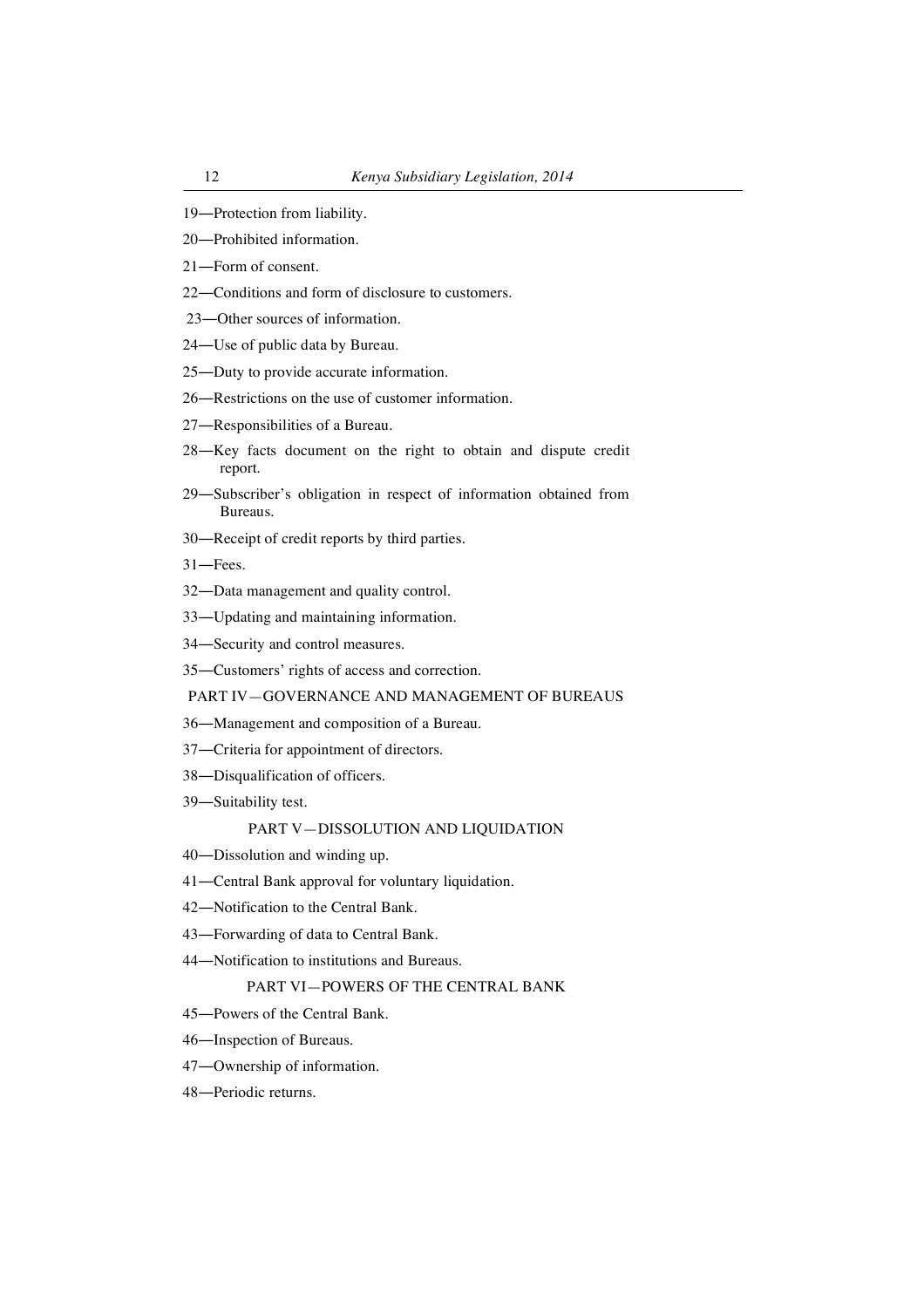49―Mandatory standards.

50―Responsibilities of institutions.

51―Notification of amount owing.

52―Mode of service.

53―Obtaining information under false pretences.

54―Compliance with guidelines, rules or directives.

55―Penalties.

56―Repeals.

57―Savings.

**SCHEDULES** 

# FIRST SCHEDULE — Application Form for a Licence to carry out the Bureau Business.

SECOND SCHEDULE — Personal Declaration Form for individuals<br>proposed to become significant proposed to become significant shareholders, directors or senior officers of a Bureau.

THIRD SCHEDULE -Statutory Declaration.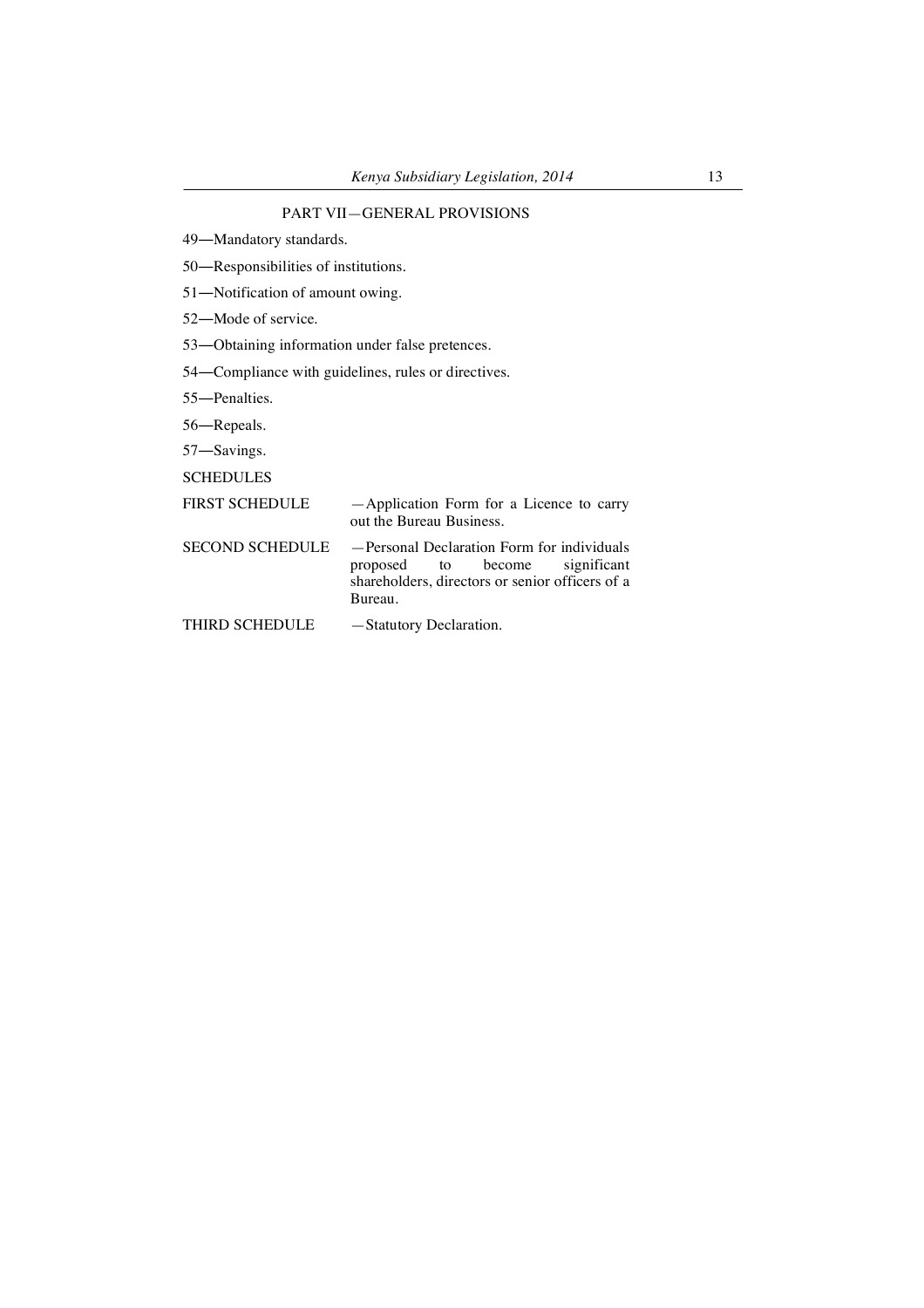# THE BANKING ACT

# (*Cap*. 488)

# THE MICROFINANCE ACT

## (*No*. 19 *of* 2006)

IN EXERCISE of the powers conferred by sections 31(3) and (4) and  $55(1)$  of the Banking Act and sections  $34(4)$  and  $(5)$  and  $48(2)$  of the Microfinance Act, 2006, the Cabinet Secretary for The National Treasury makes the following Regulations –

#### THE CREDIT REFERENCE BUREAU REGULATIONS, 2013

## PART I—PRELIMINARY

1. These Regulations may be cited as the Credit Reference Bureau Regulations, 2013.

2. In these Regulations, unless the context otherwise requires– Interpretation.

"Act" means the Banking Act and the Microfinance Act, 2006*;*

"adverse action notice" means a notice issued by an institution to a customer conveying denial or cancellation of, an increase in any charge for, or a reduction or other adverse or unfavourable change in the terms of coverage or amount of, any loan, existing or applied for, or any other action or determination adversely affecting the customer, based on customer information obtained from a Bureau;

"agent" means an entity contracted by a Bureau and approved by the Central Bank to provide the services on behalf of the Bureau, in such manner as may be prescribed by the Central Bank;

"amendment notice" means a written notice from an institution advising a Bureau of an amendment to credit information previously incorrectly reported to a Bureau by that institution;

"Bureau" means a credit reference bureau licensed under these Regulations to prepare or provide credit reports to credit information recipients based on data maintained by the Bureau and to carry out such other activities as are authorised under these Regulations;

"Cabinet Secretary" means the Cabinet Secretary for the time being responsible for matters relating to finance;

"Central Bank" means Central Bank of Kenya established under section 3 of the Central Bank of Kenya Act;

"credit information" means any positive or negative information bearing on an individual's or entity's credit worthiness, credit standing, credit capacity, to the history or profile of an individual or entity with regard to credit, assets, and any financial obligations;

Citation and commencement.

Cap. 488 No. 19 of 2006

Cap 491.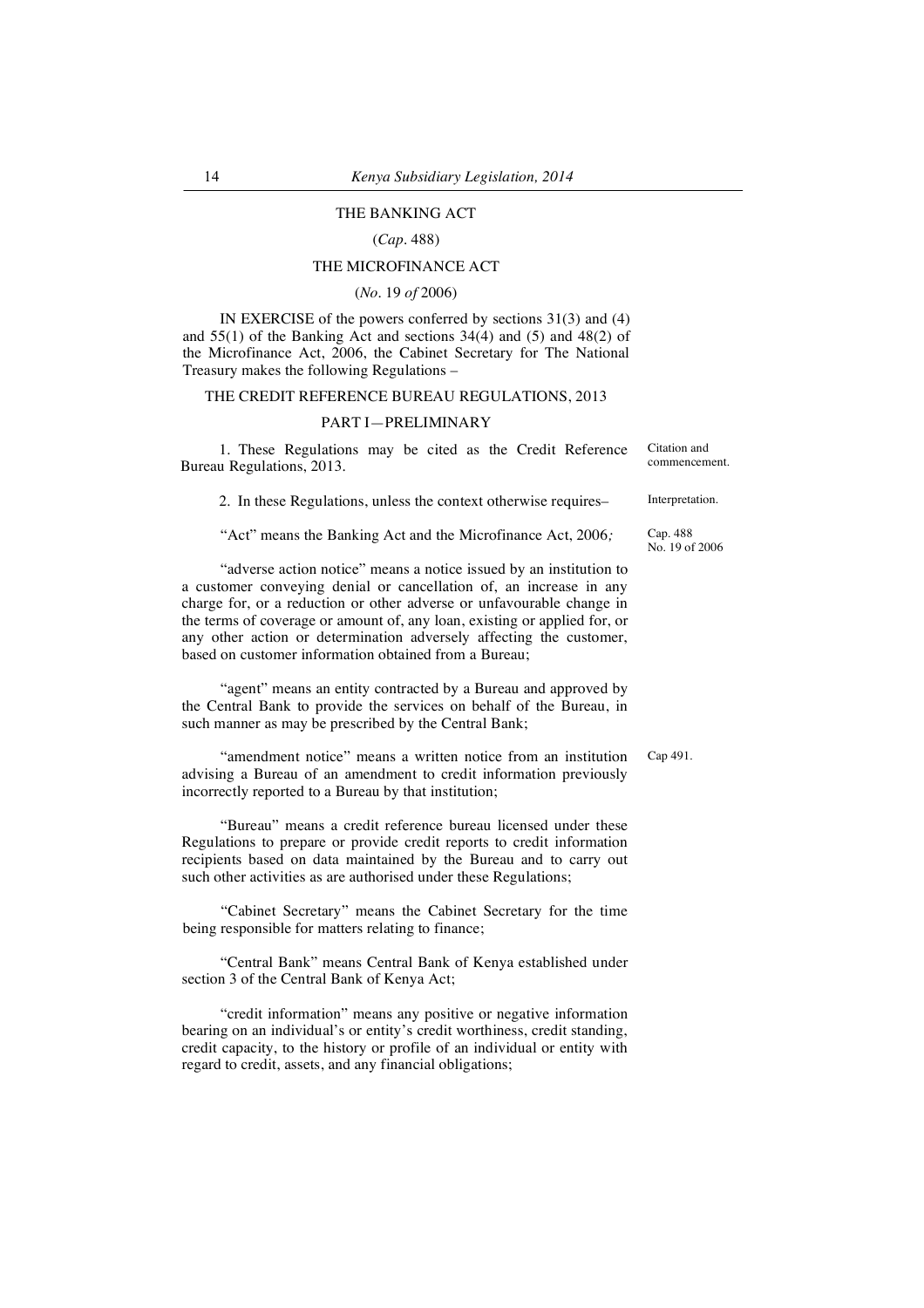"credit information provider" means a person other than a subscriber who furnishes credit information to a Bureau;

"credit report" means an electronic, written or other communication of any information by a credit reference bureau, relating to a person's creditworthiness, credit standing, credit capacity, character or general reputation which is used or collected to serve as a factor in establishing that person's eligibility for credit or other service or product provided by an institution or for such other purposes as may be permitted or required by law or contract;

"customer" means any consumer of services or products who has a formal engagement to receive services or products on agreed terms and conditions from an institution licensed under the Act or a third party and includes a person who seeks to open an account with an institution;

"customer information" means credit information, or any other positive or negative information provided by a customer or obtained from an institution, a third party, or public record information, which may be exchanged pursuant to these Regulations;

"database" means a set of customer information collected, managed and disseminated by a Bureau;

Cap 488. No.19 of 2006.

"director" means a member of the board of directors of a Bureau;

"institution" for the purposes of these Regulations, means an institution within the meaning of section 2 of the Banking Act and section 2 of the Microfinance Act, 2006;

"loan" means direct, indirect and contingent obligations incurred by an individual or entity with third parties and includes any , credit, discount, advance, overdraft, export bills purchased, other bills receivable or purchased, import bills, customers' liability on offbalance sheet items or any other credit facility extended to a customer of an institution;

"negative information" means any adverse customer information relating to a customer which includes-

- (a) non-performing loan or credit default or late payment on all types of facilities or claims;
- (b) dishonour of, other than for technical reasons, cheques meant for settlement of credits in favour of institutions;
- (c) accounts compulsorily closed other than for administrative reasons;
- (d) proven cases of frauds and forgeries;
- (e) proven cases of cheque kiting;
- (f) false declarations and statements;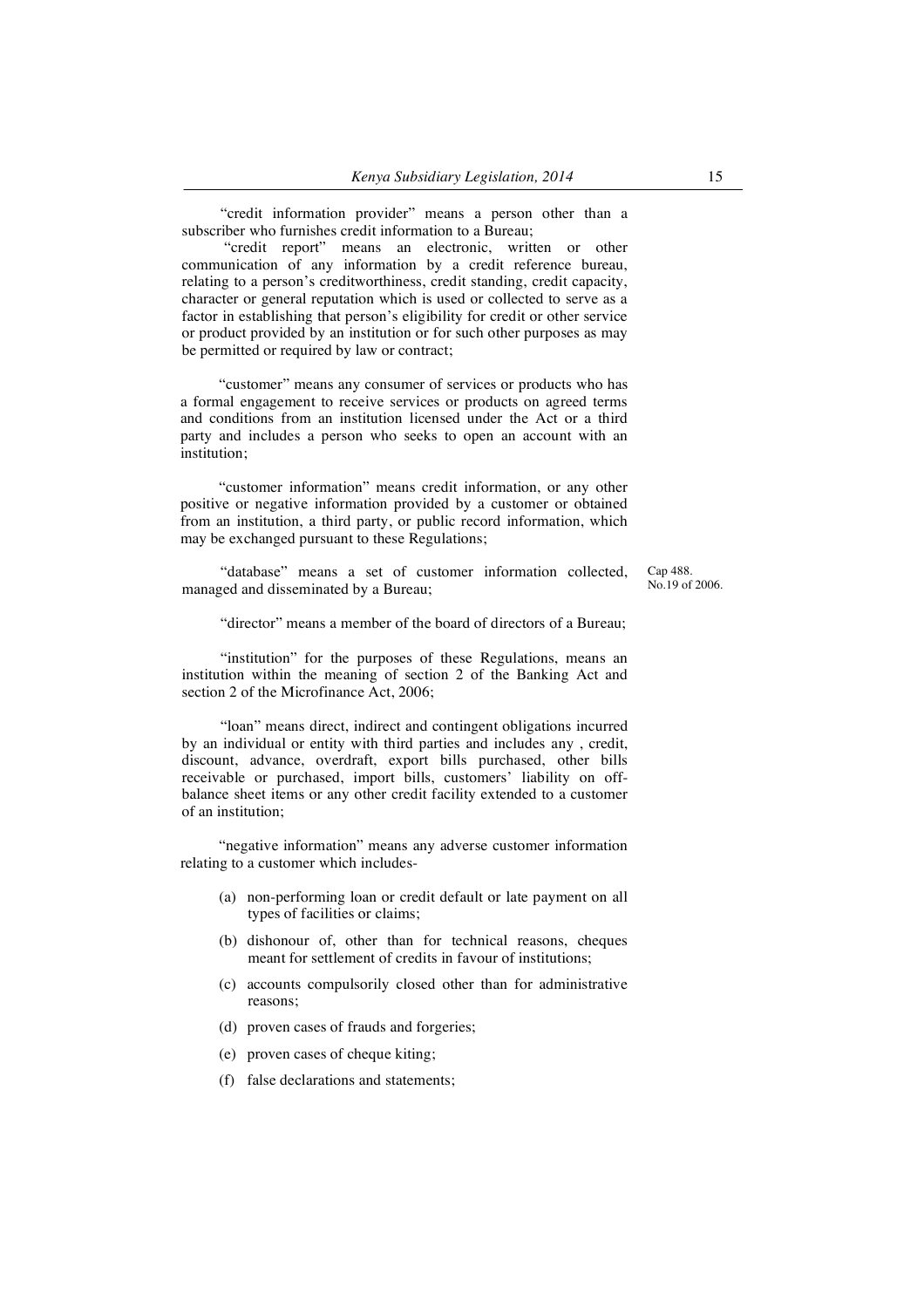- (g) receiverships, bankruptcies and liquidations;
- (h) tendering of false securities; and
- (i) misapplication of borrowed funds.

"non-performing loan" means—

Cap 488.

- (a) pursuant to the Banking Act and Prudential Guidelines, 2013—
	- (i) in respect of, loan accounts and other credit extensions having pre-established repayment programs, when principal or interest is due and unpaid for ninety days or more or interest payments for ninety days or more have been re-financed or rolled-over into a new loan;
	- (ii) in respect of, current accounts ,overdrafts, and other credit extensions not having pre-established repayment programs, when the balance exceeds the customers approved limit for more than ninety consecutive days , the customers borrowing line has expired for more than ninety days or interest is due and unpaid for more than ninety days; or
	- (iii) in respect of, off balance sheet items, when the off balance sheet item crystallize and the customer's account is debited and the principal and interest is subsequently unpaid for ninety days or more.

No.19 of 2006.

L.N. No. 5 of 2008.

Microfinance (Depositing Taking Microfinance Institutions) Regulations, 200 a credit facility that is not generating income and the principal or interest is due and unpaid for, more than thirty days and includes a loan or credit facility classified either as substandard, doubtful or loss;

(b) pursuant to the Microfinance Act, 2006 and the

"notice of change" means a written notice sent by a Bureau to an institution concerning a significant change to customer information that had previously been obtained by the institution from the Bureau for a period not exceeding twelve months prior to the date of the notice of change;

"notice of resolution" means a written notice sent from an institution to a Bureau, advising the results of an investigation the institution has made into customer information previously reported to the Bureau by the institution where the customer has disputed the accuracy of information reported;

"officer" means any person who takes part in the general management of a Bureau and includes a director, the secretary to the board, the chief executive officer, deputy chief executive officer, chief financial officer, chief information technology officer, chief internal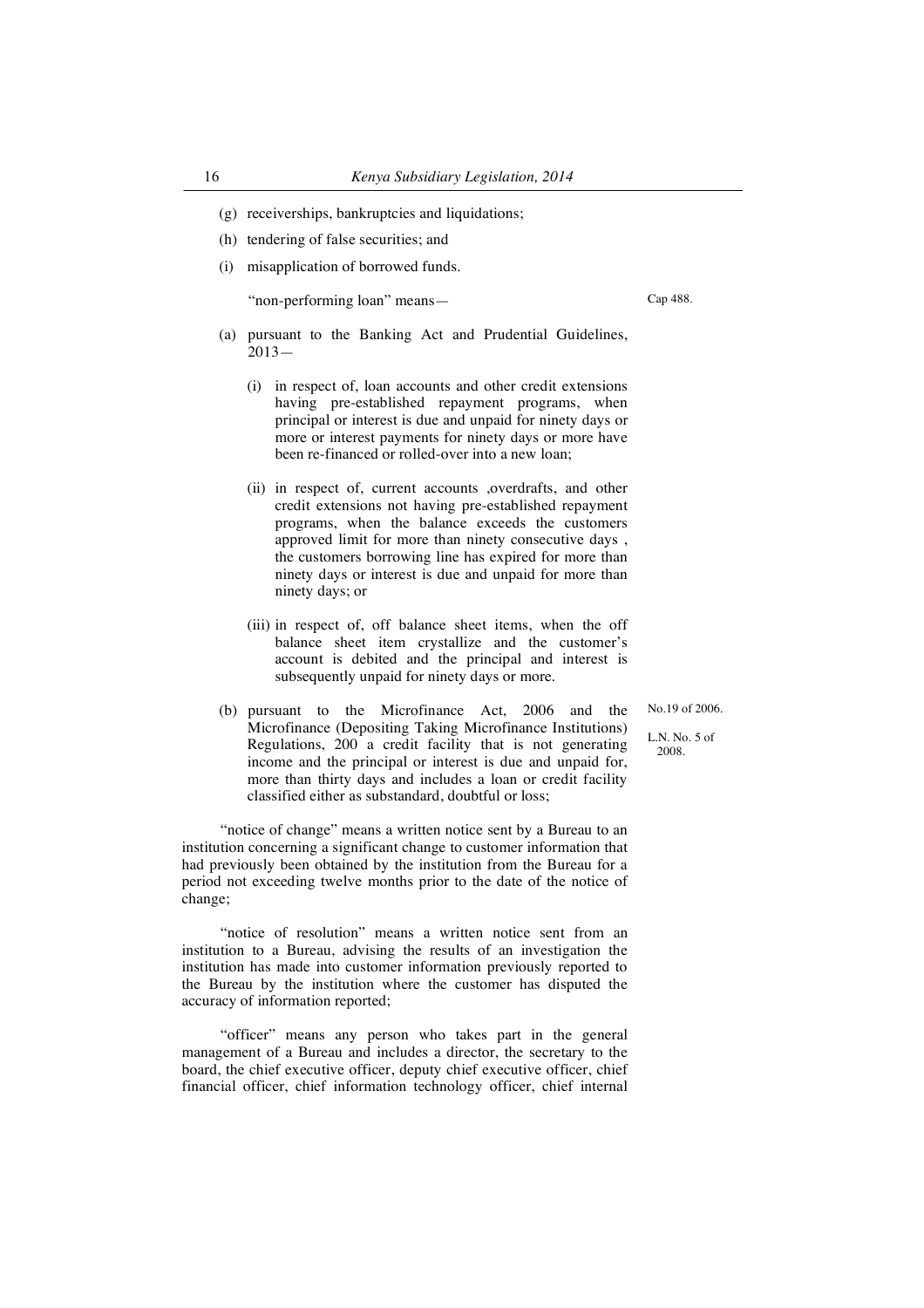auditor, or manager of a significant unit of the Bureau or a person with a similar level of seniority, position or responsibility;

"performing loan" means any loan which has not been classified as a non-performing loan under the Banking Act and the Microfinance Act;

"place of business" means any premises including the head office, branch, agency or such other premises as may be approved by the Central Bank, at which a Bureau conducts its business;

"positive information" means any information on performing loan or other credit;

"significant shareholder" means a person other than the Government or a public entity, who holds directly or indirectly or otherwise has a beneficial interest in more than ten per cent of the share capital of a Bureau or if it is proposed that such a person shall hold or have such a beneficial interest;

"subscriber" means an institution licensed under the Banking Act or the Microfinance Act and which has subscribed to receive customer information from a Bureau.

## PART II—ESTABLISHMENT AND LICENSING OF A BUREAU

3. (1)A person shall not establish or operate a bureau business in Kenya or otherwise hold himself out to the public as engaging in any Bureau business for the benefit of institutions licensed under the Act unless such person is—

- (a) established and incorporated as a limited liability company under the Companies Act; and
- (b) licensed under these Regulations; or
- (c) is an agent of a Bureau.

(2) A person who contravenes the provisions of this regulation commits an offence and shall, on conviction, be liable to a fine of five hundred thousand shillings or to imprisonment for a term of two years or to both.

4. (1) A person seeking to obtain a licence to conduct Bureau business shall apply to the Central Bank for approval of the name.

(2) The approval under sub-regulation (1) shall lapse where the person does not obtain a licence within twelve months of such approval.

(3) An application for a licence to conduct Bureau business shall be made to the Central Bank in the form set out in the First Schedule.

Qualification and prohibition to operate without a licence.

Cap 486.

Application for a licence.

Cap 488. No.19 of 2006.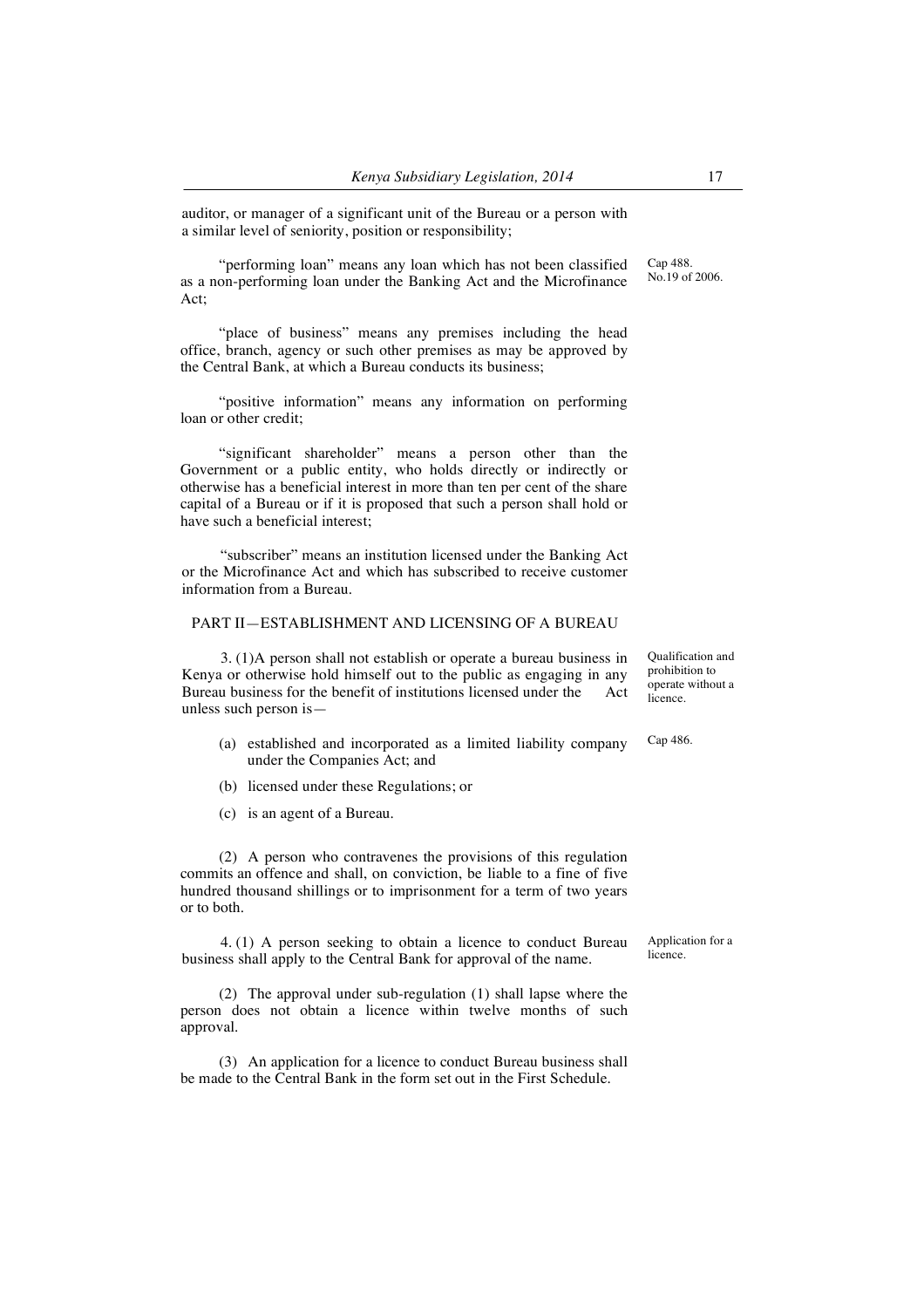(4) The applicant under sub-regulation (3), shall furnish the following information and provide supporting documents and any such other information that the Bureau considers necessary or as may be required by the Central Bank from time to time-

- (a) certified copies of the applicant's certificate of incorporation and its memorandum and articles of association;
- (b) feasibility study by the applicant, showing the nature of the planned business, organizational structure and internal control systems and monitoring procedures of the company, covering, the following aspects—
	- (i) market analysis;
	- (ii) ownership structure;
	- (iii) governance and management structure;
	- (iv) business plan;
	- (v) business continuity plan; and
	- (vi) operation manuals that ensure the accuracy of the information contained in its database as well as the timely updating of the information, through signing of contracts with information sources which must be known to and approved by the Central Bank and the manuals must include query module manual of the applicant, data loading module manual, source quality control manual, maintenance module manual, security module manual, operating manual, user manual, data privacy manual and manual for procedures for handling complaints;
- (c) sworn declarations of proposed directors, officers and significant shareholders in the forms set out in the Second Schedule;
- (d) management processes, including—
	- (i) development schedule of the software required for operation;
	- (ii) characteristics of products and services to be provided to subscribers;
	- (iii) service provision policies and procedures manuals; and
	- (iv) proposed security and control measures aimed at preventing misuse or improper management of information;
- (e) overview of operations including the description of systems and the design of the data collection including the unique identification system for individuals and enterprises that is adequate to ease the collection of data and handling of the database;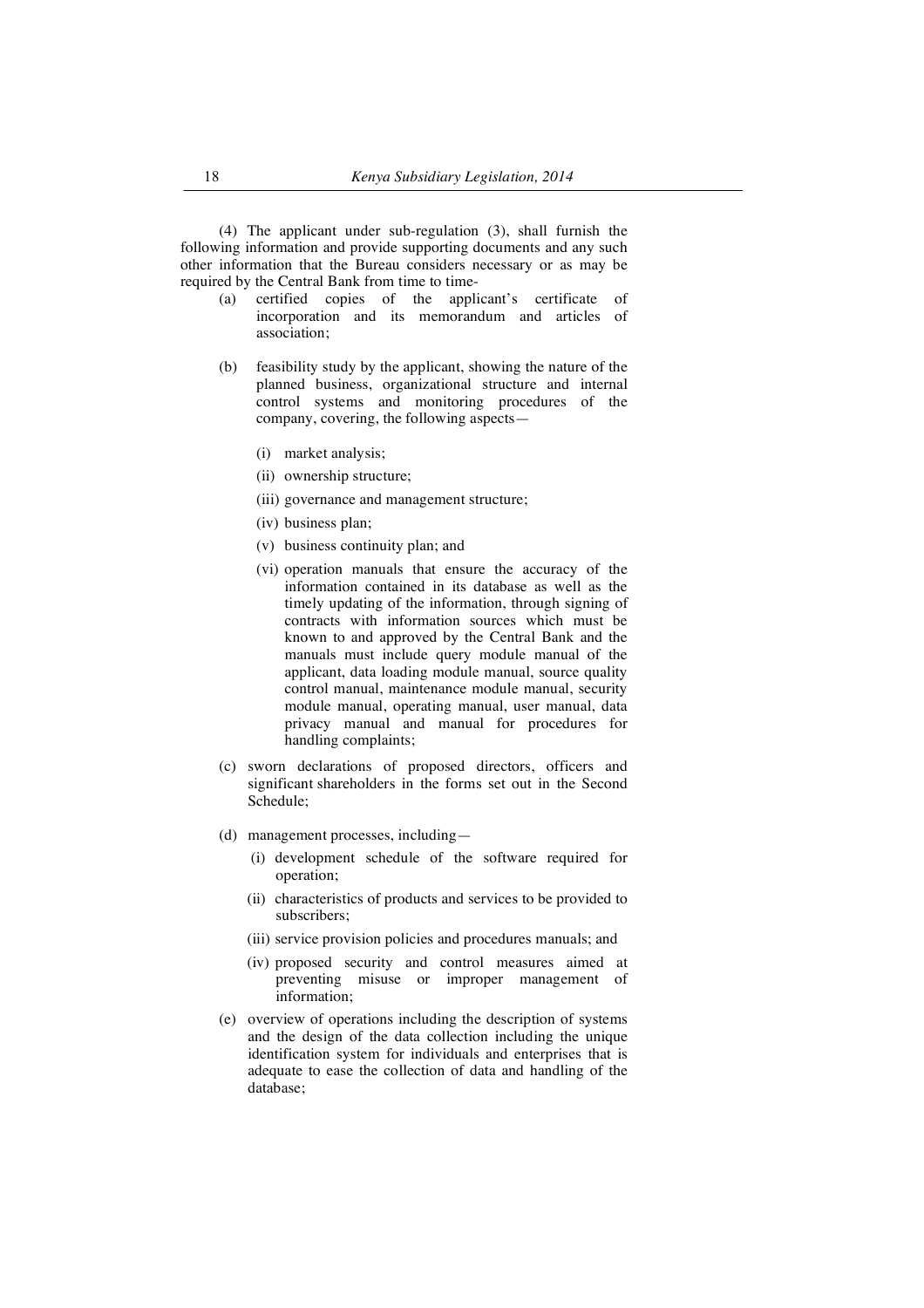- (f) a description of the applicant's premises and their suitability for customer service and the description of the security measures to be adopted;
- (g) the proposed fees and cost structure of products and services;
- (h) audited financial statements for the last three years where applicable;
- (i) a prototype of the final product that demonstrates the principal features and functions of the system; and
- (j) a banker's cheque of ten thousand shillings payable to the Central Bank, being a non-refundable application processing fee.

5. (1) On receipt of an application for a Bureau licence, the Central Bank shall within fourteen days from the date of receipt of the application assess the accuracy of the information submitted and shall acknowledge receipt of the application and notify the applicant of any missing information which ought to have been submitted by the applicant.

(2) When evaluating an application for a licence to operate a Bureau business in Kenya, the Central Bank shall take into consideration all relevant matters including the following-

- (a) the background, reputation, integrity, experience and capacity of the proposed significant shareholders, directors and senior officers of the applicant as evidenced by amongst others, the curriculum vitae and professional records of the proposed persons;
- (b) the business plan of the applicant, including plans to undertake national coverage, the roll out plan and a mechanism to integrate, gather, input, update and validate data;
- (c) the design of data collection for customer information and flexibility in structuring the information in accordance with the Act and these Regulations or other guidelines that may be issued by the Central Bank;
- (d) the adequacy of the applicant's capital structure in relation to the business;
- (e) availability of human, financial and operational resources necessary for effective and efficient conduct of Bureau business;
- (f) the existence of adequate infrastructure for the collection of information and delivery of credit reports;

Evaluation of application.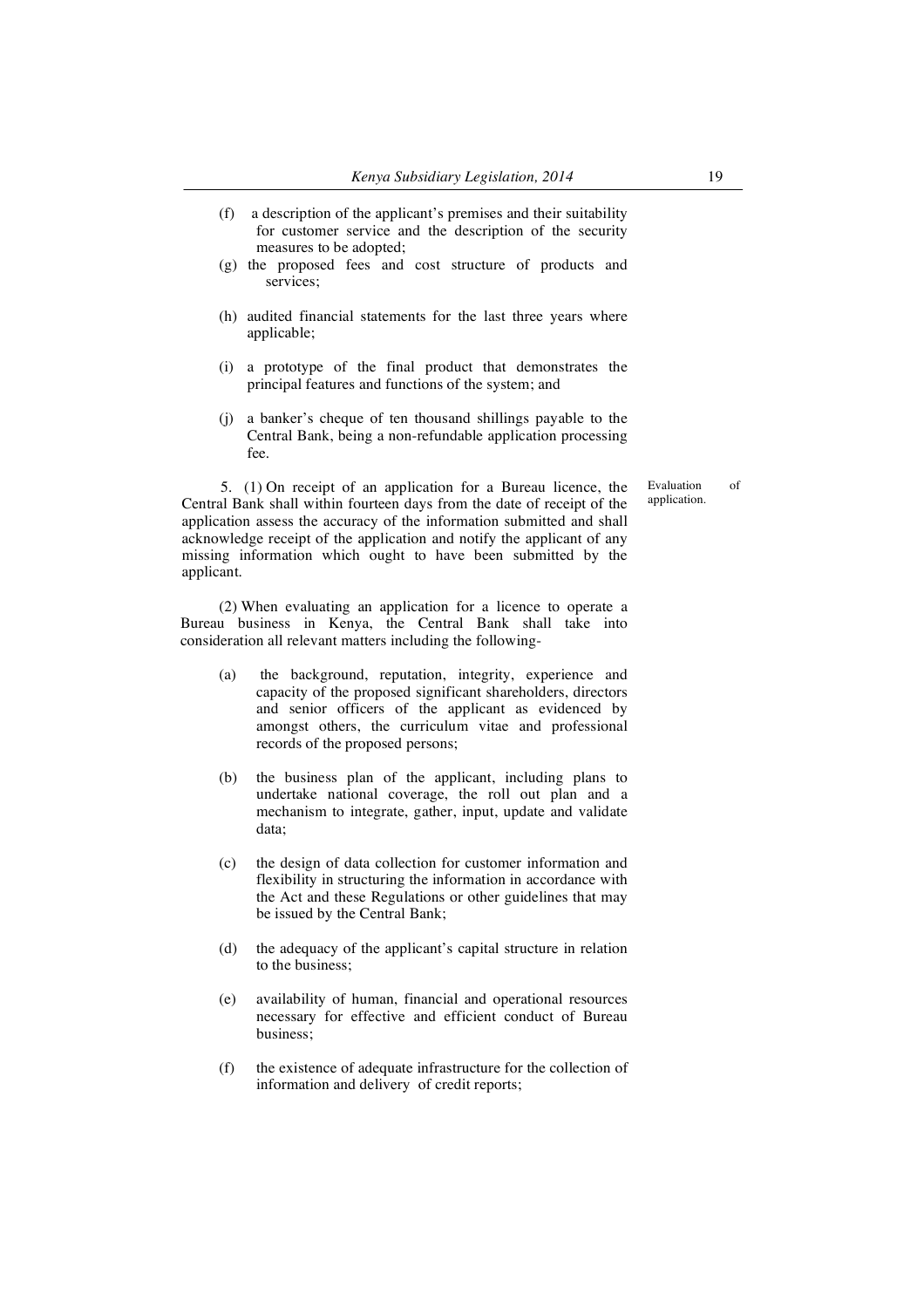- (g) ability of the applicant to keep customer information confidential; and
- (h) ability of the applicant to conduct proper and sufficient due diligence and identity verification on any person requesting for credit information.

6. (1) An applicant shall submit to the Central Bank an independent security audit report prepared by a registered audit firm giving expert opinion on the suitability of the premises, adequacy of the management information systems, and any other aspects that maybe considered relevant with respect to Bureau operations.

(2) The Central Bank shall carry out on-site inspection of the applicant's premises to determine the adequacy of the applicant's safety and security system and to confirm-

- (a) suitability of the premises for Bureau operations;
- (b) adequacy of the management information system, administrative and operational processes and the internal control systems;
- (c) security of information; and
- (d) separation of the proposed Bureau business from other business carried out by the applicant or its associates.

7. (1) Where the Central Bank is satisfied that the applicant meets the requirements; it shall issue a letter of intent to the applicant, which shall act as an interim approval of the application.

(2) Where an applicant is issued with a letter of intent, the Central Bank shall notify the applicant to submit to the Central Bank-

- (a) a bankers cheque for one hundred thousand shillings payable to the Central Bank being licence fee;
- (b) a statutory declaration in the form set out in the Third Schedule sworn under oath by the chief executive officer of the applicant confirming that the applicant will adhere to the provisions of these Regulations and in particular, the applicant will not disclose to any person any information obtained pursuant to the applicant's obligations under these Regulations except as provided therein.

(3) Where the Central Bank is satisfied that the requirements of sub-regulation (2) have been fully complied with, the Central Bank shall issue a licence to the applicant permitting it to carry out Bureau business.

(4) Where the Central Bank is dissatisfied with the information submitted by the applicant, the Central Bank may request for additional information before making a final determination.

Inspection of premises and systems.

Issuance of licence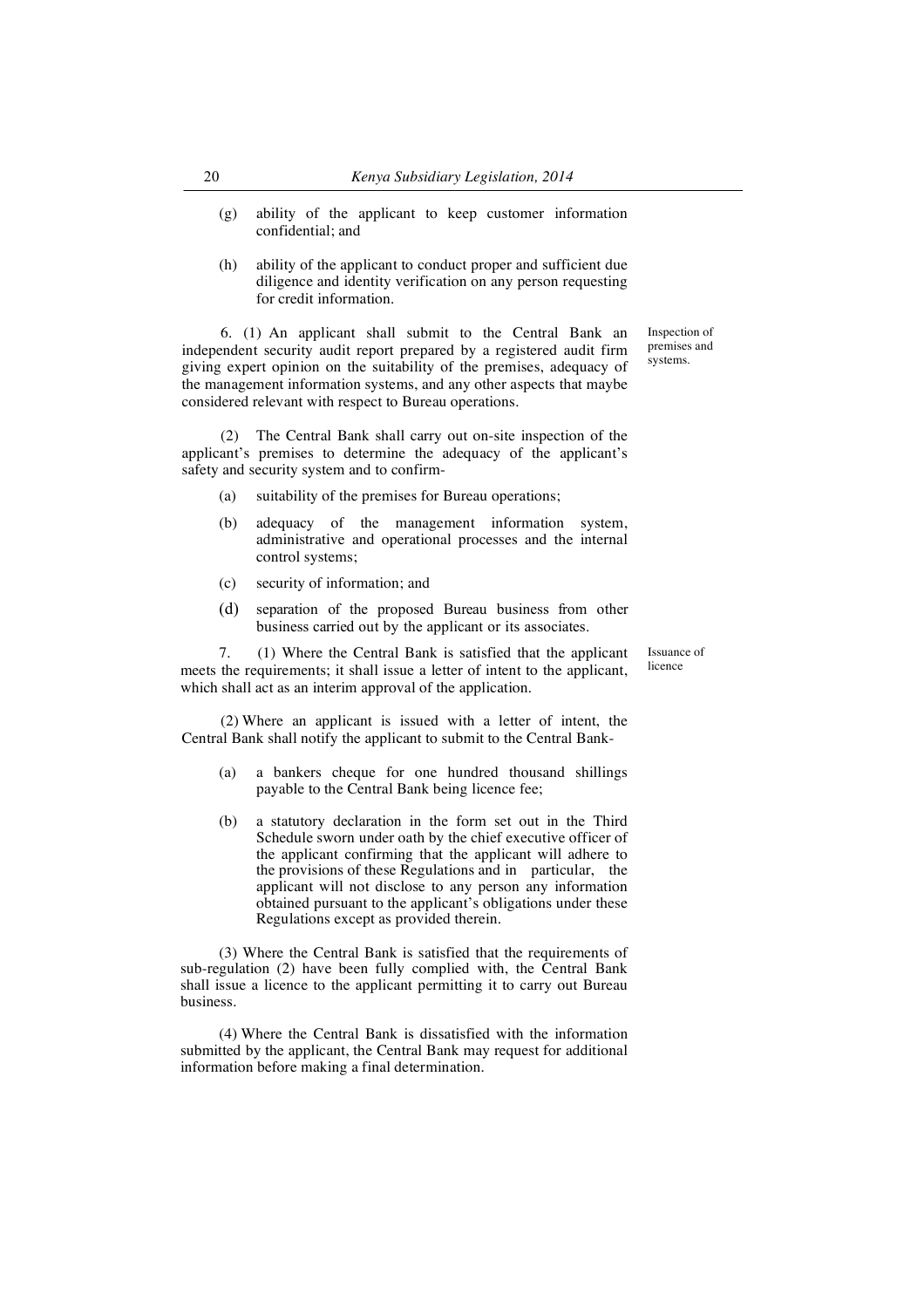(5) The Central Bank may endorse a licence granted under this regulation with such conditions as the Central Bank considers necessary and may from time to time add, vary or substitute such conditions as the Central Bank considers appropriate.

(6) The Central Bank shall determine an application for a licence within ninety days from the date of receipt of information required under these Regulations or as may be requested by the Central Bank:

Provided that a licence shall not be granted if the applicant has not fully set up its physical structure including management information system.

(7) Where the Central Bank declines to grant a licence, it shall state the grounds of refusal and where applicable may advise the applicant of the necessary action which the applicant needs to take before resubmitting a fresh application for a licence.

8. (1) Where a Bureau is licensed under these Regulations, it shall within thirty days of being granted the licence, submit to the Central Bank an irrevocable bank guarantee of one million shillings in the form provided by the Central Bank.

(2) Where a Bureau is required to pay a penalty under these Regulations and fails to do so within the time specified by the Central Bank, the Central Bank may recover the amount due on the penalty from the bank guarantee issued under sub-regulation (1).

(3) Where a penalty has been recovered from the bank guarantee in accordance with sub-regulation (2), the Bureau shall within thirty days of being notified, furnish the Central Bank with a new irrevocable bank guarantee of one million shillings, in a form provided by to the Central Bank.

(4) Where a Bureau fails to comply with sub-regulation (1) and (3), its licence shall be revoked.

9. (1)The Central Bank may, where the requirements of issuance of a licence as provided in these Regulations are not met, decline to grant a licence to an applicant.

(2) A person aggrieved by the decision of Central Bank not to grant a licence under sub-regulation (1) may, within twenty one days from the date of the Central Bank decision, appeal to the Cabinet Secretary for review of the decision.

(3) The Cabinet Secretary shall, while considering an appeal under sub-regulation (2), consider the material in the administrative record developed by the Central Bank and may invite the Central Bank or the applicant or both the Central Bank and the applicant to make any presentations with respect to the appeal

Refusal to issue a licence.

Bank guarantee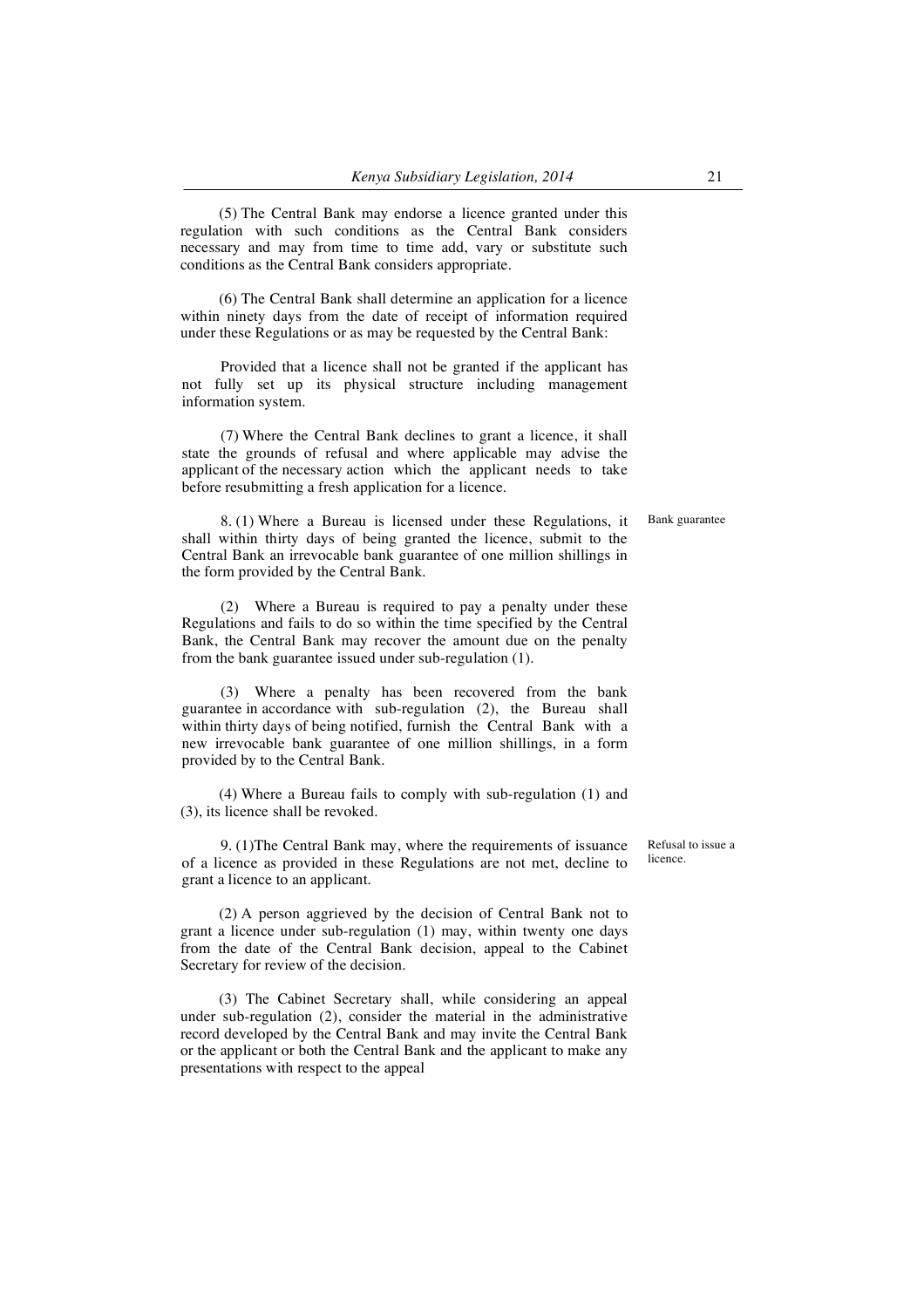(4) The Cabinet Secretary may reverse the decision of the Central Bank if it establishes that—

- (a) the Central Bank failed to follow the laid down procedure; (e)
- (b) the Central Bank's decision was contrary to law;
- (c) there was no factual basis for the Central Bank's decision; or
- (d) based on a review of the record, the Central Bank committed a manifest error in its assessment of facts, or abused its discretion.

(5) The Central Bank shall be bound by the decision of the Cabinet Secretary.

10. A licence issued under these Regulations shall remain valid unless it is revoked. Validity of the licence.

> Notification of licenced Bureaus.

> > Revocation or suspension of licence.

11. The Central Bank shall, within thirty days from the date a licence has been issued to a Bureau, by notice in the Kenya Gazette, notify members of the public of the name of the Bureau and the date the licence was issued.

12. (1) The Central Bank may suspend or revoke a licence issued to a Bureau if the Bureau—

- (a) does not commence business within twelve months from the date the licence was issued;
- (b) has ceased or suspended operations for a period of three months;
- (c) obtained the licence on the premise on wrong, false, misleading information or concealment of material information which, if known at the time of evaluation of the application for the licence, the Bureau would not have been granted a licence;
- (d) applies to the Central Bank for the revocation or suspension of the licence where good cause has been shown;
- (e) has ceased to meet the licensing and operational requirements prescribed in these Regulations;
- (f) has failed to comply with any condition of the licence;
- (g) has violated the provisions of any applicable law or these Regulations or is insolvent or unable to effectively conduct its operations or through its activities the public trust has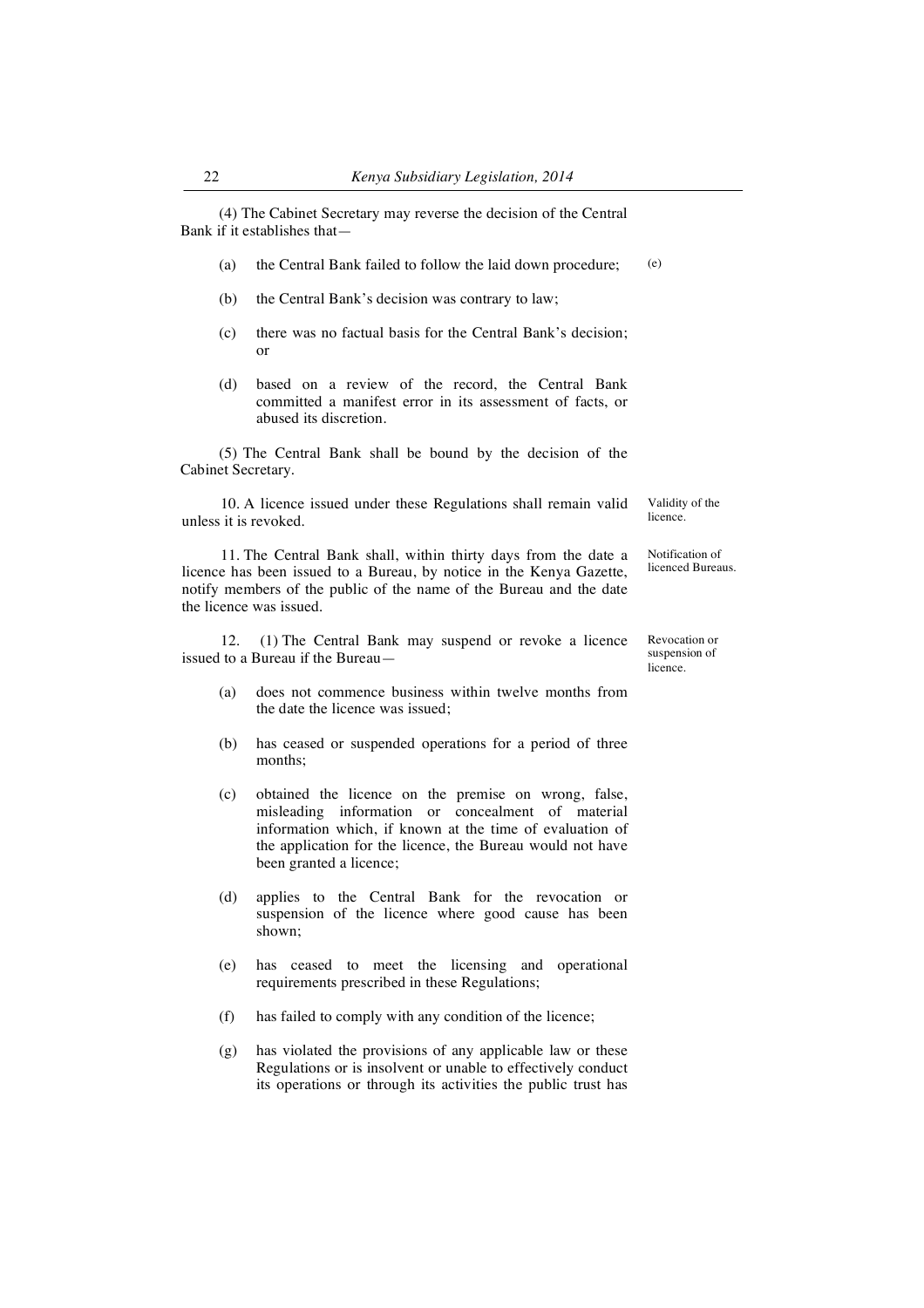been compromised;

- (h) has failed to comply with any material obligation imposed on it by or under these Regulations;
- (i) has engaged in activities either restricted or not permitted under these Regulations;
- (j) is unable or has consistently failed to protect the confidentiality of data or information it collects;
- (k) has, without the consent of the Central Bank, amalgamated with another entity or sold or otherwise transferred its business, assets or liabilities to another entity;
- (l) a winding-up order has been made against it or a resolution for voluntary winding up has been passed;
- (m) has been engaged in using the information collected, for any purpose which is not permitted by these Regulations; or
- (n) fails to pay the annual licence fee within ninety days after the anniversary date.

(2) The Central Bank shall not revoke or suspend the licence of a Bureau unless the Bureau has been given an opportunity to make representations to the Central Bank on why the licence should not be revoked or suspended and the Central Bank shall take into consideration the representations made by the Bureau in its decision on the matter.

(3) The Central Bank may, in lieu of revoking or suspending the licence, require the Bureau to take such measures to regularise the breach or violation within such time as the Central Bank may specify and may in addition impose such monetary penalty or other sanctions as it may consider necessary.

(4) The Central Bank shall, upon revoking or suspending a licence under sub regulation (1), within seven days inform the licencee of the revocation or suspension.

(5) The Central Bank shall, upon revocation of the licence of a Bureau, take over control of the business of the licencee to safeguard the information in its possession and facilitate winding up of its Bureau business.

(6) The Bureau shall hand over the entire database in a readable format as the Central Bank may specify and shall thereafter erase to the satisfaction of the Central Bank, all data in its database.

(7) Where the licence is revoked, the holder of the licence shall, within seven days from the date of service of the notice of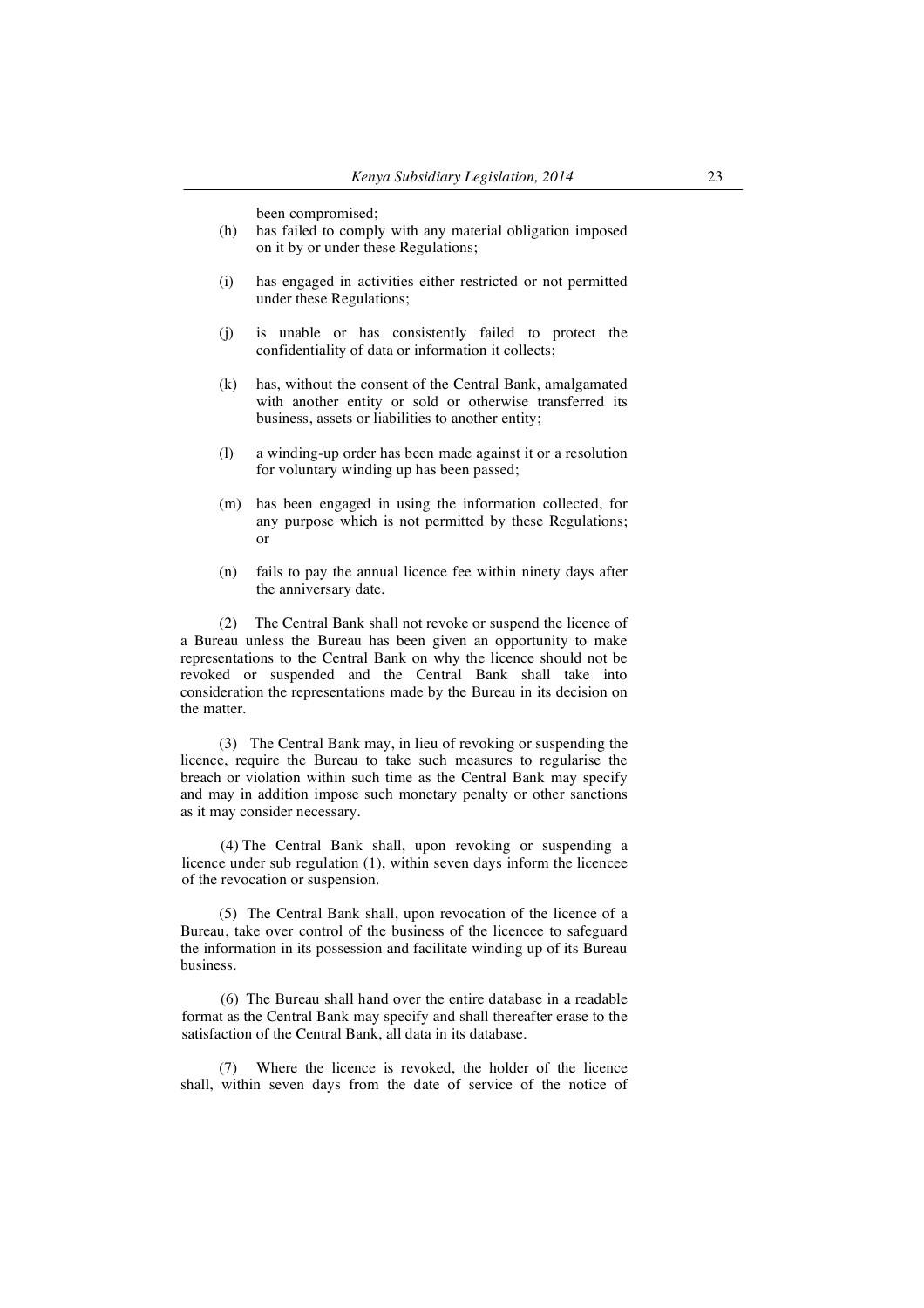revocation, surrender the licence to Central Bank and shall forthwith cease to carry out Bureau business or any other activity authorised under these Regulations.

(8) A person who fails to comply with sub-regulation (7) commits an offence and shall, on conviction, be liable to a fine not exceeding five hundred thousand shillings or to imprisonment for a term not exceeding two years or to both.

(9) The Central Bank shall, by notice in the Gazette, notify all institutions, other Bureaus and the public whenever a Bureau's licence has been suspended or revoked and further dealings with the Bureau for purposes of these Regulations shall cease.

13. (1) In this regulation, "anniversary date" means the end of a calendar year running from 1st January to 31st December of each year.

Annual licence fee.

(2) A Bureau shall be required to pay to the Central Bank an annual licence fee of one hundred thousand shillings.

(3) The annual licence fee prescribed in sub-regulation (1) shall be paid before the anniversary date.

(4) A Bureau that fails to pay the annual licence fee before the anniversary date shall pay double the licence fee, if payment is made within ninety days after the anniversary date.

(5) Where a Bureau fails to pay the fee within ninety days after the anniversary date as prescribed in sub-regulation (3), its licence shall be revoked.

(6) Where a Bureau is granted a licence by the Central Bank—

- (a) there shall be no refund of any licence fee paid to the Central Bank in the event the licence is cancelled or revoked or a Bureau ceases to carry on business at any time before the end of the year;
- (b) there shall be no proration of the licence fee paid in the course of the year for the commencement of Bureau business:

Provided that for Bureaus which were in existence at the date of commencement of these Regulations, the annual licence fees already paid shall be prorated up to 31st December 2013 and the Bureaus shall only pay the balance of the annual licence fees for the period commencing from 1st January 2014 to 31st December 2014.

14. (1) A person shall not transfer a licence granted to him by the Central Bank to another person.

Nontransferability of licences.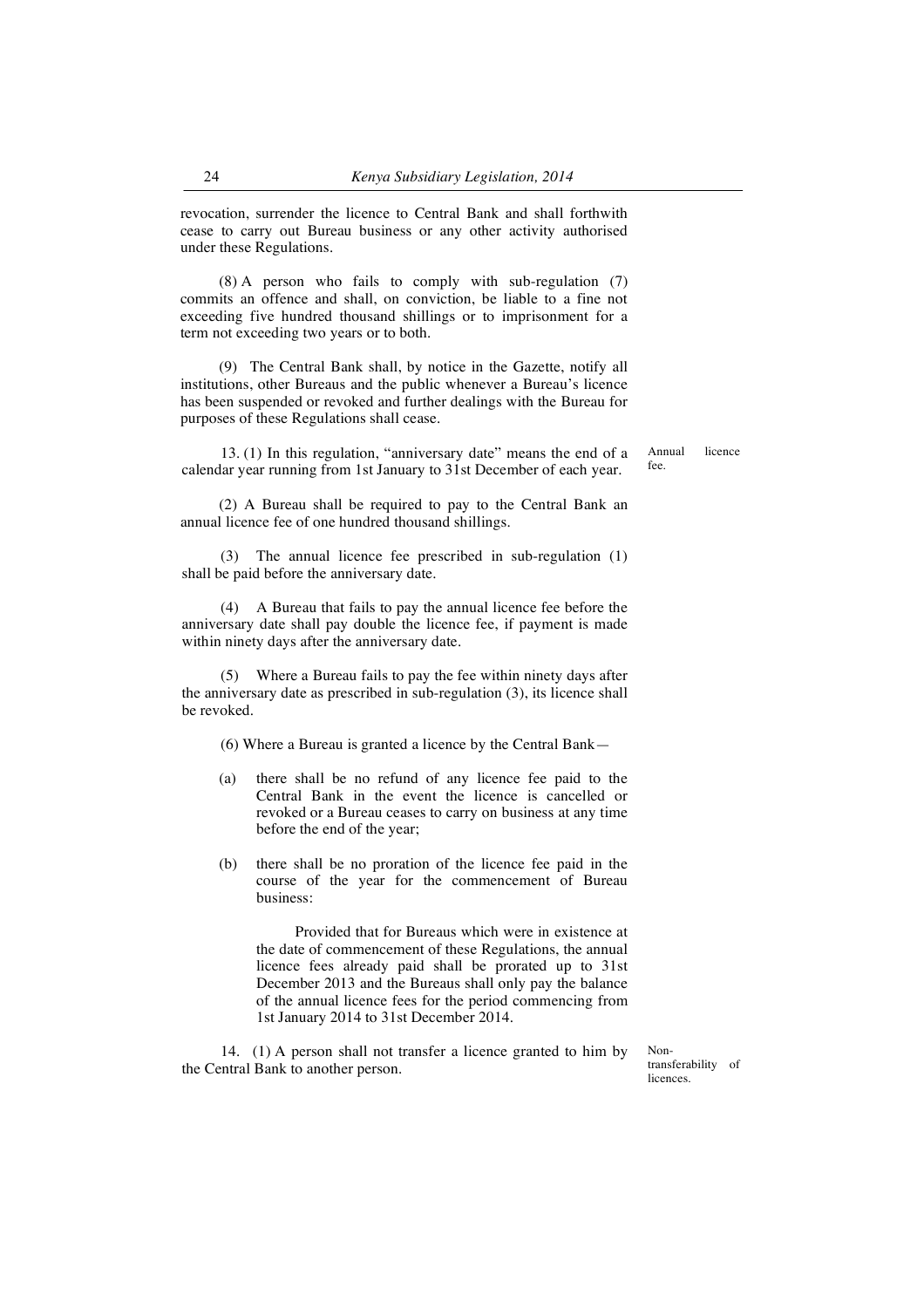(2) A person who contravenes sub-regulation (1) commits an offence and shall be liable upon conviction to a penalty of five hundred thousand shillings.

### PART III- OPERATIONS OF BUREAUS

15.(1) A Bureau licensed under these Regulations shall engage in the following activities- Activities of the Bureau.

- (a) obtain and receive customer information;
- (b) store, manage, evaluate, update and disseminate the customer information to subscribers in accordance with these Regulations; and
- (c) compile and maintain database and generate reports from customer information database;
- (2) A Bureau licensed under these Regulations may engage in the following additional activities—
- (a) credit scoring;
- (b) sell to institutions specialized literature and other information material related to its activities;
- (c) carry out market and statistical research relating to matters set out under these Regulations; and
- (d) carry out any other activity as may be approved by the Central Bank from time to time in accordance with the Act.

(3) A Bureau shall not engage in activities other than those specified in these Regulations or as approved by the Central Bank in accordance with the Act.

(4) Where a Bureau fails to comply with sub-regulation (3) it shall be liable to pay a penalty of five hundred thousand shillings and in the case of continued failure, it shall be liable to an additional penalty of ten thousand shillings for each day on which such failure continues.

16. (1) A Bureau may contract an agent for the following purposes—

Use of agents.

- (a) delivery of credit reports to requesting persons as may be authorised under these Regulations;
- (b) public sensitization of customers, institutions, and other credit information providers;
- (c) receiving and channelling complaints;
- (d) other purposes as may be approved by the Central Bank upon application by a Bureau.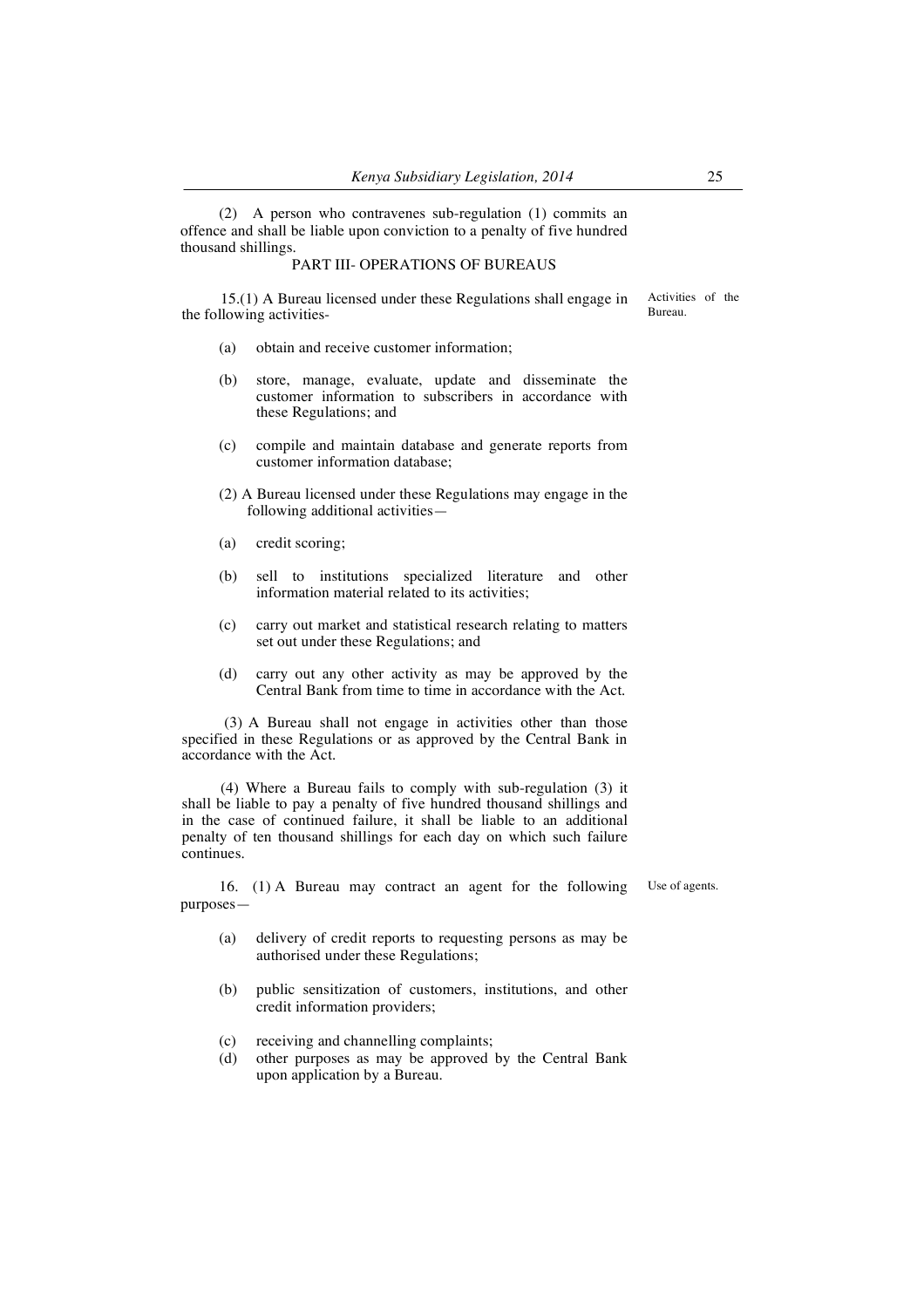(2) A Bureau shall not contract an agent unless the proposed agent has been approved by the Central Bank.

(3) A person is not qualified to be appointed as an agent if that person-

- (a) is a minor or is of unsound mind;
- (b) has been convicted of an offence involving theft, fraud, forgery, causing financial loss or perjury;
- (c) has not been vetted in such manner as may be prescribed;
- (d) has been removed from an office on account of misconduct, abuse of office, corruption or incompetence in the preceding ten years; or
- (e) for such other reasons as may be prescribed in the Guidelines.

(4) A Bureau shall ensure that no agent has unlimited access to the credit information in the database of the Bureau and shall only permit access in respect of a customer whose credit information has been requested or is the subject of a lawful transaction under these Regulations.

(5) A Bureau shall carry out a suitability assessment on the capability of an agent and shall satisfy itself as to the—

- (a) existence of adequate infrastructure for the collection of information and delivery of credit reports;
- (b) ability of the agent to keep customer information confidential; and
- (c) ability to conduct proper and sufficient due diligence and identity verification on any person requesting for credit information. (d)
- (6) An agent shall be contracted on a non-exclusive basis.

he Central Bank may prescribe guidelines for the contracting and operations of agents.

17. (1) A Bureau shall seek and obtain prior written approval of the Central Bank for the following activities -

Actions requiring prior approval of Central Bank.

- (a) appointment of directors and officers of the Bureau;
- (b) acquisition of ten per cent or more of the shares of the Bureau by any person except as may be provided otherwise under these Regulations;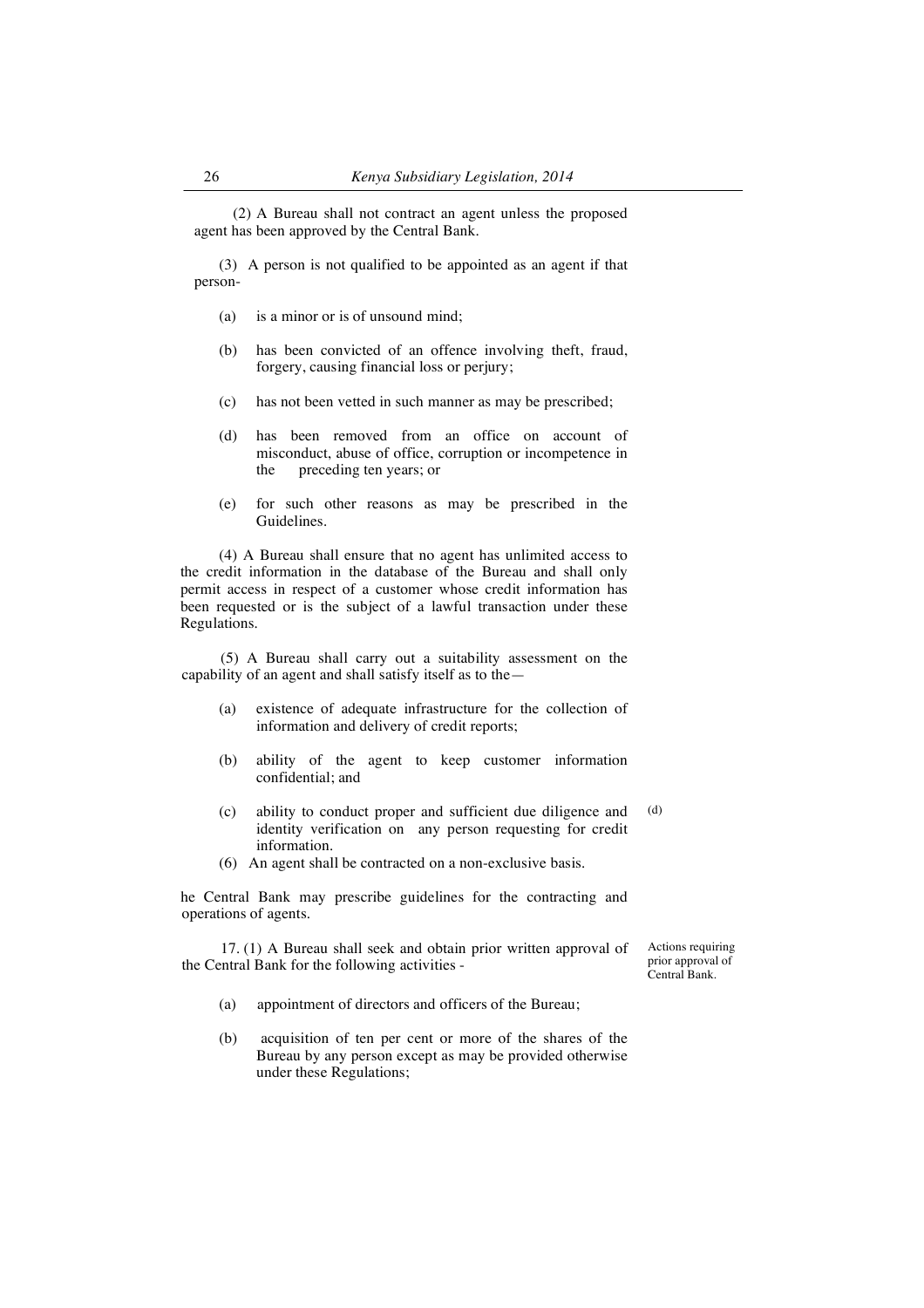- (c) opening, relocation or closure of a place of business in or outside Kenya and shall notify the Central Bank three months prior to permanently closing its place of business. Temporary closures shall be notified to the Central Bank within seven days prior to the date of closure or on such short notice as the circumstances of the case may render necessary;
- (d) appointment of agents;
- (e) changes in the memorandum and articles of association;
- (f) passing of a shareholders resolution to voluntarily wind up the Bureau;
- (g) introduction of new products or services;
- (h) fees payable by customers; and
	- (i) arrangement or agreement—
	- (i) for the sale, transfer or disposal of the shares or business of the Bureau; or a merger, amalgamation, acquisition, take over or assignment;or
	- (ii) affecting the voting power, management or other matters which may result in a change in the control or management of the Bureau.

18. (1) Customer information which shall be exchanged pursuant to these Regulations is any customer information concerning a customer's non-performing loan and any other negative information and may include details specified in sub-regulation (4).

(2) An institution licensed under the Banking Act shall in addition to exchanging the information required under sub-regulation (1), exchange positive information of their customers with Bureaus. Cap. 488.

(3) An institution other than banks may in addition to exchanging the information required under sub-regulation (1), exchange positive information with Bureaus with prior written consent of the customers concerned.

(4) The nature of customer information to be shared pursuant to sub regulation  $(1)$ , $(2)$  and  $(3)$  include-

- (a) the customer's identity, including-
	- (i) in the case of a natural person his name, date of birth, national identity card number, personal identification number, passport number, driving licence number, past and current addresses and other contact details and related matters;

Nature of information to be shared.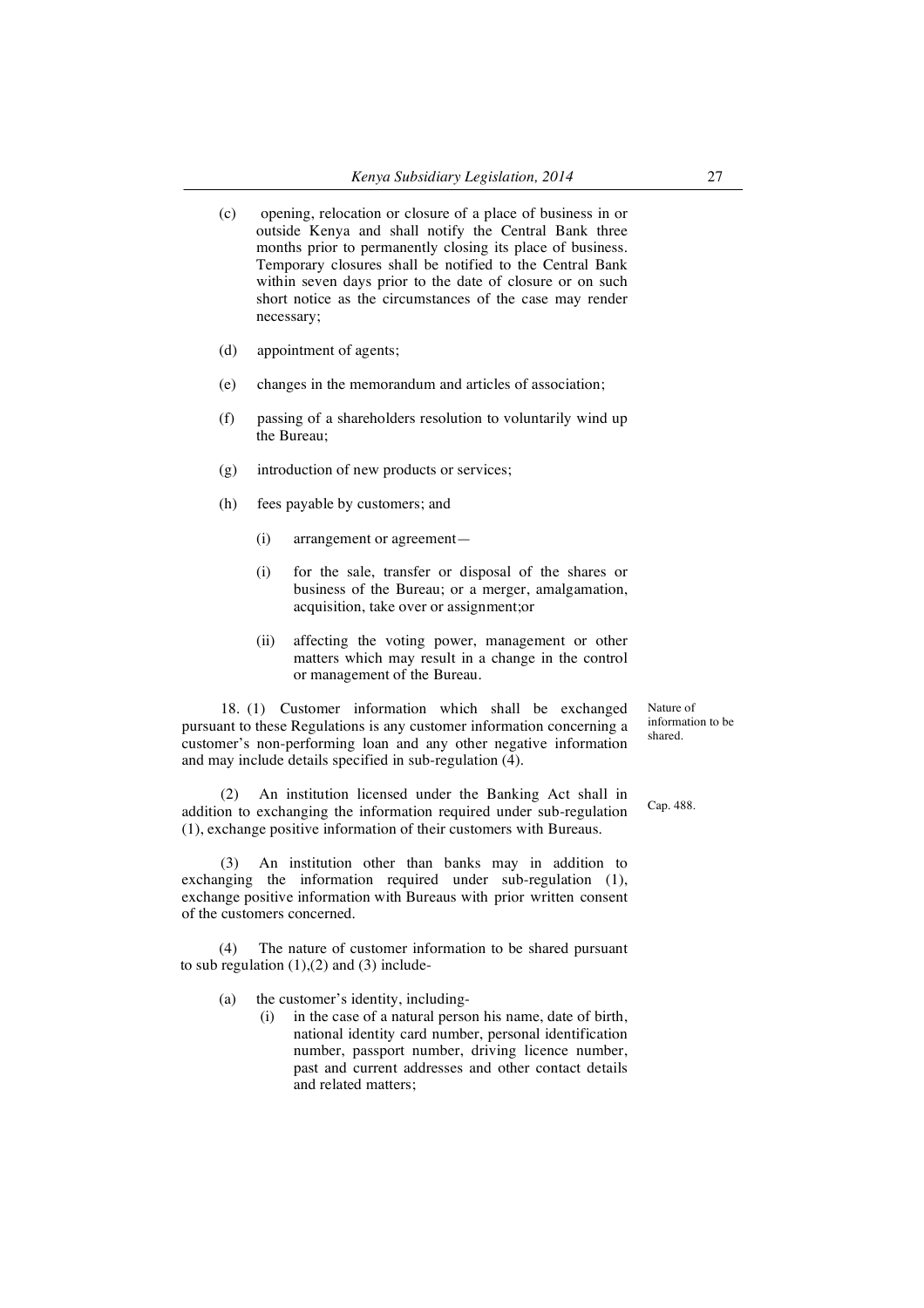- (ii) in the case of a customer who is not a natural person, the entity's name, registration number, personal identification number, names of directors, shareholders holding more than ten per cent of its shares or partners, trustees or officials, past and current addresses and other contact details and related matters;
- (b) the customer's credit status including the nature and amounts of loans or advances and other credit facilities granted, amounts outstanding thereof, credit application and related matters;
- (c) the nature and details of security or securities taken or proposed to be taken by an institution as security for the loans, advances and other credit facilities;
- (d) details of payment of credit facilities or default in payment by the customer, debt restructuring and actions taken by the institution to recover unpaid amounts including realization of securities, legal proceedings and related matters.

(5) Customer information shall be furnished using a standard format established by agreement of the institutions furnishing information and licenced Bureaus, or otherwise issued by the Central Bank.

19. (1) A suit, prosecution or other legal proceedings shall not lie against the Central Bank, Bureau, an institution or chairperson, director, member, auditor, adviser, officer or other employee or agent of such Bureau or institution or any other person authorised under these Regulations to submit, receive, use or share credit information, for any loss or damage caused or is likely to be caused by anything which is done or intended to be done in good faith in pursuance of these Regulations or guidelines issued hereunder.

(2) Nothing contained in sub-regulation (1) shall affect the right of any person to make a claim against a Bureau, an institution or chairperson, director, member, auditor, adviser, officer or other employee or agent of such Bureau or institution, as the case may be, in respect of loss or damage caused to him on account of any such disclosure made by anyone of them and which is unauthorised or fraudulent or contrary to provisions of these Regulations, guidelines or any other law to which these Regulations relate.

20. (1) A Bureau shall not include in its database or a credit report personal information of a customer relating to race, belief, colour, ethnic origin, religion, political affiliation, sexual orientation, physical and mental handicaps, state of health or medical information.

(2) Despite sub regulation(1), any information relating to Sharia compliant products shall not be considered to contravene this Regulation.

Protection from liability.

Prohibited information.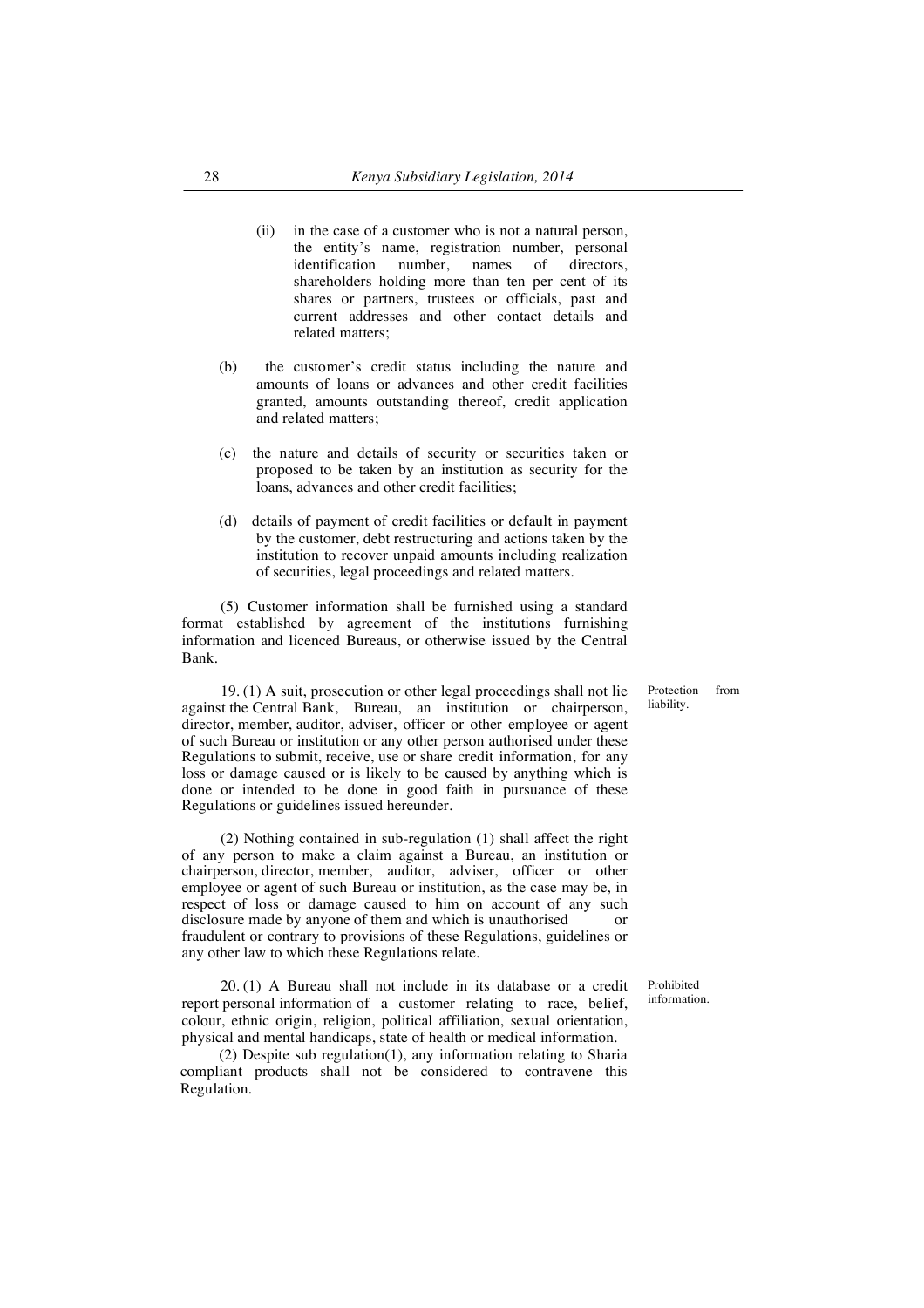21. (1)Where the consent of a customer is required under these Regulations for the submission or sharing of credit information, such consent may be obtained by the customer signing any document giving express consent or authorisation for the sharing of credit information.

(2) The documents under sub-regulation (1) may include, account opening documents, loan application forms, loan agreements or any other agreement document between an institution and a customer or a customer and a third party credit information provider or by any other documentary means as may be convenient or agreeable to the parties.

(3) A customer may give consent through oral, print or electronic means, subject to the satisfaction of the Bureau or institution as to the authenticity of the electronic consent.

22. (1) A Bureau or agent shall before making a disclosure require a customer to identify himself.

(2) A disclosure by a Bureau or agent may be made in writing, in person , during normal business hours, and on reasonable notice, by telephone, e-mail or by other electronic means ,if available to the Bureau or agent, as the requesting person may choose.

(3) The customer may be permitted to be accompanied by one other person of his choice, who shall furnish reasonable identification before he is allowed on the instructions of the customer to have access to the customer information.

(4) A Bureau or agent shall require the customer to furnish a written or oral authority granting permission to the Bureau or agent to discuss the customer's information whenever a third party is present and where the third party is authorised to act on behalf of the customer in respect of the customer's information.

(5) A Bureau shall provide trained personnel to explain to the customer any information furnished to him where such explanation is needed by the customer.

23. (1) A Bureau may, with the approval of the Central Bank, collect, receive, collate, compile and disseminate information relating to a customer of an institution which is obtained from a third party or is ordinarily available to the public, including information from the following public sources—

- (a) companies registry;
- (b) registrar of business entities;
- (c) business and trade licensing authorities;
- (d) land registries;

Form of consent

Conditions and form of disclosure to customers.

Other sources of information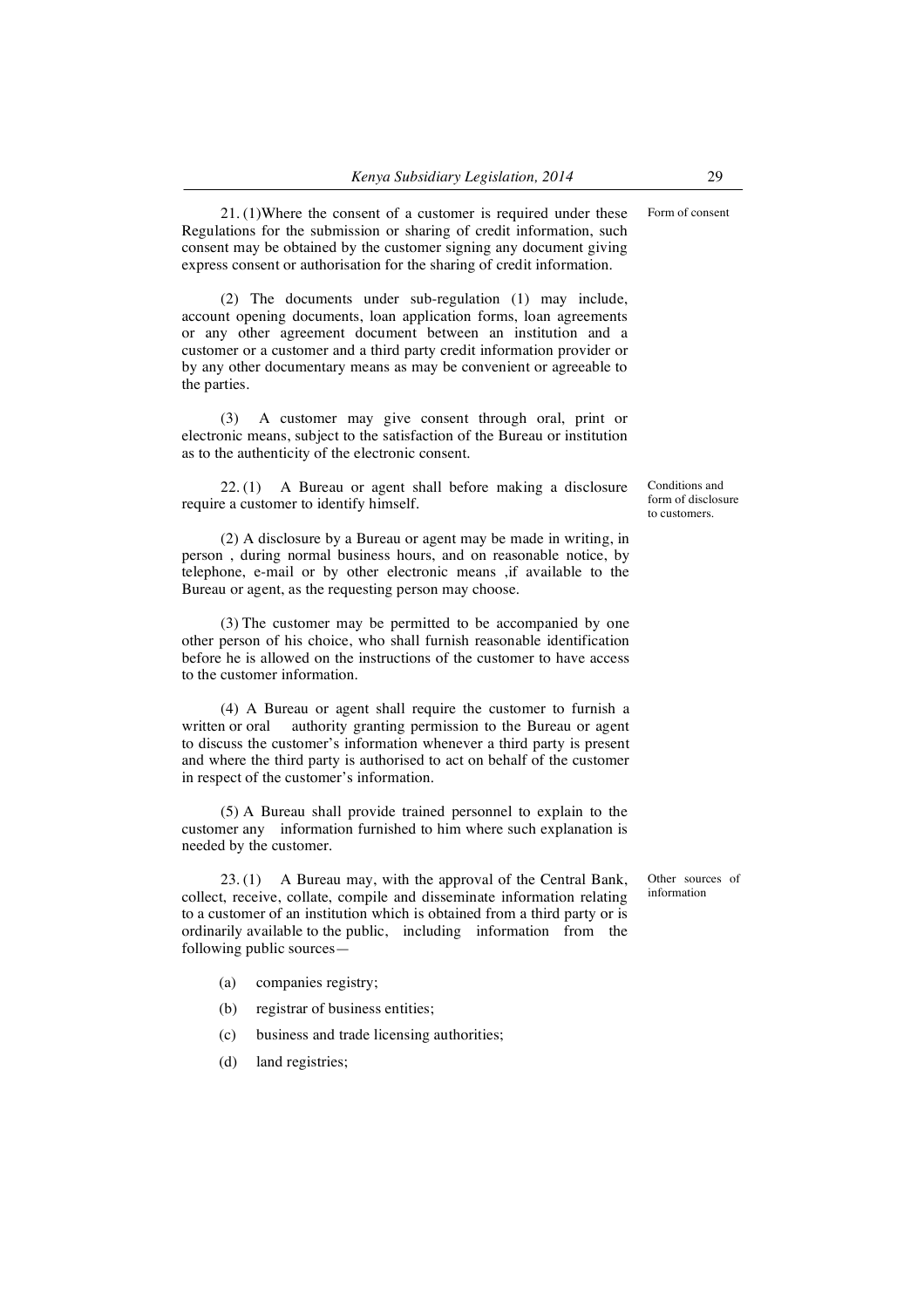- (e) tax authorities;
- (f) county government entities;
- (g) court registries in respect of information on judgments on debts, insolvency or bankruptcy proceedings or winding up orders;
- (h) registrar of names;
- (i) registrar of persons;
- (j) other relevant public bodies.

(2) A government agency, public entities and other credit information providers may enter into contracts with Bureaus for the provision of information and such contract shall specify—

- (a) the conditions for the provision of information;
- (b) the obligation to furnish accurate and updated information;
- (c) the obligation to promptly correct any information submitted to the Bureau which has been established to be inaccurate, overtaken by events, false, misleading or erroneous in any form;
- (d) details on data to be provided;
- (e) the manner and acceptable form through which the information may be submitted to the Bureaus.

(3) A third party credit information provider shall not furnish any credit information of a customer to a Bureau or its agent except with the prior written consent of the customer.

(4) The Central Bank may, if it considers it necessary, prohibit a Bureau from receiving credit information or disseminating credit information from any third party credit information provider or a public source.

24. (1) A Bureau may consult public and non-public sources of information and include such public information in any report issued under these Regulations provided that before including such information—

- (a) the Bureau shall follow reasonable procedures to obtain confirmation of the accuracy and authenticity of the information from a source that has independent and direct knowledge of the information; and
- (b) the Bureau shall, where such information relates to any court proceeding of a civil or criminal nature or any public record, verify the accuracy and authenticity of the

Use of public data by Bureaus.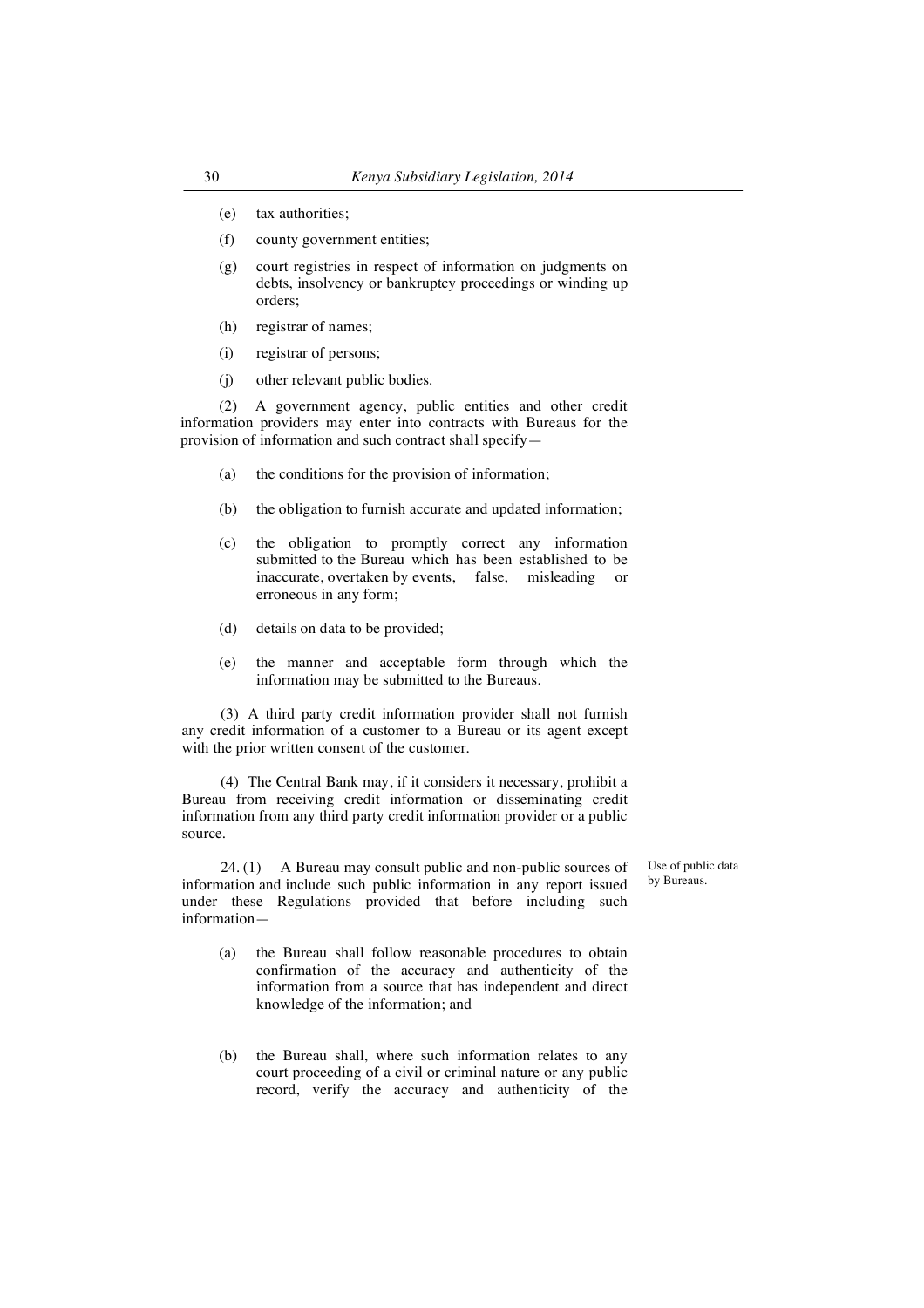information not more than twenty-one days before the date on which the information is included in any report.

(2) A Bureau shall periodically report to the Central Bank the source and details of the public data included in its reports together with the process of verification carried out to authenticate the veracity and truthfulness of suchdata.

(3) Where a Bureau has included in any report information from public domain data, and the Central Bank is satisfied that a Bureau did not take all reasonable measures to verify the veracity, authenticity, truthfulness or accuracy of the data, the Central Bank shall direct the Bureau to delete the information from its database and may in addition impose a penalty not exceeding five hundred thousand shillings for each violation.

25. (1) A credit information provider furnishing negative information to a Bureau regarding credit extended to a customer or arising from a product or service rendered to a customer shall, in writing or through electronic means, issue to the customer a notice of intention to submit the negative information within thirty days before submitting of the negative information to a Bureau or within such shorter period as the contract between the credit information provider and the customer may provide.

(2) A credit information provider shall not furnish any information relating to a customer to any Bureau if the credit information provider knows or has reasonable cause to believe that the information is inaccurate.

(3) A credit information provider shall not furnish information relating to a customer to any Bureau if the credit information provider has been notified by the customer, at the address specified by the credit information provider for such notices, that the specific information is inaccurate.

(4) Despite sub-regulation (3), the credit information provider may submit the credit information to a Bureau once it has addressed the customer's concern on the inaccuracy of the credit information either by re-affirming the accuracy of the information to the customer or rectifying the inaccuracy.

(5) A notice issued under sub-regulation (2) shall explain the basis of the inaccuracy of the information and shall be in writing and where the notice is oral, the credit information provider shall reduce it into writing.

(6) Where the credit information provider has been notified of any inaccuracy in the credit information and where there is reasonable cause to believe that the information may not be accurate, the credit information provider shall inform all the Bureaus to which the information has already been submitted of this fact within five days of Duty to provide accurate information.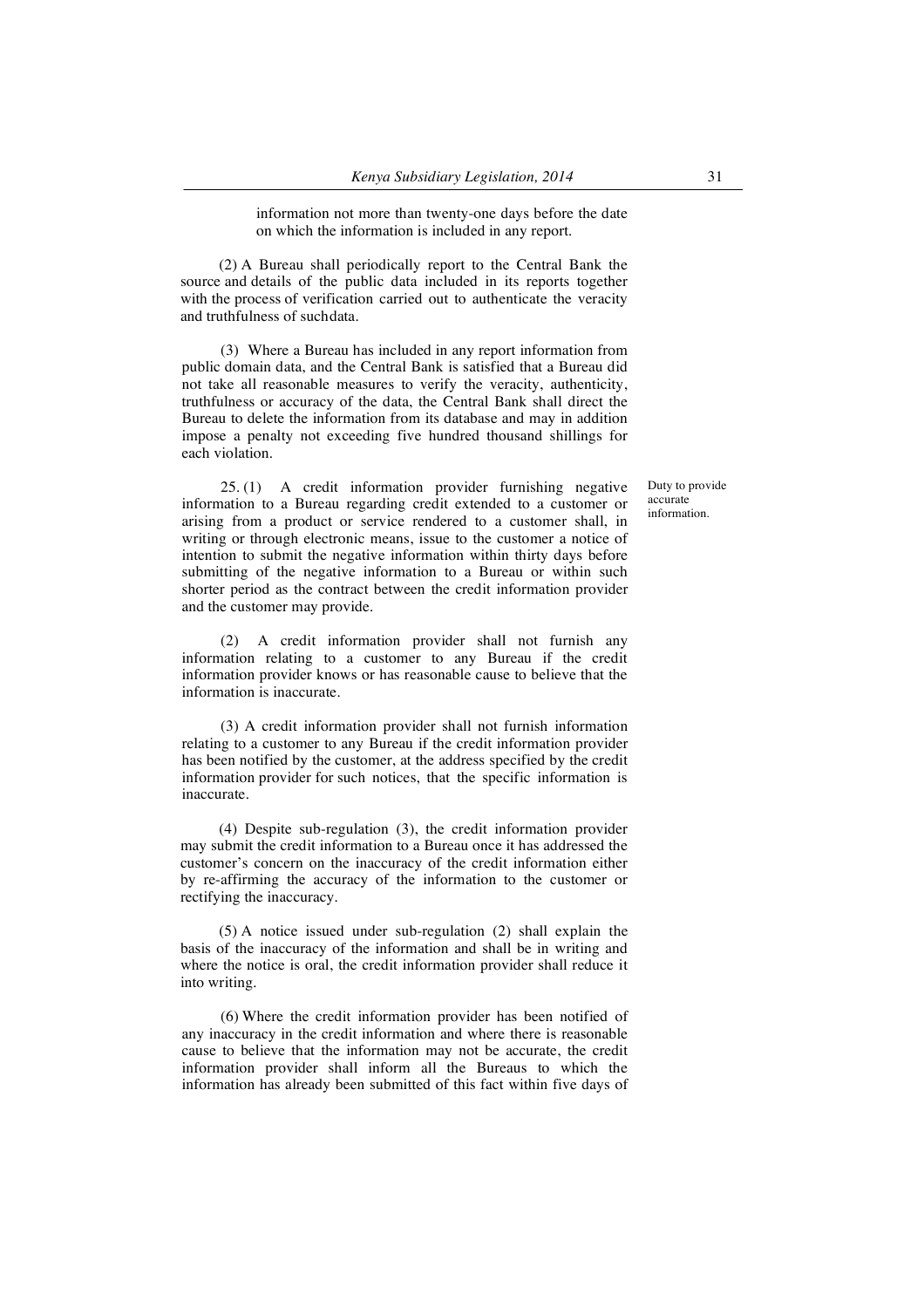the notification and shall within fourteen days carry out investigations and inform the Bureaus of the outcome of the investigation.

- (7) A credit information provider has a duty to-
- (a) correct any inaccurate or erroneous information when the fact of inaccurate or erroneous information comes to their knowledge or attention; and
- (b) inform the Bureaus within five days from the date of learning of the inaccurate or erroneous information.

(8) A credit information provider who has furnished credit information to a Bureau shall, within thirty days from the date the information was furnished to a Bureau, notify the customer that his credit information has been forwarded to the Bureau.

(9) A credit information provider which intentionally, recklessly or negligently submits inaccurate information to a Bureau or which does not adequately address customers' complaints on the inaccuracy of information submitted or to be submitted to a Bureau shall be barred by the Central Bank or the concerned Bureau from submitting information to the Bureau or any other Bureau as the case may be.

26. (1) A Bureau shall protect the confidentiality of customer information received in terms of these Regulations and shall only report or release such customer informationRestrictions on<br>the use of the use customer information.

- (a) to the customer concerned;
- (b) to the Central Bank:
- (c) to a requesting subscriber;
- (d) to a third party as authorized by the customer concerned; or
- (e) as required by law.

(2) Except as is otherwise provided for under sub-regulation (1), a director, member, officer or other employee or agent employed in the business of a Bureau or a subscriber shall not disclose any information to any person and this obligation shall continue to apply even after termination of tenure, employment or relationship with the Bureau or subscriber.

(3) A director, member, officer or other employee or agent of a Bureau or subscriber who unlawfully or without the authority of the Bureau discloses any credit information to an unauthorised person commits an offence and shall be liable, upon conviction, to imprisonment for a term of two years or to a fine of five hundred thousand shillings, or to both.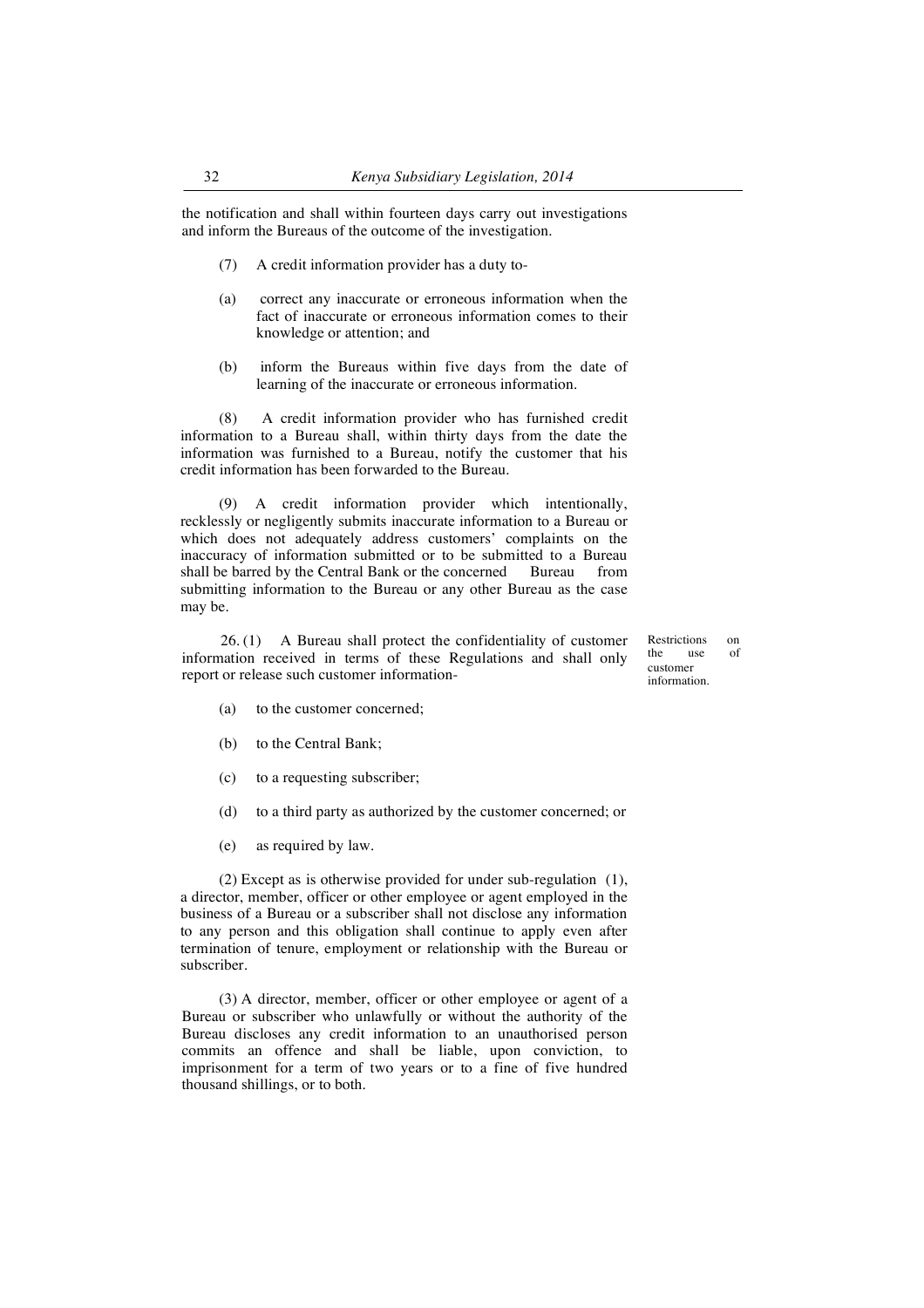(4) The Central Bank may, instead of criminal prosecution under sub-regulation (3), impose such sanctions against the Bureau, subscriber, director, member, officer, other employee or agent as the Central Bank may deem fit including terminating the tenure or services of the director, member, officer, other employee or agent of the Bureau.

- 27. (1) A Bureau shall—
- (a) utilize the information collected solely for the purposes set out in these Regulations;
- (b) ensure that customer information in its database is protected against any loss and shall have in place sufficient and tested back up and disaster recovery sites.
- (c) take all such steps as are reasonably necessary to ensure that the customer information maintained by it is duly protected against any unauthorized access, use, modification or unauthorized disclosure;
- (d) ensure that the customer information maintained by it is not mortgaged or charged for any purpose;
- (e) ensure customer information is obtained from reliable and credible sources which take responsibility for the accuracy, completeness and timeliness of the information that is provided to a Bureau;
- (f) observe, through its shareholders, directors, officers, employees or agents, a perpetual duty of confidentiality with regard to the information divulged to them in terms of these Regulations;
- (g) accept without charge the filing of customer credit information from the customer concerned for the purpose of correcting or challenging information otherwise held by that Bureau concerning that customer;
- (h) take reasonable steps to verify the accuracy of any customer credit information reported to it;
- (i) retain any customer credit information reported to it for the prescribed period, irrespective of whether that information reflects positively or negatively on the consumer;
- (j) maintain its records of customer credit information in a manner that satisfies the prescribed standards as provided for under theseRegulations;
- (k) promptly expunge from its records any prescribed customer credit information that, in terms of the Regulations, is not permitted to be entered in its records or is required to be removed from its records;

Responsibilities of a Bureau.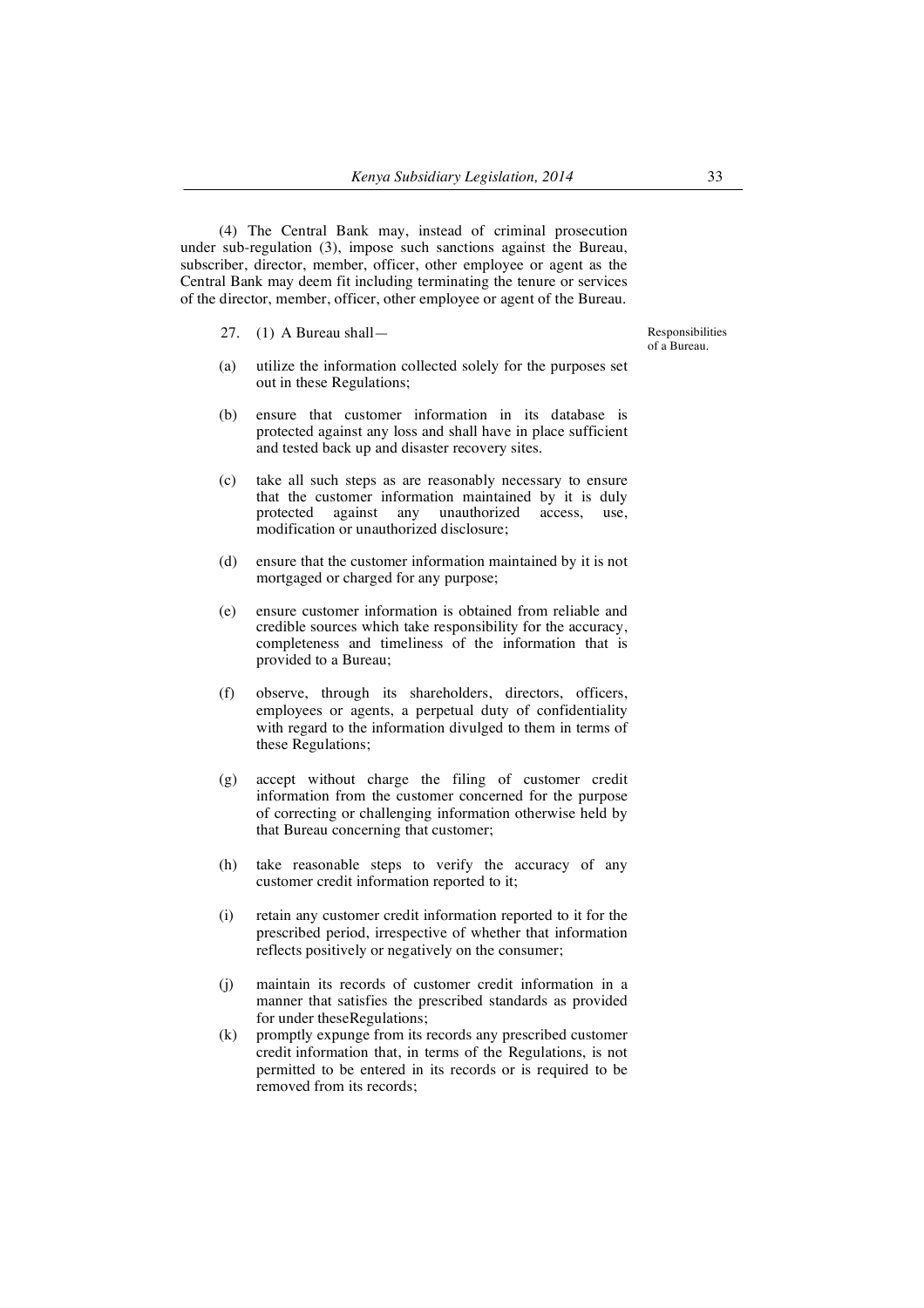- (l) issue a report to any person who requires it for a prescribed purpose or a purpose contemplated in these Regulations, upon payment of the Bureau's fee except where the Regulation provides that no fee be charged;
- (m) not knowingly, recklessly or negligently provide a report to any person containing inaccurate information; and
- (n) maintain a complaints resolution mechanism to handle queries or complaints.

(2) A Bureau shall only release customer information to a subscriber-

- (a) that requires customer information to—
	- (i) evaluate a customer's application for credit or other customer-initiated business transaction;
	- (ii) for the recovery of any sum due to the institution;
	- (iii) for customer account management, fraud detection and prevention, credit rating, employment evaluation, tracing owners of unclaimed assets, development of a scoring system, assessment of a debtor's books of business; and
	- (iv) for other purposes that may be approved by the Central Bank;
- (b) that has certified to the Bureau that it will use the customer information for the purpose of making a lawful or permitted decision and for no other purpose; and
- (c) that has agreed to properly dispose of customer information so that it cannot reasonably be read or reconstructed.

(3) A Bureau which fails or refuses to comply with any provision of this Regulation shall be liable to a penalty of five hundred thousand shillings.

28. (1) A Bureau shall prepare a summary of the rights of customers.

(2) The summary of the rights prepared under sub-regulation (1) shall include a description of –

report.

- (a) the right of a customer to obtain a copy of a credit report from each Bureau;
- (b) the frequency and circumstances under which a customer is entitled to receive a credit report with or without charge;

Key facts document on the right to obtain and dispute credit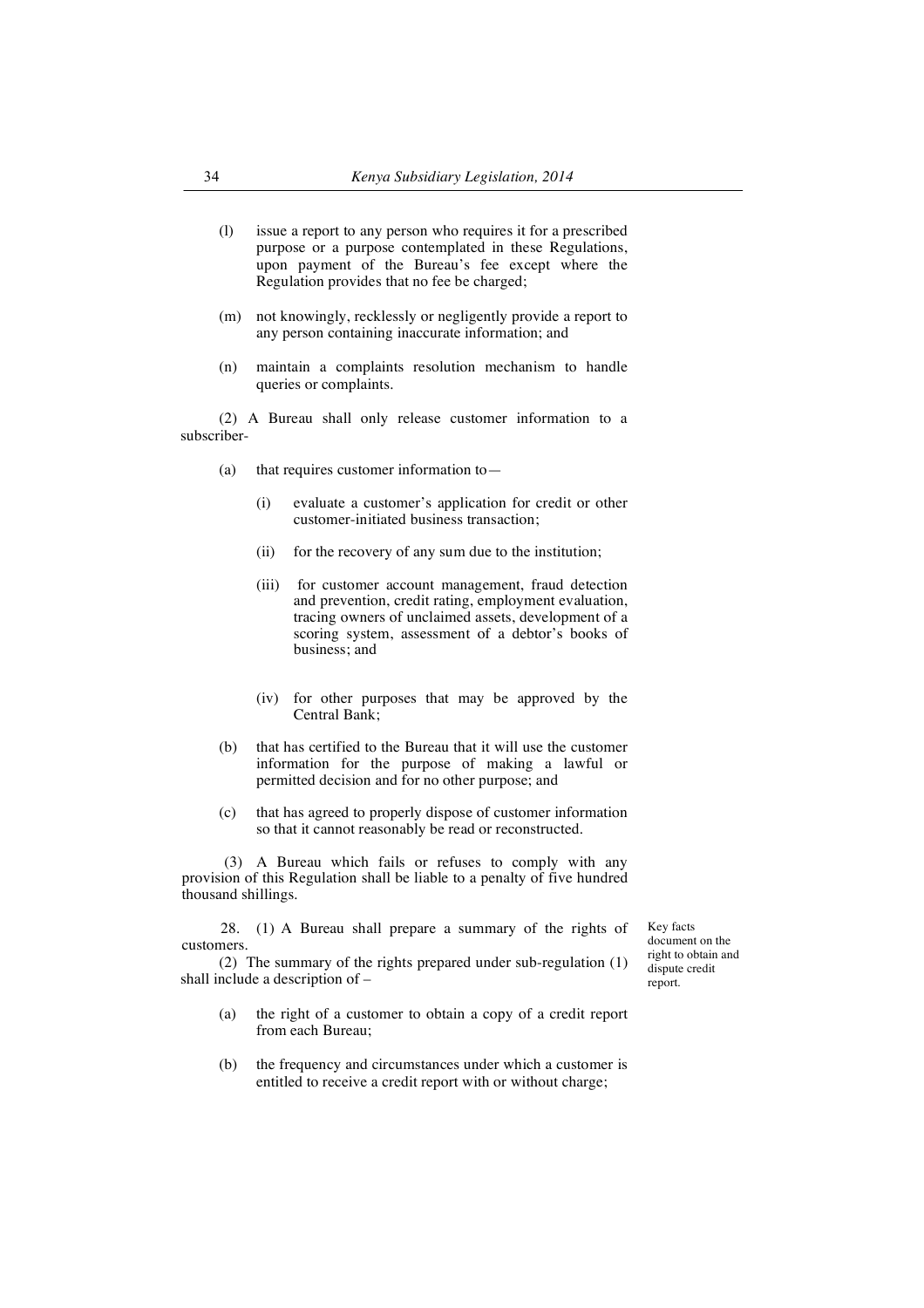- (c) the right of a customer to dispute information in the file of the customer;
- (d) the right of a customer to obtain a credit score from a Bureau, and a description of how the credit score was arrived at;
- (e) the method by which a customer can contact, and obtain a credit report from, a Bureau without charge; and
- (f) the right of a customer to refer a dispute to an alternative dispute resolution mechanism or a court of law where he feels that his dispute has not been resolved to his satisfaction.

(2) A Bureau may publish any other information which may be useful to customers.

(3) A Bureau shall –

- (a) publicize the availability of the summary of rights;
- (b) conspicuously post on its website and its business premises the summary of rights; and
- (c) make such summary of rights available to customers, on request or as the Bureau may find necessary to bring to the attention of as many customers as possible.

29. (1) A subscriber of information from a Bureau shall not use such information for any purpose other than for reaching decisions on transactions concerning a customer and on matters concerning an employee or a potential employee of the subscriber or for any other purpose as may be authorised under these Regulations.

(2) A subscriber shall not release such information to any third party except as may be required under any law or to a subscriber's appointed agent for the purpose of assisting the subscriber in the recovery of any of its debts.

(3) A subscriber shall ensure that it does not make an enquiry requesting for a credit report from a Bureau unless such enquiry is made for a specified purpose and in respect of a person who is—

- (a) a customer or has applied for credit facilities from such subscriber; or
- (b) an employee or an applicant for employment by the subscriber.

(4) A subscriber shall ensure that all necessary precautions are taken to ensure that all information provided to it by a Bureau isSubscriber's obligations in respect of information obtained from Bureaus.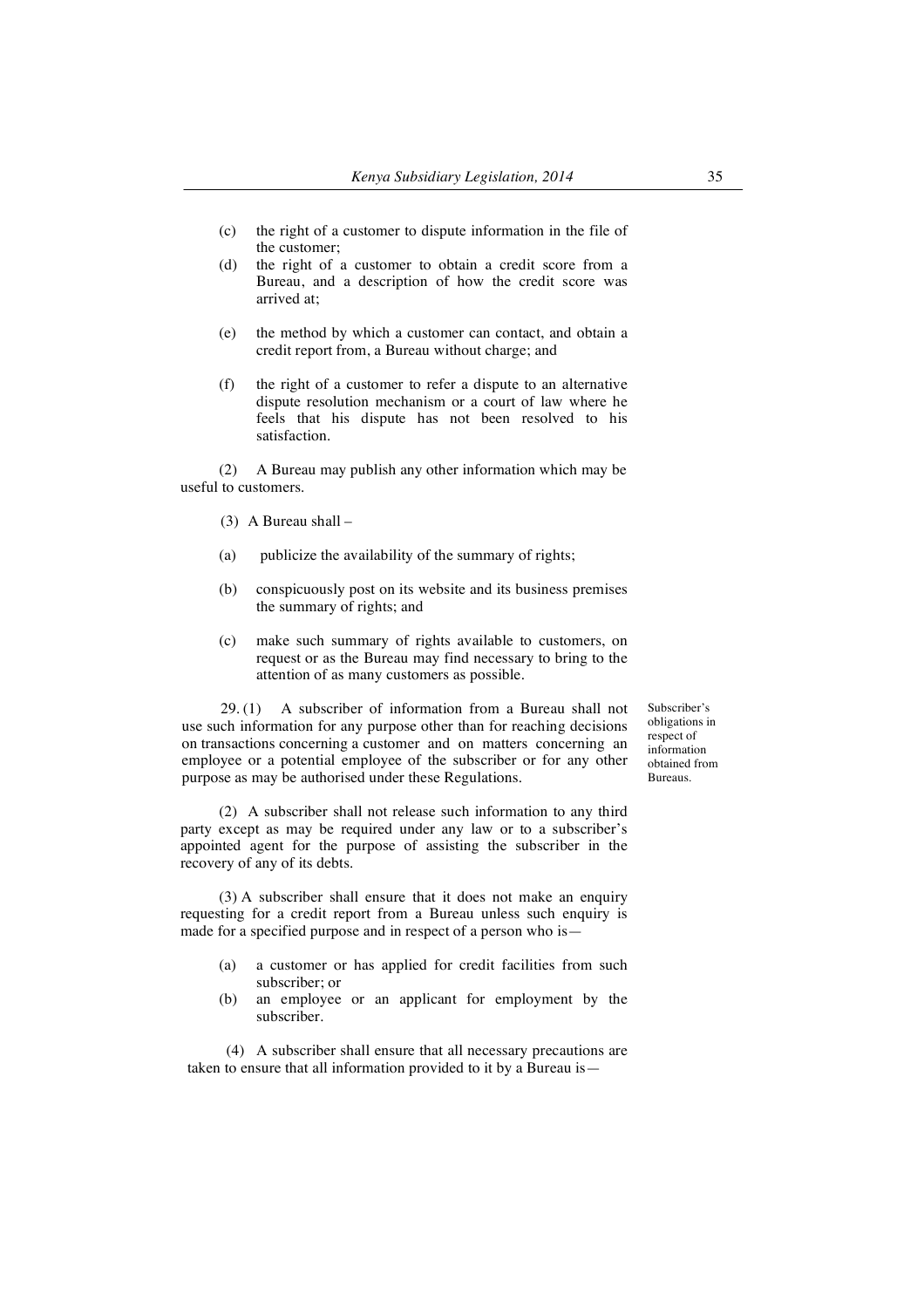- (a) properly and accurately recorded and maintained;
- (b) protected against loss; and
- (c) protected against unauthorised access, use, modification or disclosure.

(5) A subscriber shall take measures, including the following, to safeguard the security of information provided to it by a Bureau or by it to a Bureau through—

- (a) establishment of controls and procedures to be applied when access is sought to obtain a credit report to ensure that there are no unauthorised requests for such reports;
- (b) keeping audit trails of information supplied by it to a bureau or received from a Bureau;
- (c) review, on a regular basis, password and other controls over all personnel authorized to access the database of information provided to it by a Bureau so as to prevent unauthorised access or use.

(6) A subscriber shall ensure that no information is requested from a Bureau or if received by the subscriber from a Bureau is used by or on behalf of the subscriber for marketing, data mining or similar purposes.

(7) Any subscriber which fails or refuses to comply with any provision of this Regulation shall be liable to penalty of five hundred thousand shillings.

30. (1) A customer may, in writing ,authorise or give consent to a third party to obtain directly from a Bureau, a credit report in respect of that customer for purposes ofReceipt of credit reports by third parties.

- (a) assessment of credit facility;
- (b) employment;
- (c) underwriting insurance;
- (d) determination of the customer's eligibility for a licence or benefit granted by the Government;
- (e) assessment of the credit or prepayment risks associated with an existing credit obligation; or
- (f) legitimate need for information, in connection with business transaction initiated by the customer or other lawful transaction or matter concerning the customer;

(2) A Bureau shall verify the authenticity of the written consent of the customer and may use such verification means as the Bureau may find appropriate and reliable.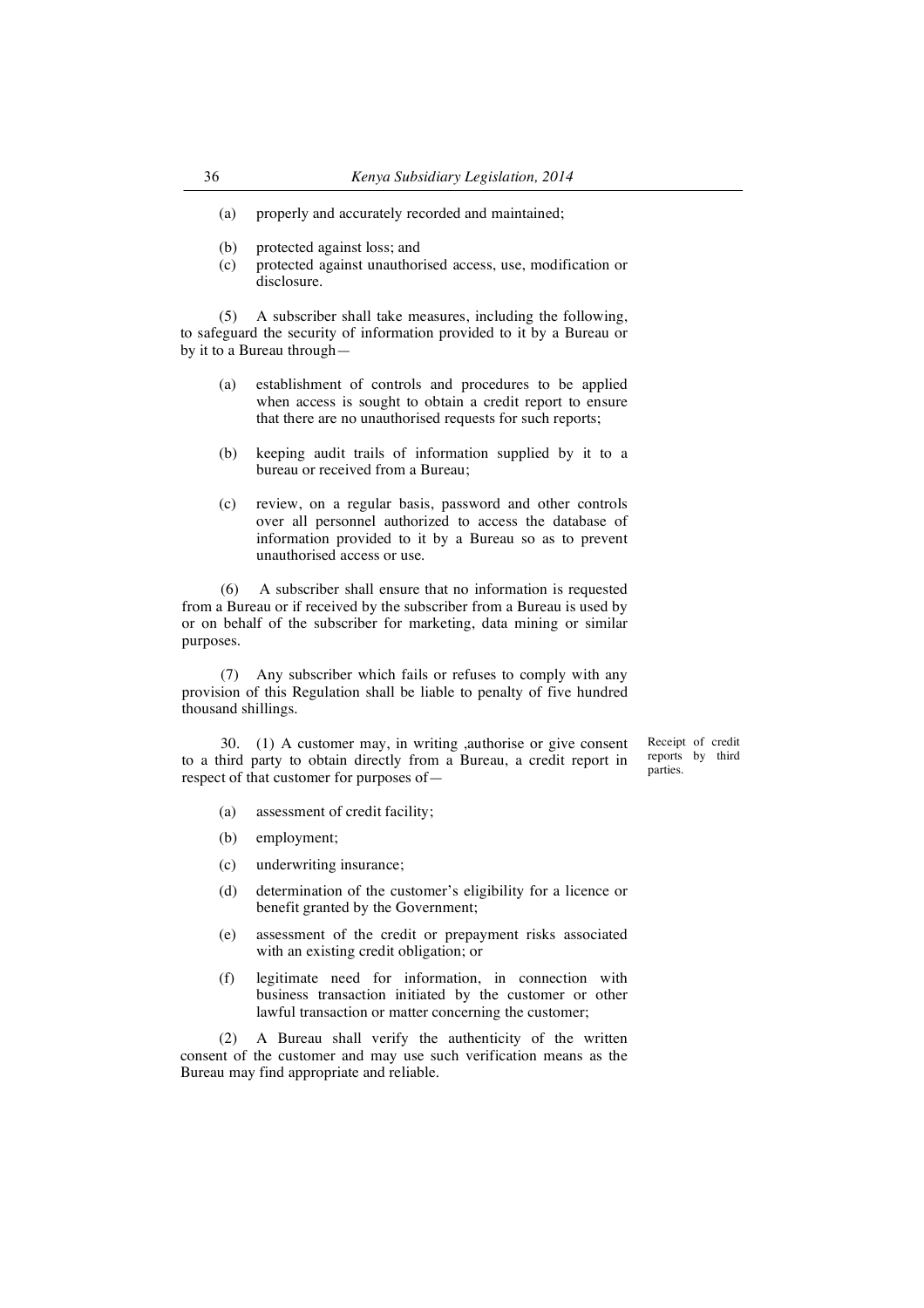31. A Bureau may, with the approval of the Central Bank charge fees for the services it provides. Fees.

32. (1) A Bureau shall-

- (a) implement quality control procedures in order to ensure the maximum possible accuracy of its database and the continuity of its services;
- (b) take all such steps as are reasonably necessary to ensure that customer information maintained by it is current, authentic, legitimate, reliable, accurate, truthful and that it reflects the existing situation of the subject at any given time and if the information is found to be inaccurate or no longer valid, the Bureau shall promptly take the corrective measures necessary to remedy the deficiencies;
- (c) ensure that its services are reasonably available and accessible;
- (d) develop mechanisms for easy request for and accessibility of credit reports in physical or electronic form or any other convenient and cost effective way and may include fax, telephone, mail, e-mail, internet or in person;
- (e) establish controls and procedures to be applied when subscribers seek access to credit reports;
- (f) maintain logs of all accesses, amendments and audit trails to information database including previous enquiry records and logs of all incidents involving proven or suspected breach of security;
- (g) review, on a regular basis, password controls of all Bureau personnel and subscribers;
- (h) develop operational guidelines and procedures to be applied in relation to improper use of access authorities by Bureau personnel, authorised agents or subscribers or persons authorised by them; and
	- (i) develop operational guidelines to ensure adequate protection to minimise the risk of unauthorized entry into the database or interception of communications made to and from the database.

(2) A Bureau which fails or refuses to comply with any provision of this Regulation shall be liable to penalty of five hundred thousand shillings.

33. (1)A Bureau shall retain customer information on nonperforming loansUpdating and maintaining information.

(a) until the expiry of five years from the date of final

Data management<br>and quality quality control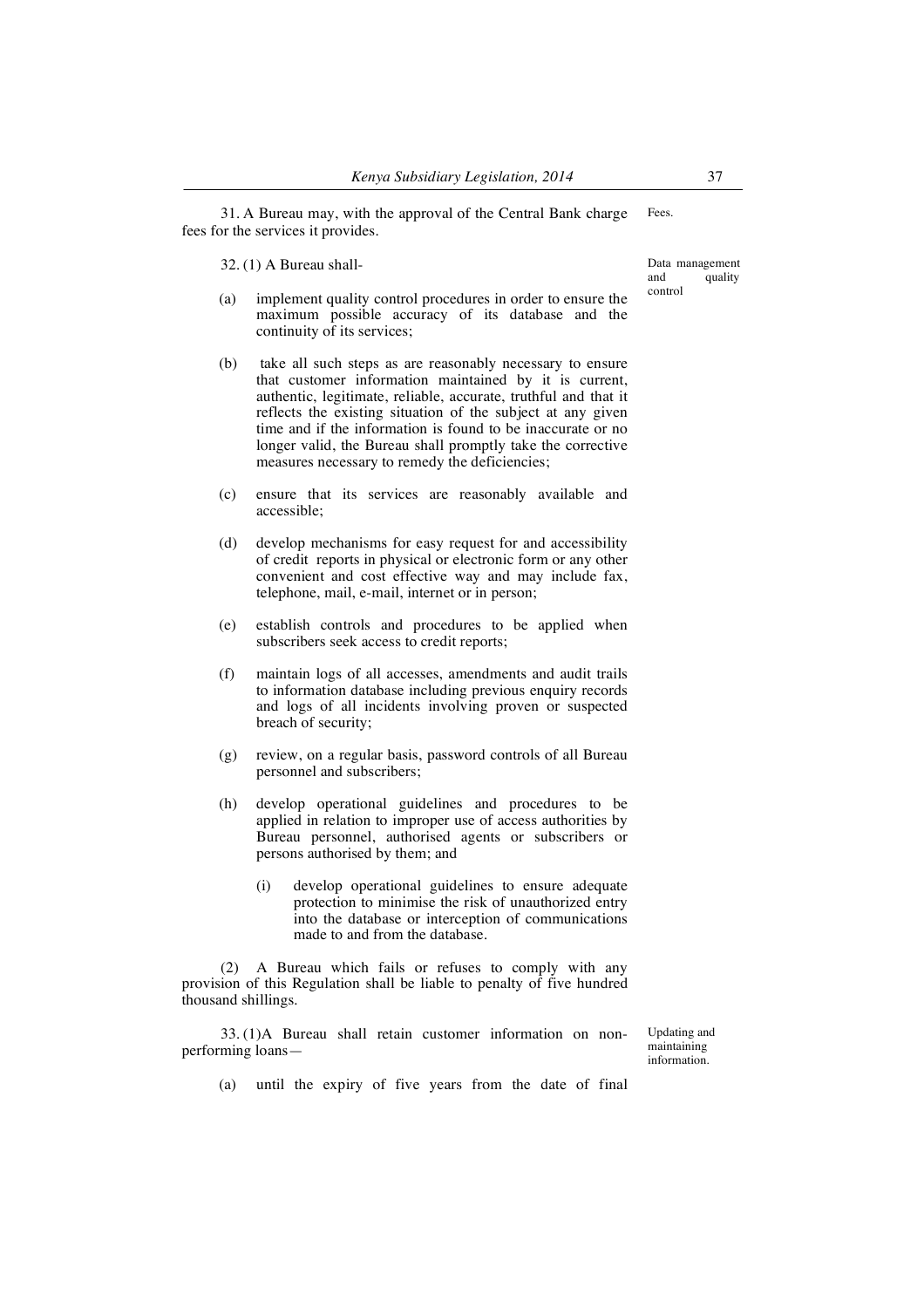settlement of the amount in default including settlement of the amounts payable pursuant to a scheme of arrangement with the institution; or

(b) upon the expiry of seven years from the date of the person's discharge from bankruptcy, as notified to the Bureau by such person and evidenced by the relevant certificate of discharge issued by the High Court or by a written notice from the Official Receiver stating that the Official Receiver has no objection to a certificate of discharge being issued to the person, irrespective of any write-off by the institution of the amount in default in full or in part at any time.

(2) Any other information not covered under sub-regulation (1) may be retained for a period not exceeding five years from the date of submission of the information or receipt of the information by a Bureau.

(3) Information kept in accordance with sub-regulation (1) may not be used solely to affect the customer's chances of obtaining credit but as one of the factors to inform the decision making process.

(4) A Bureau shall implement procedures that ensure that the information registered in its database is regularly updated.

(5) An institution that furnishes customer information to a Bureau shall, on a monthly basis or within such earlier time as an update is necessary, ensure that the customer information furnished is constantly updated.

(6) A Bureau shall update its database as and when information is provided by the institutions responsible for the timely updating of the information submitted to the Bureau and the information shall be updated on an on-going basis, or as often as necessary, in accordance with the nature of the information.

(7) A Bureau or institution which violates any provision of this Regulation, shall be liable to a penalty of five hundred thousand shillings in addition to any other penalty that the Central Bank may impose.

34. (1) A Bureau shall take the necessary security and control measures in order to avoid unauthorized access to, improper use or mismanagement of information.

Security and control measures

(2) For the purposes of sub-regulation (1), improper use or mismanagement of information means any act or omission not authorized by these Regulations.

(3) A Bureau shall record and make available to the customer the name and date each subscriber obtains access to customer information about the customer.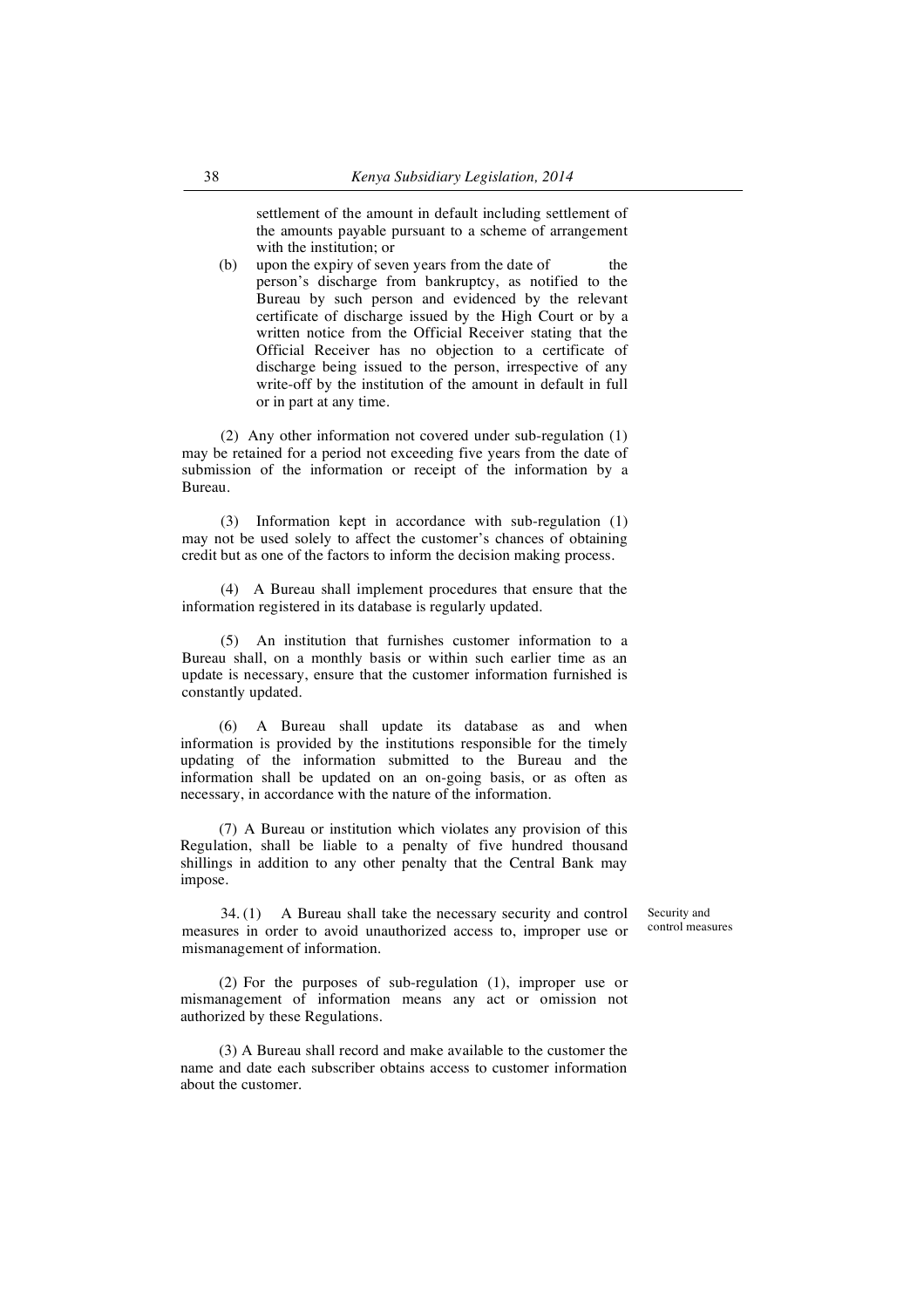- (a) develop written policies and procedures to be followed by its officers, employees, agents and contractors, or any other person providing services to it;
- (b) impose access authentication controls such as the use of passwords, digital signatures or other mechanisms as may be necessary for security controls;
- (c) provide information and training to its employees to ensure compliance with the policies, procedures and controls;
- (d) systematically review the effectiveness of the policies, procedures and controls and promptly remedy any deficiencies; and
- (e) maintain an access log.

35. (1) A customer has a right to know what information the institution has submitted to the Bureau regarding that customer.

Customers' rights of access and correction.

(2) A customer shall be entitled to access credit reports relating to the customer that are kept in a database administered by a Bureau.

(3) A customer shall be entitled to a free copy of his credit report from a Bureau, or its agents, in the following instances;

- (a) at least once per year;
- (b) within thirty days of receiving an adverse action notice issued under regulation 50 (iii); and
- (c) once per six months after making a request to a Bureau to have inaccurate information corrected in the database.

(4) Where a customer requests a Bureau for a credit report pursuant to sub-regulation (2), the Bureau shall, within five working days of receiving a request in writing and such particulars as the Bureau may reasonably require to enable it identify the customer, provide to the customer a copy of all customer information relating to the customer held by the Bureau.

(5) Where the customer believes that the information contained in the database is inaccurate, erroneous or out-dated, the customer may notify the Bureau in writing of the information disputed.

(6) Within five working days of being informed that the information in a customer's credit report is disputed, the Bureau shall –

(a) attach a note to the credit information report, warning that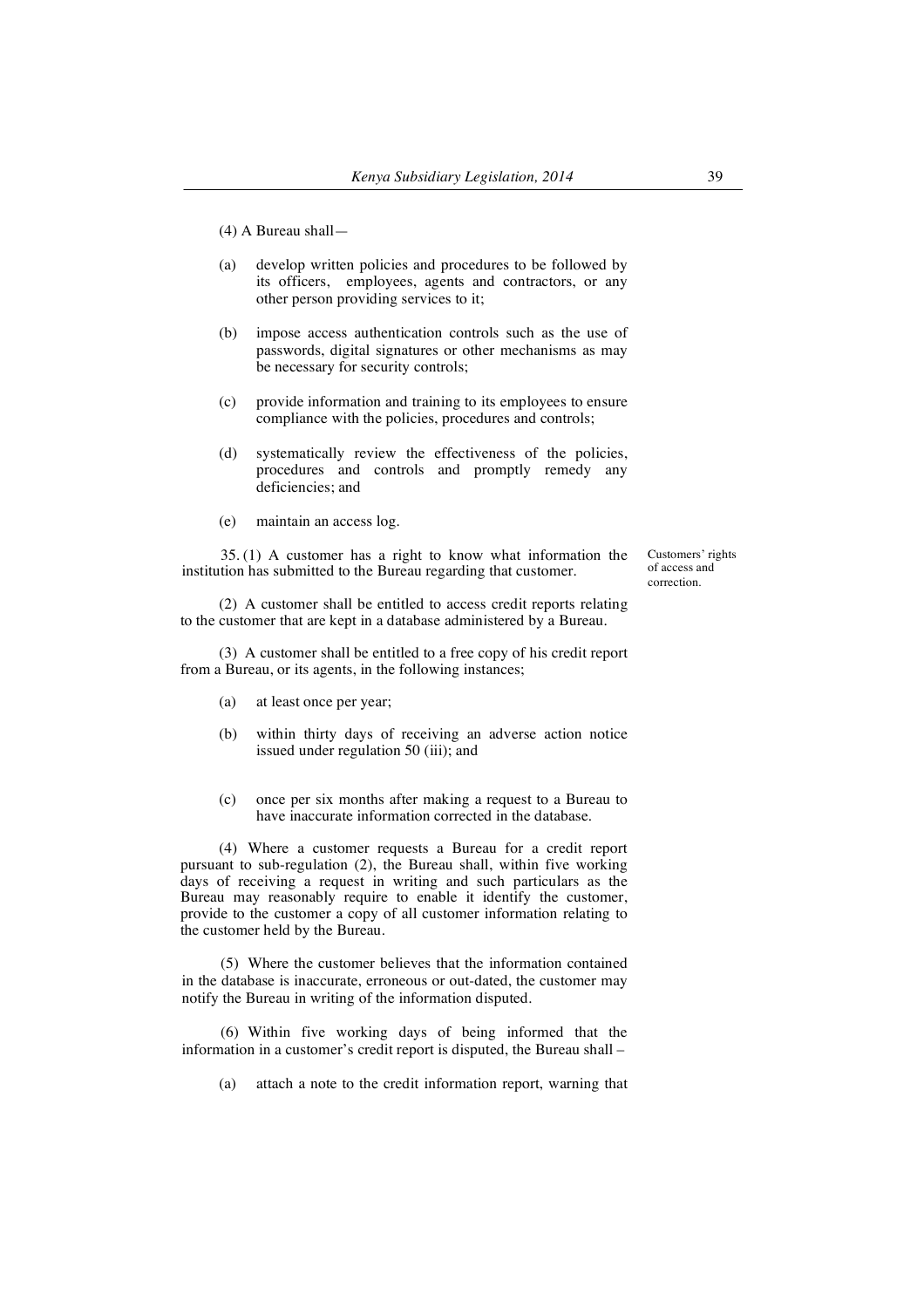the disputed information is under investigation, which notice shall remain on the file until resolution of the dispute; and

(b) give the institution or credit information provider that supplied the information a notice of dispute requesting confirmation from the institution or credit information provider as to the accuracy of the information.

(7) The Bureau shall, within fourteen days, conduct investigation, based on the relevant information provided by the customer, and may contact any person who has furnished information.

(8) Where an institution or credit information provider receives a notice of dispute from the Bureau it shall, within fourteen days of receiving the notice, complete all necessary investigations into the disputed information and give the Bureau a notice of resolution, advising whether the disputed information is to be deleted, corrected, or remain unchanged.

(9) Where the investigation reveals an error, the Bureau shall remedy the error and inform all persons who may be affected by the information including the customer.

(10) If the Bureau does not complete its investigation within twenty one days, it shall delete the disputed information as requested by the customer.

(11) If the Bureau later completes its investigation, it may reinsert or revise the disputed information based on the results of such investigation and shall inform the customer of the action taken.

(12) Upon receipt of a notice of resolution or an amendment notice from an institution the Bureau shall, within five working days of such receipt, send a notice of change to any subscriber that has in the previous twelve months obtained a credit information report from the Bureau containing the incorrect information.

(13) Where the customer disagree with the resolution of the disputed information, the customer may request the Bureau to attach a statement of not more than one hundred words to the customer's credit report, setting out the customer's claim that the information is not accurate and the Bureau shall take reasonable steps to comply with the customer's request.

(14) A Bureau may charge the customer for the cost of its services in conducting an investigation of disputed customer information where the information disputed by the customer turns out to be false.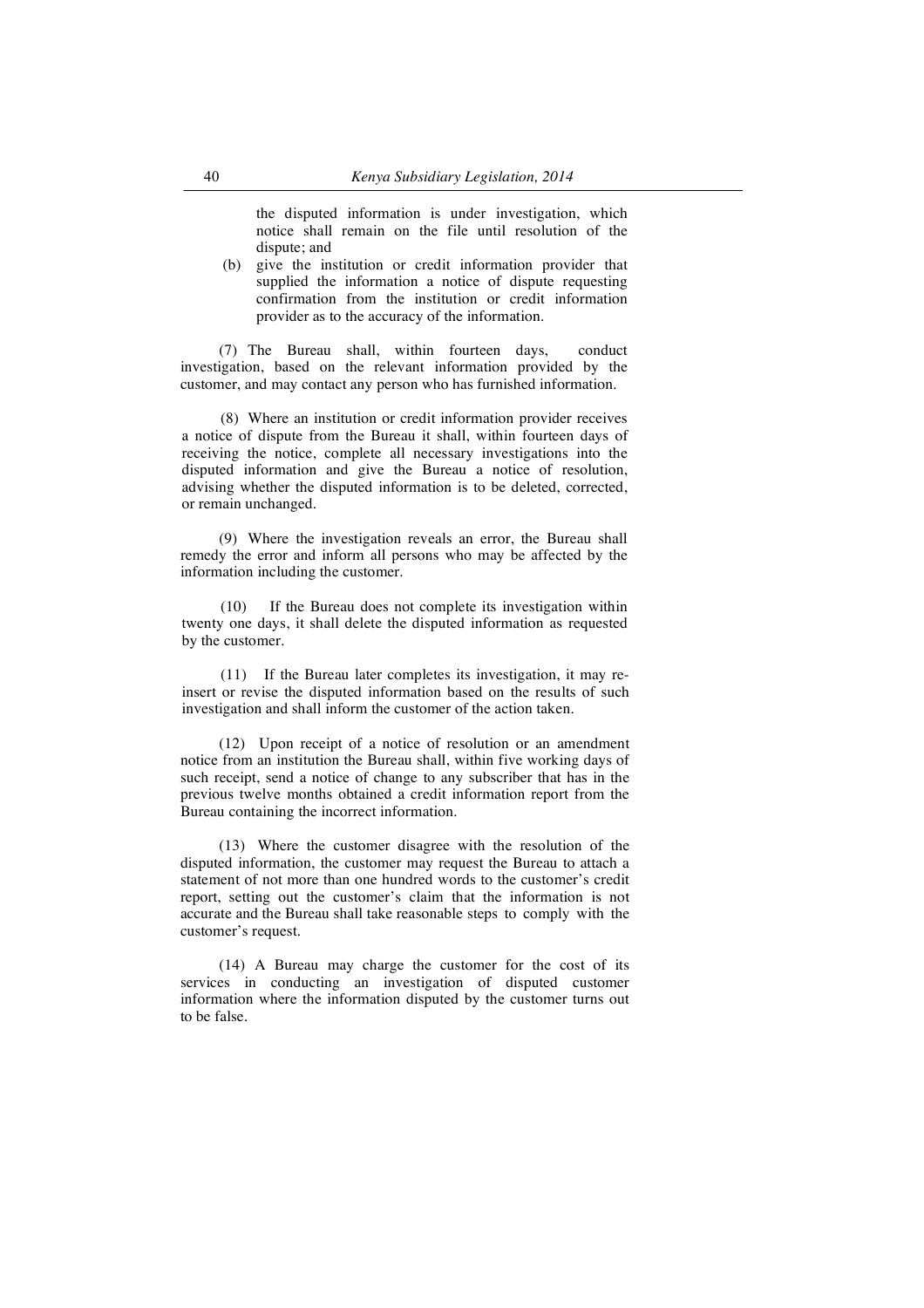#### PART IV-GOVERNANCE AND MANAGEMENT OF BUREAUS

36. (1) The management of a Bureau shall vest on a Board consisting of not less than five directors.

(2) A person is qualified for appointment as a director, if that person is-

- (a) approved by the Central Bank for that purpose; and
- (b) is not disqualified from holding office as such under these Regulations.

(3) The directors appointed under sub-regulation (1) ,shall elect a non-executive chairperson from amongst their members.

- (4) The functions of the board shall be to—
- (a) establish the operations and information technology systems of the Bureau;
- (b) ensure that the activities conducted by a Bureau conform with these Regulations and guidelines;
- (c) facilitate the appointment of a Chief Executive Officer and Chief Information Technology Officer;
- (d) ensure that the Bureau maintains, at all times, an effective system of internal controls;
- (e) ensure that the Bureau maintains a customer complaints and inquiry service section to attend to customers who may be affected by the information contained in the database and who allege that the information is illegal, inaccurate, erroneous or outdated; and
- (f) ensure that the Bureau has adequate staff to undertake the functions of the Bureau and to meet its customers' demands.

(5) The Board shall hold its meetings atleast on a quarterly basis.

(6) A quorum for a meeting of the Board shall be three members.

37. (1) A person is qualified to hold office as a director if that personQualification for appointment as director.

(a) is approved by the Central Bank for that purpose; and

Management and composition of a Bureau.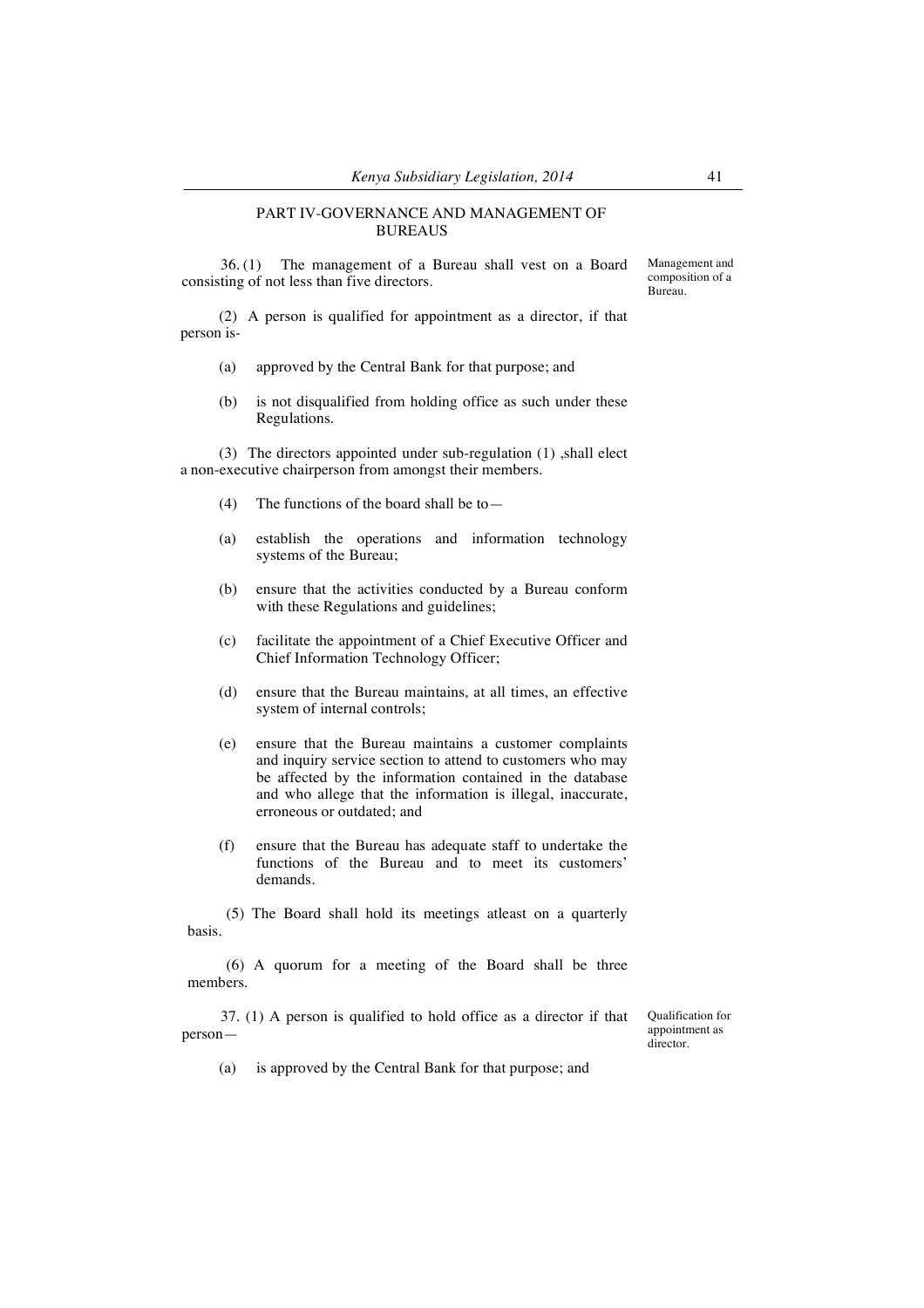(b) is not disqualified from holding office as such under this Act.

(2) In determining the suitability of a person to become a director of a Bureau, the Central Bank may consider-

- (a) his possession of adequate professional credentials or experience or both for the position for which he is proposed;
- (b) his ability to recommend sound practices gleaned from other situations;
- (c) his ability to provide dispassionate advice;
- (d) his ability to avoid conflicts of interest in his activities and commitments with other organizations;
- (e) his ability to safeguard confidential information;
- (f) his ability to absent himself from decisions when he is incapable of providing objective advice; and
- (g) any other material information which in the opinion of the Central Bank has a bearing on the suitability of the person.

(3) A person is not qualified to hold office as a director if that person—

- (a) has been convicted of an offence under this Act;
- (b) has been convicted of a criminal offence and sentenced to imprisonment for a term exceeding six months or to a fine exceeding fifty thousand shillings;
- (c) has been convicted of an offence involving dishonesty or fraud, or an offence under the Anti-Corruption and Economic Crimes Act, 2003;
- (d) is adjudged bankrupt or enters into a composition scheme or arrangement with his or her creditors;
- (e) has contravened the provisions of any law designed for the protection of members of the public against financial loss due to the dishonesty or incompetence of or malpractices by persons engaged in the provision of banking, insurance, investment, capital markets, pensions or retirement benefits, or other financial services;
- (f) has been a director of, or directly concerned in the management of, any institution which is being or has been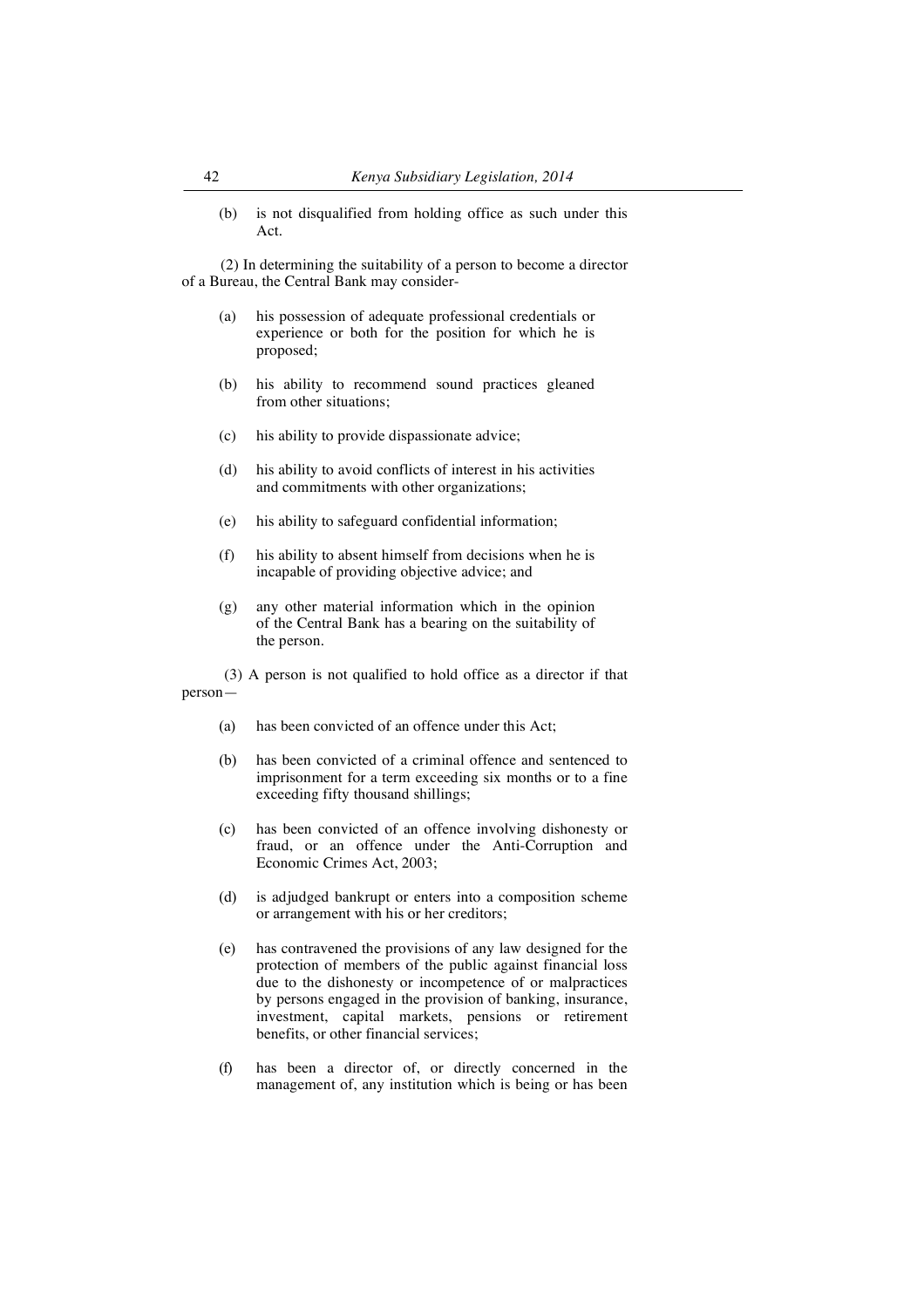wound up or placed under statutory management by a court;

- (g) has defaulted in the repayment of any advance or loan made to him or her by any institution licensed under the Act;
- (h) is a minor or is of unsound mind; or
- (i) is an auditor of the Bureau licensed under these Regulations or associated companies.

38. (1) A Bureau shall ensure that a person shall not be an officer or an employee of a Bureau, or, if already in office or employment, shall be disqualified and shall not be eligible to hold office or be in the employment of any Bureau for a period of ten years, if such person is-

- (a) an undischarged bankrupt or enters into a composition or scheme of arrangement with his creditors;
- (b) convicted of an offence involving fraud or dishonesty; or
- (c) removed from office under the provisions of these Regulations.

(2 Where a Bureau allows a disqualified person to continue acting as an officer or being in employment, or is otherwise in breach of this regulation, it shall be liable to a penalty of five hundred thousand shillings and the disqualified person acting as an officer or employee shall be liable to pay a fine of one hundred thousand shillings.

39. (1) The Central Bank shall, where it is satisfied as to the professional and moral suitability of a significant shareholder, director or senior officer of the Bureau, certify the person as fit and proper to be a significant shareholder, director or senior officer.

(2) While determining, for the purposes of this Regulation, the professional and moral suitability of a significant shareholder, director or senior officer of a Bureau the Central Bank shall consider the following qualities, in so far as they are reasonably determinable, of the person concerned-

- (a) his integrity;
- (b) his competence and soundness of judgment for the fulfilment of the responsibilities of the office in question; and
- (c) the diligence with which the person concerned is likely to fulfil those responsibilities.
- (3) For the purposes of these Regulations and without

Disqualification of officers and employees.

Suitability test.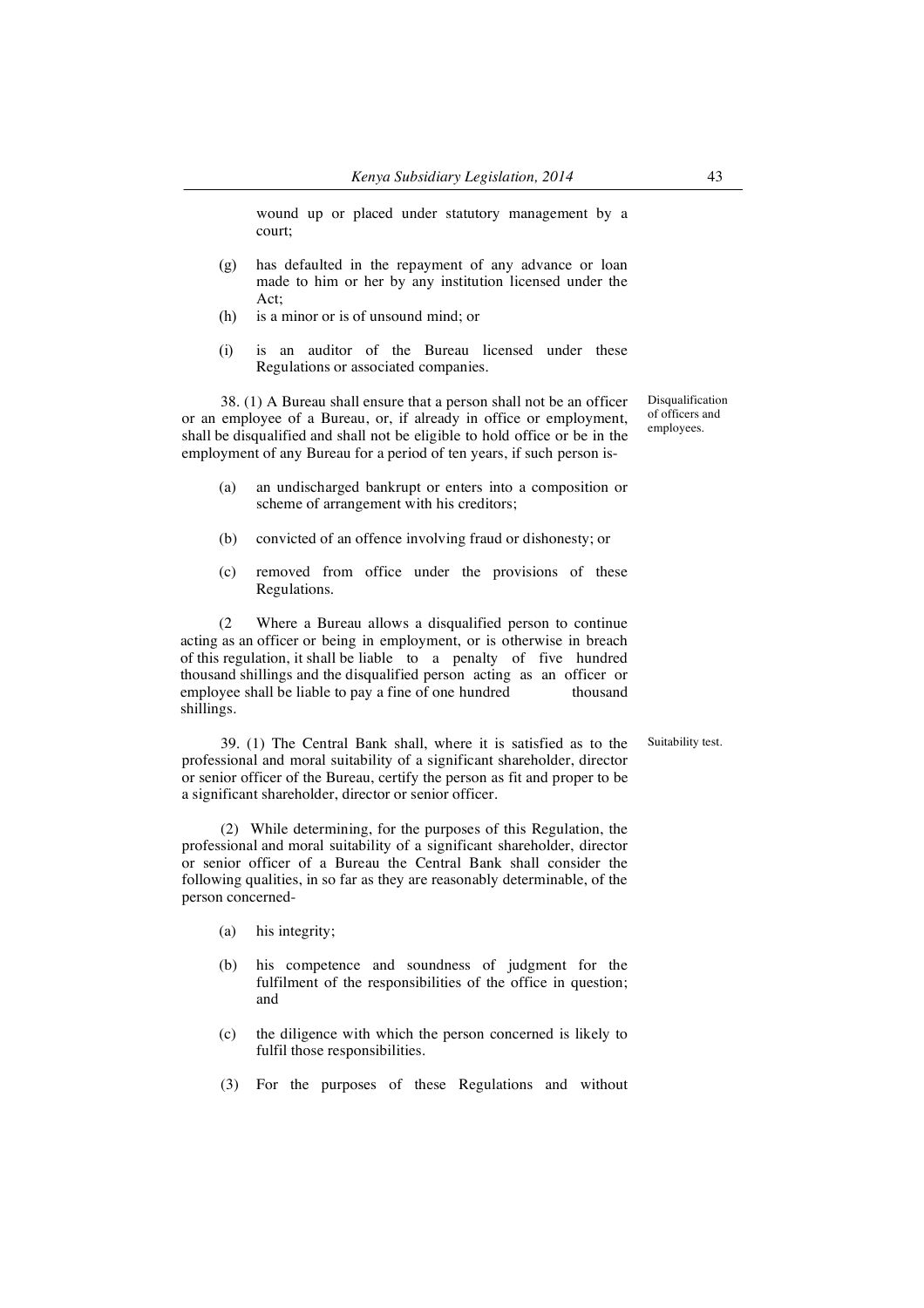prejudice to the generality of the provisions of sub-regulation (2), the Central Bank may have regard to the previous conduct and activities of the person concerned in the Bureau business, and in particular, to any evidence that such person-

- (a) has been convicted of an offence of fraud or any other offence of which dishonesty is an element;
- (b) has contravened the provisions of any law designed for the protection of members of the public against financial loss due to the dishonesty or incompetence of, or malpractices by, persons engaged in the provision of banking, insurance, investment or other financial services;
- (c) was an officer or director of an institution that has been liquidated or is under liquidation or statutory management under the relevant law;
- (d) has taken part in any business practices that in the opinion of the Central Bank were fraudulent, prejudicial or otherwise improper ,whether unlawful or not unlawful or which otherwise discredited his methods of conducting business; or
- (e) has taken part in or been associated with any other business practices as would, or has otherwise conducted himself in such manner as to cast doubt on his competence and soundness of judgment.

(4) The Central Bank may request any person to furnish additional information, as may be necessary, in determining the professional or moral suitability of that person as prescribed in these Regulations or as deemed necessary.

# PART V - DISSOLUTION AND LIQUIDATION

40. A Bureau licensed under these Regulations may be compulsorily or voluntarily liquidated in accordance with the provisions of the laws relating to dissolution and winding up of companies in Kenya.

41. (1) Where shareholders of a Bureau pass a resolution to voluntarily wind up the Bureau, the Bureau shall apply to the Central Bank for approval to voluntarily wind up the Bureau.

(2) A Bureau's application to the Central Bank for approval under sub-regulation  $(1)$  shall be accompanied by the following documents—

- (a) a copy of the minutes of the meeting of shareholders which passed the resolution for voluntary dissolution of the company;
	- (iii) financial statements as of the date of the resolution,

Dissolution and winding up of a Bureau.

Central Bank approval for voluntary liquidation.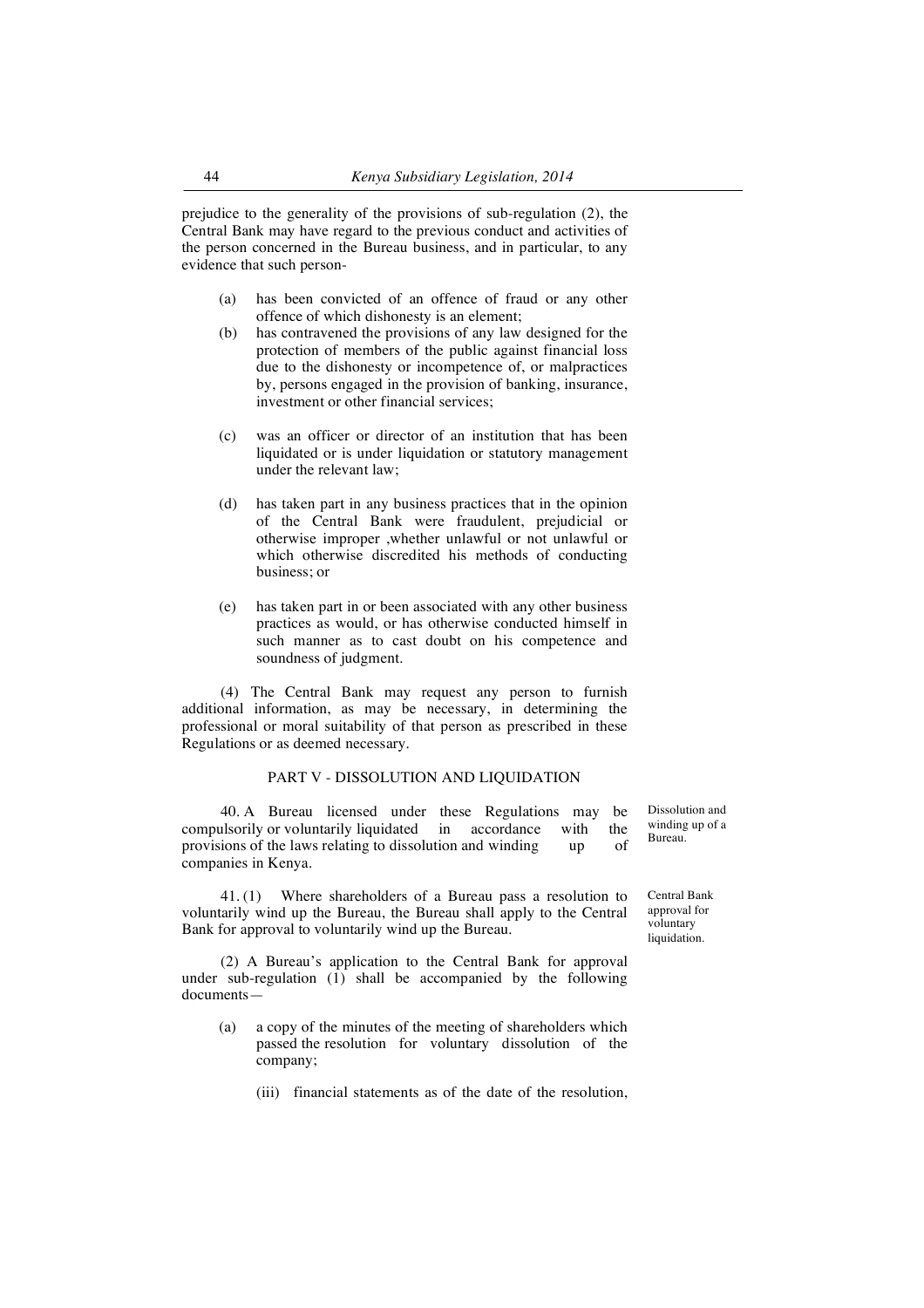with a report from a credible external auditor;

- (iv) a sworn statement from the Chief Executive Officer confirming that there are no workers', corporate or tax obligations pending the resolution and that the company is able to meet the obligations of all its creditors; and
- (v) names and curriculum vitae of the person proposed for appointment as liquidator.

(3) Where the Central Bank is fully satisfied with the merits of the application, the Central Bank may grant approval for a voluntary liquidation on such terms and conditions as it may deem appropriate.

(4) Where the Central Bank is not satisfied with the application it may give such directions as it may deem appropriate.

42. Where a petition has been lodged for the winding up of a Bureau, the Bureau shall, within seven days of such petition, notify the Central Bank of the petition and shall cease from conducting Bureau business immediately a winding up order is made.

43. (1) Where a notice has been given to the Central Bank under Regulation 42 or where the Central Bank has given its approval for the voluntary dissolution of a Bureau under regulation 42, the Bureau shall within seven days from the date of the notice forward to the Central Bank in such manner as the Central Bank may direct, all records, documents, data and other information in its possession in relation to the Bureau business.

(2) Upon satisfaction by the Central Bank that all the records, documents, data or other information in relation to the Bureau business have been submitted to it,the Central Bank shall direct the Bureau to erase all records, documents, data and other information in its database or in its possession and the Central Bank shall in such manner as it may deem fit, verify that the erasure has been fully carried out.

(3) The Central Bank may take such measures and give such directions as are necessary to protect the information in possession of the Bureau or take over the information in possession of a Bureau which is being wound up or liquidated.

44. Where a Bureau is wound up under regulation 40, the Central Bank shall, by notice in the Gazette, notify all institutions and other Bureau of such winding up.

## PART VI - POWER OF THE CENTRAL BANK

45. (1) The Central Bank shall have the powers to regulate and supervise all Bureaus licensed under these Regulations.

(2) The Central Bank shall have the power to—

Notification to the Central Bank

Forwarding of data to the Central Bank.

Notification to institutions and Bureaus

Powers of the Central Bank.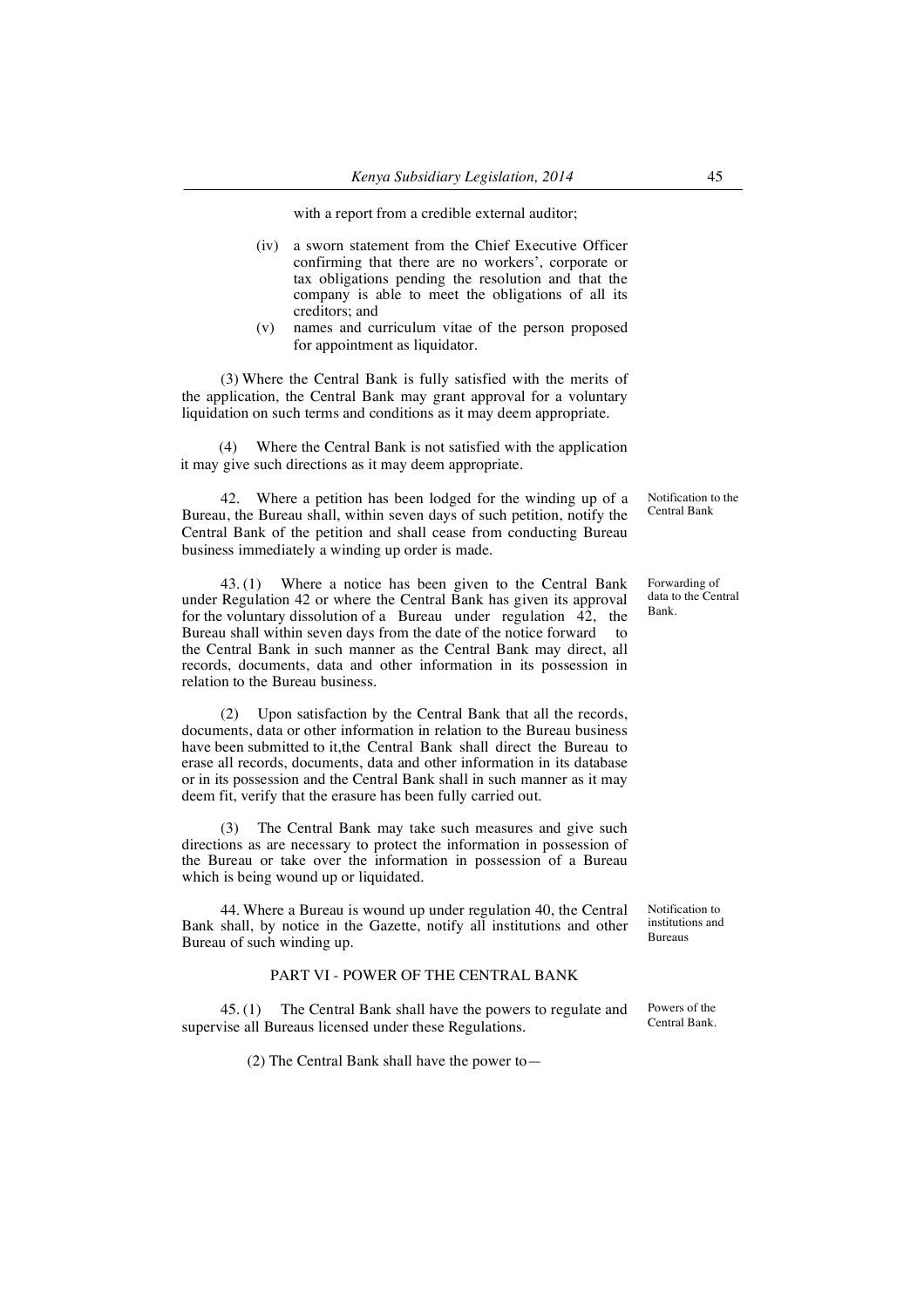- (a) issue, suspend or revoke a licence to conduct credit reference bureau business;
- (b) supervise the activities of a Bureau;
- (c) maintain proper standards of conduct and acceptable credit information reporting practices;
- (d) protect the integrity of the credit reference system against abuse and misuse;
- (e) require a Bureau to correct or remedy any violation under these Regulations or directions, guidelines or rules issued by the Central Bank;
- (f) take measures to protect the interests of a customer, subscriber or Bureau;
- (g) impose penalties or sanctions for violation of these Regulations or directions, guidelines or rules issued by the Central Bank;
- (h) review the adequacy of a credit reference bureau's operations, including periodic inspection of credit reference bureaus, to ensure compliance with these regulations, established standards and applicable law;
- (i) perform such other functions or exercise such other powers as may be necessary for the proper supervision and regulation of Bureaus and Bureau business; and
- (j) access the premises, systems, documents and any other information of a Bureau or its agents.

(3) The Central Bank may issue directions, guidelines or rules generally for the better carrying out of its supervisory functions under these Regulations;

46. (1) The Central Bank may, at any time, cause an inspection to be made by any person authorized by it of any Bureau, agent and its operating management information system, premises, data, books, accounts, records, document or other activity.

(2) When an inspection is made under sub-regulation (1), the Bureau or agent concerned and every officer or employee of the Bureau shall produce and make available to the person carrying out the inspection any information, data, record, document or material that may be required by the person for purposes of the inspection.

(3) The person carrying out the inspection may make a copy of any document, data, record or material in possession of the Bureau and shall prepare and submit to the Central Bank a report pursuant to the inspection highlighting his findings including any violation of the law,

Inspection of Bureaus.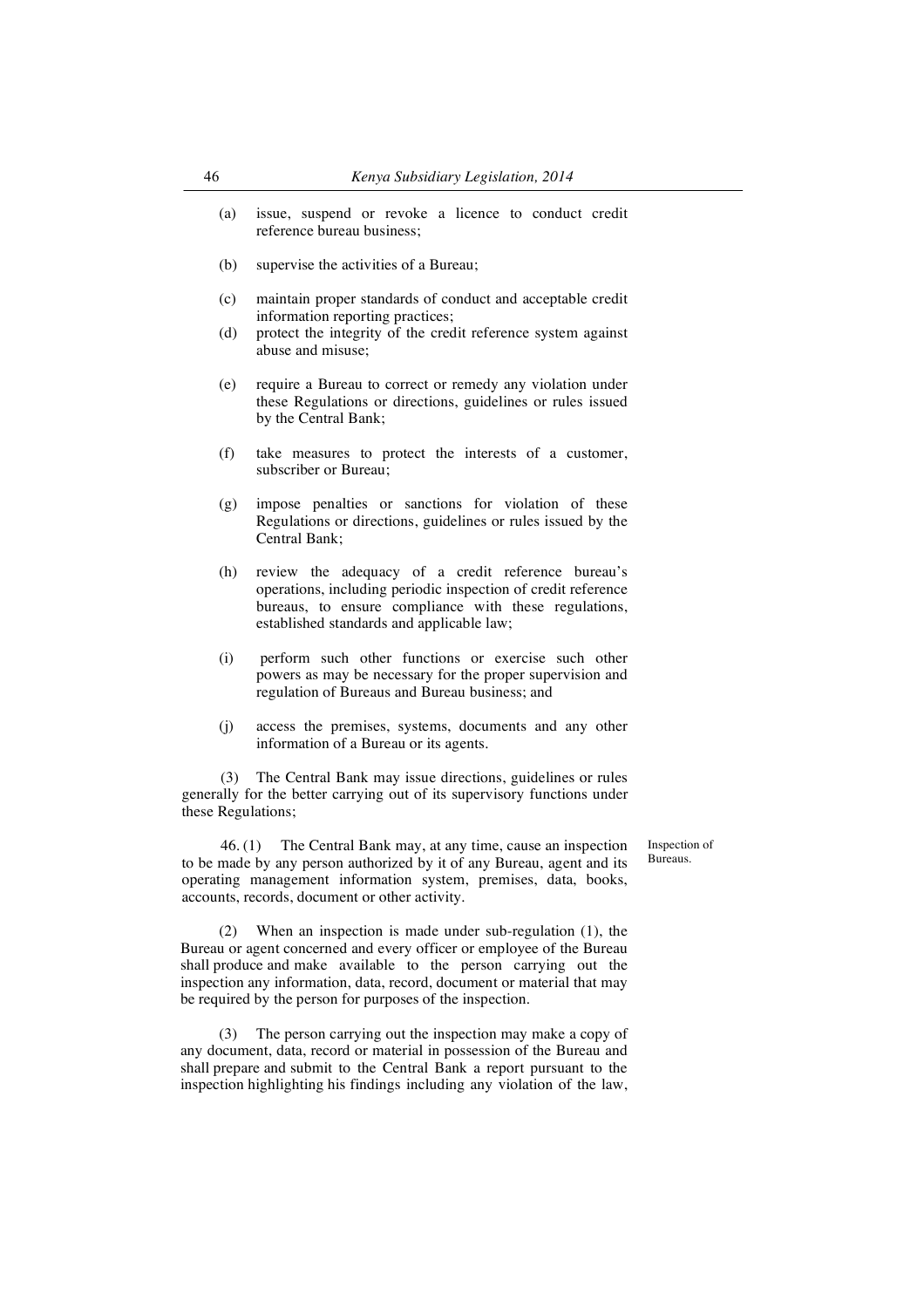these Regulations, directives, guidelines or rules issued by the Central Bank, any mismanagement of the Bureau or information or users of credit information obtained from the Bureau.

(4) Any person who refuses or neglects to provide any record or data as the Central Bank may request pursuant to this Regulation or obstructs or prevents the Central Bank from supervising a Bureau or an agent commits an offence and shall, on conviction, be liable to a fine not exceeding two hundred thousand shillings or to imprisonment for a term not exceeding two years or to both.

47. (1) The information held by the Bureau shall remain the property of the Central Bank and where a Bureau winds up, the information shall revert to the Central Bank.

(2) Despite any agreements to the contrary, the Central Bank as licensor of Bureaus shall be the owner of all information and data held by Bureaus and any information or data vesting in any work authored by any person licensed under these Regulations, where such work incorporates any information obtained under the licence or pursuant to the provisions of these Regulations despite that the information or data has been processed by that person in any way.

(3) The Central Bank shall retain the right of access to data even after revocation or expiry of the licence.

48. (1) The Bureau shall furnish the Central Bank with periodic reports of their business operations, including systems report, in such form as the Central Bank may from time to time require.

(2) A Bureau which fails or refuses to comply with this Regulation or which furnishes the Central Bank with an incomplete, inadequate, inaccurate or late returns shall be liable to a penalty of five hundred thousand shillings.

## PART VII -GENERAL PROVISIONS

49. (1) A person collecting, storing, submitting or processing any data or information obtained under the provisions of these Regulations shall comply with the following mandatory requirements—

- (a) the information or data shall at all times be kept up to date and accurate;
- (b) the information or data shall be used only for the specified purpose for which it was obtained or submitted and which purpose shall be consistent with the provisions of these Regulations;
- (c) the information or data shall be adequate and relevant in relation to the purpose for which it was obtained or submitted.

Mandatory standards for data collection, storage processing and use.

Ownership of information in possession of a Bureau.

Periodic returns.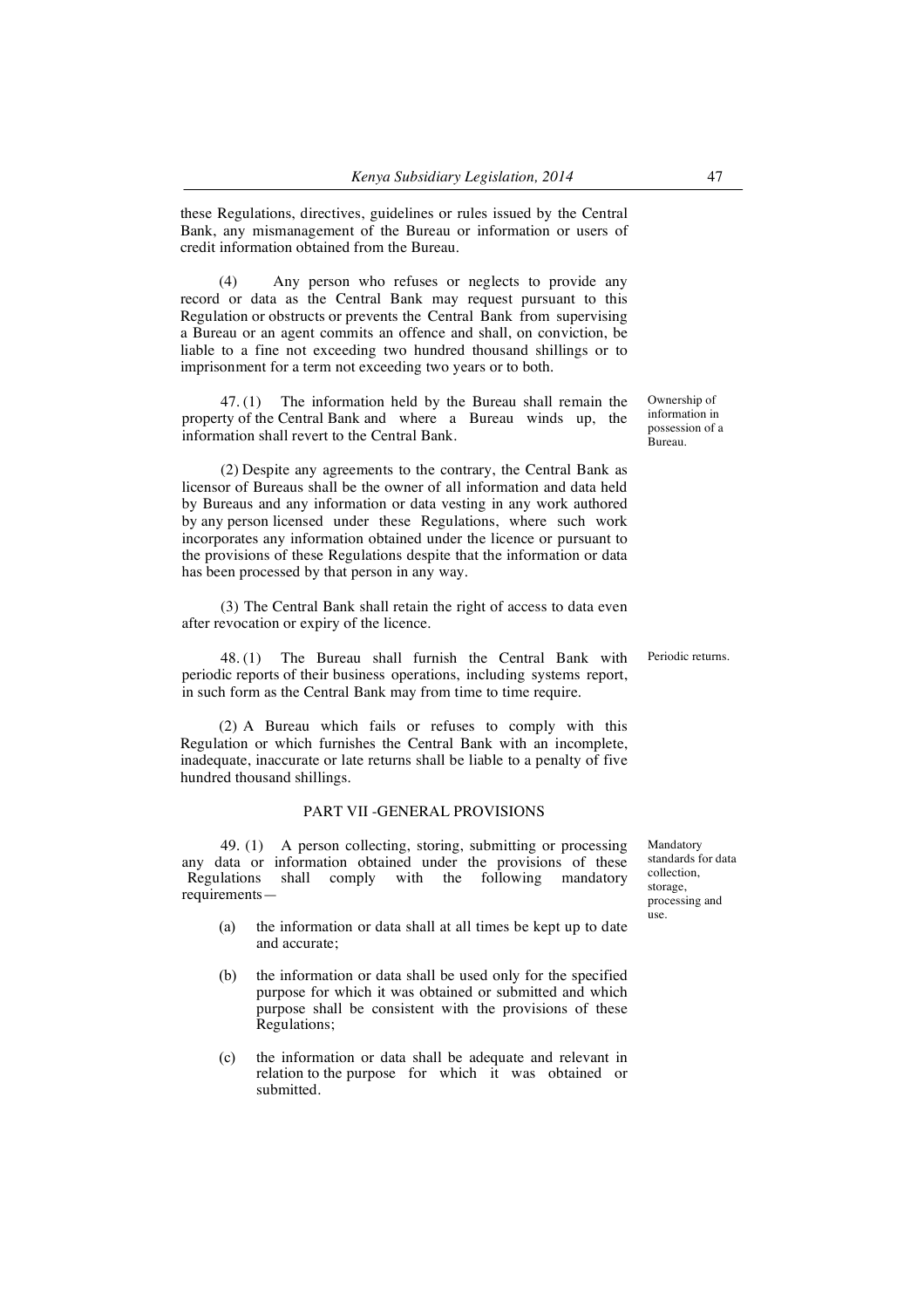(2) A person shall not use the information obtained under these Regulations for any purpose which is not consistent with the provisions of these regulations.

(3) A person who contravenes sub-regulation (2) commits an offence and shall, on conviction, be liable to imprisonment for a term not exceeding two years or to a fine not exceeding two hundred thousand shillings, or to both.

(4) Without prejudice to sub-regulation (3), the Central Bank may, impose such sanctions as it may consider fit and just including imposing a penalty of five hundred thousand shillings against any person who contravenes sub-regulation (2).

50. (1) An institution shall -

Responsibilities of institutions.

(a) notify the customer within one month before a loan becomes non-performing that the institution shall submit to a Bureau the information on the loan immediately it becomes non-performing:

Provided that for loans whose repayment interval or period is less than one month, the notice shall be served two weeks before the loan becomes non-performing;

- (b) notify each customer, within thirty days of the first listing, that his name has been submitted to all licensed Bureaus;
- (c) issue an adverse action notice to a customer against whom a decision has been taken or determination made, in whole or in part, that is adverse to the interests of the customer based on information obtained from a Bureau;

(2) The adverse action notice issued under sub-regulation (1) (c), shall be provided at the time the adverse decision or determination is communicated to the customer and shall notify the customer-

- (a) that customer information played a role in the decision;
- (b) the name, address and telephone number of the Bureau that provided the customer information;
- (c) the customer's right to a free copy of the information provided by the Bureau, and
- (d) the customer's right to dispute such information with the Bureau and, if erroneous or outdated, have it corrected.

(2) An institution shall be considered to have notified the customer if they send the notification issued pursuant to sub-regulation (1) to the customer's last known address or contact details by any of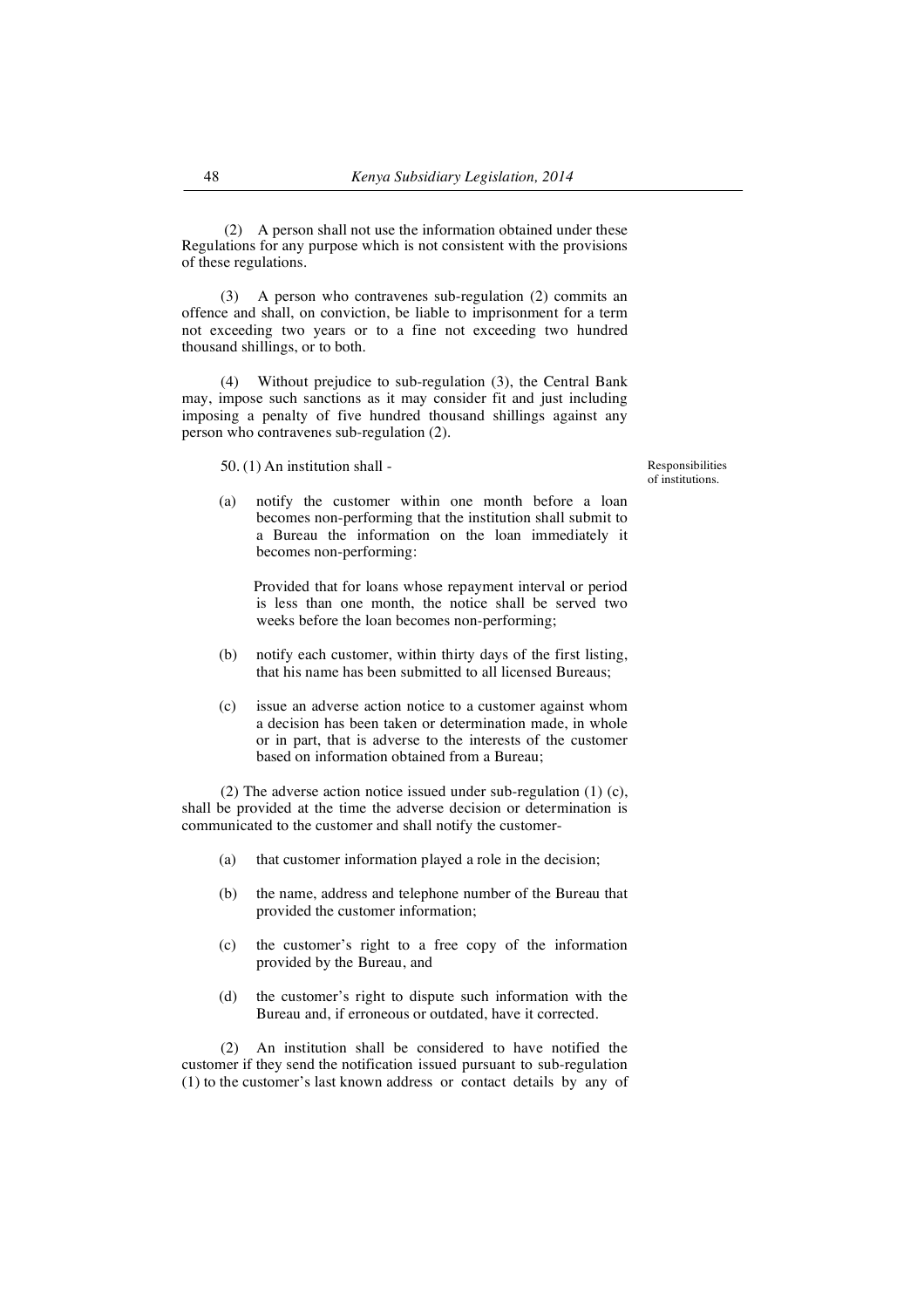the print and electronic communication modes provided for under these Regulations and the evidence of the notification shall be retained by the institution for the record.

(3) An institution shall be responsible for providing accurate information toBureaus.

(4) An institution shall be responsible and under an obligation to submit and update all customer information to the Bureau in accordance with these Regulations.

(5) Where an institution has provided customer information to the Bureau and subsequently becomes aware that the information was inaccurate at the time it was provided, the institution will within five working days from the day the institution becomes aware of the inaccuracy, give the Bureau an amendment notice instructing it to delete the inaccurate information and replace it with the correct information.

(6) An institution shall ensure that the customer information furnished pursuant to this regulation is provided to all licensed Bureaus or to a centralised point or location from which the information can be accessed by all Bureaus.

An institution shall establish and maintain functional units or dedicate competent staff to receive and resolve complaints or disputes arising from credit information sharing activities.

(8) An institution shall resolve complaints within fourteen days from the date of receipt of a complaint.

(9) An institution which fails to comply with this Regulation may be liable to such penalty not exceeding one million shillings or such administrative sanction as the Central Bank may consider appropriate.

51. (1) A notice issued by an institution to a customer under regulation 50 (1) (a) shall contain the particulars of the loan including the principal amount, the interest rate and the amount outstanding to date and any other information that the institution may desire to bring to the attention of the customer.

(2) Where a customer notifies the institution which has served a notice under sub-regulation (1) that the amount allegedly owing is disputed, the institution shall investigate the matter and inform the customer accordingly of its decision within fourteen days from the date the customer contacted the institution on the disputed loan.

52. (1) An institution shall serve a notice under regulation 49 on a customer by any of the following modes—

(a) registered mail or certificate of posting;

Notification of the amount owing.

Mode of service.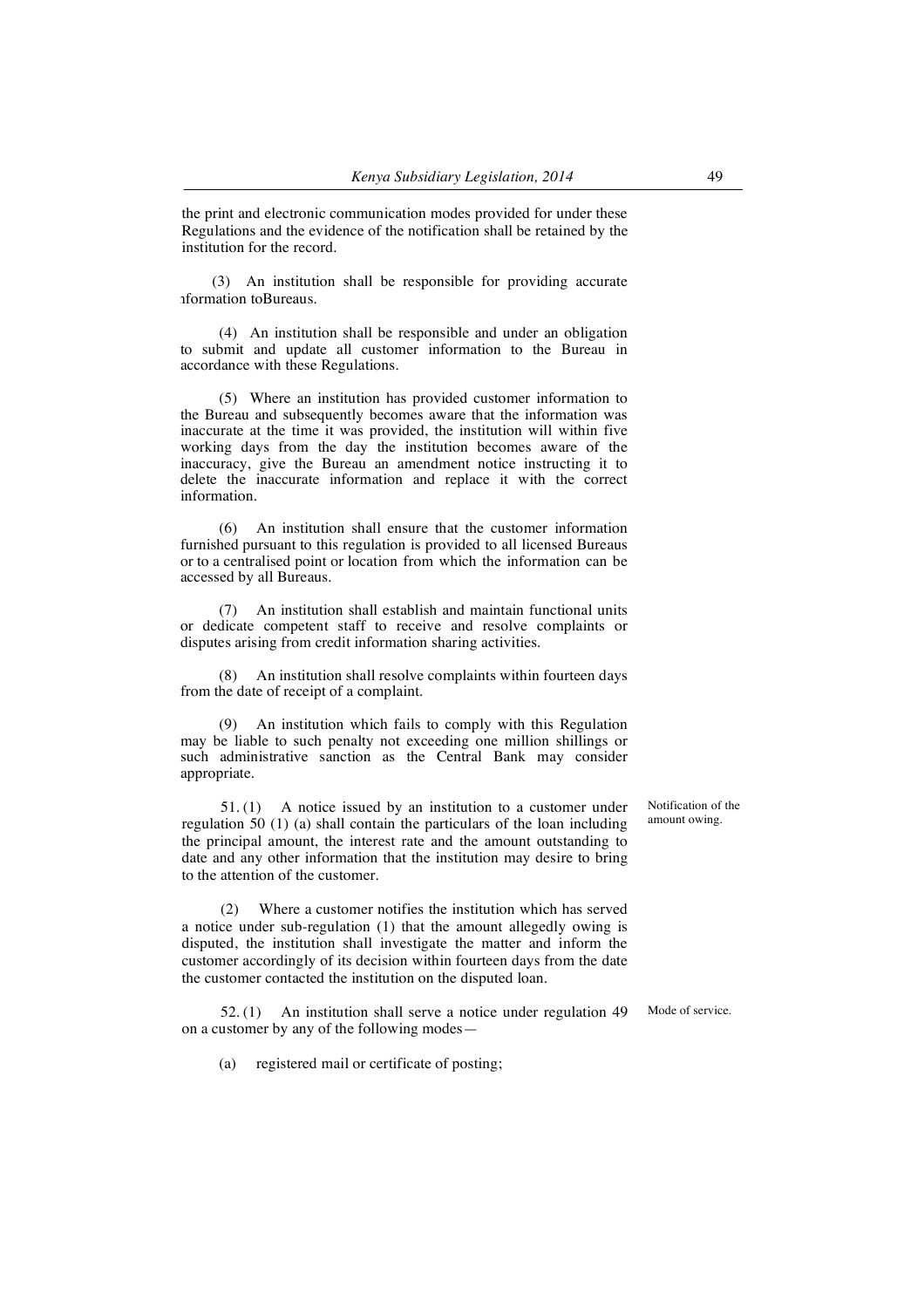- (b) e-mail;
- (c) short message service through the customer's registered telephone number; or
- (d) physical delivery of the letter evidenced by acknowledgement of receipt by the customer or his nominee, where the physical address of the customer is known.

(2) A record shall be kept of all notices served by any means permissible under this Regulation.

53. A person who knowingly or wilfully obtains information from a Bureau under false pretence commits an offence and shall, on conviction be liable to imprisonment for a term not exceeding two years or to a fine of two hundred thousand shillings, or to both.

54. (1) For purposes of performing the activities and obligations under these Regulations, a Bureau, its agents, subscribers and other persons or entities subject to these Regulations shall comply with any guidelines, rules or directives issued by the Central Bank.

(2) A Bureau or a person who fails or refuses to comply with these Regulations or any guidelines, rules or directives issued by the Central Bank shall be liable to a fine of five hundred thousand shillings in the case of a Bureau or, one hundred thousand shillings in the case of a natural person.

(3) For the purposes of sub-regulation (1), the Central Bank may, at any time, request any information it may require in order to evaluate any matter arising from these Regulations or from the operations of the Bureau, its agents, subscribers and other persons or entities subject to these Regulations.

55. (1) Where a Bureau-

- (a) is in breach of, or fails to adopt or implement the data management and quality control measures outlined in regulation 49;
- (b) is in breach of or fails to update and maintain information as required in regulation 33;
- (c) is in breach of or fails to observe or adhere to the security and control measures outlined in regulation 34; or
- (d) wrongfully alters, modifies or deletes records from its database;
- (e) fails to adopt security and control measures that are necessary to prevent the unauthorized access to, or wrongful use and management of information;
- (f) delays in providing information and documents to the Central Bank;

Obtaining information under false pretences.

Compliance with guidelines, rules or directives.

Penalties.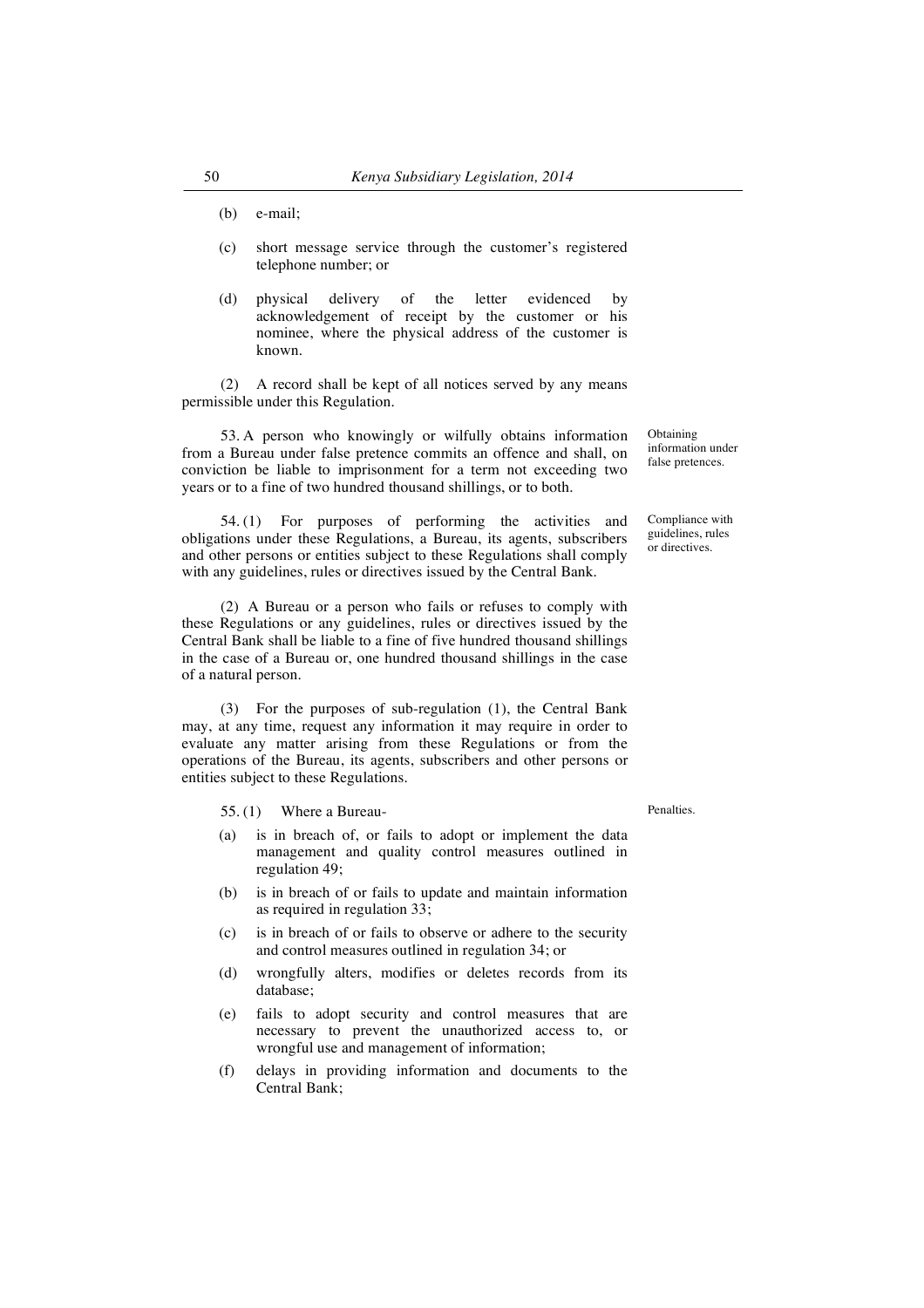- (g) fails to comply with an order or directive of the Central Bank on data and information management; or
- (h) discloses customer information to a person who is not authorised by these Regulations or by a customer to receive such information;

it shall be liable to pay a fine of five hundred thousand shillings and in the case of continued failure, it shall be liable for an additional penalty of ten thousand shillings for each day on which such failure continues.

(2) Where an institution contravenes any of the provisions of these Regulations, the Central Bank may pursue any or all of the remedial actions provided for under the Act.

(3) In addition to the remedial measures under sub-regulation (2), the Central Bank may impose the following sanctions-

- (a) prohibition from obtaining credit reports from Bureaus;
- (b) termination of employment services of an officer or employee of the institution;
- (c) prohibition from establishing new branches, subsidiaries, agents or introduction of new products;
- (d) prohibition from engaging in new activities or from expanding existing activities;
- (e) suspension of lending, investment, and credit granting operations;
- (f) prohibition from accepting further deposits or other lines of credit;
- (g) prohibition from declaring or paying bonuses, salary incentives, severance packages, management fees or other discretionary compensation to directors, officers or employees.
- (h) limit the range of activities and the locations in which such activities can be conducted;
- (i) prohibition from declaring or paying dividends;or
- (j) prohibition or suspension from any other activity that Central Bank perceives to be contributing to violation of these Regulations.

(4) Where a credit information provider violates or breaches any provision of these Regulations, the Central Bank may take any of the following actions—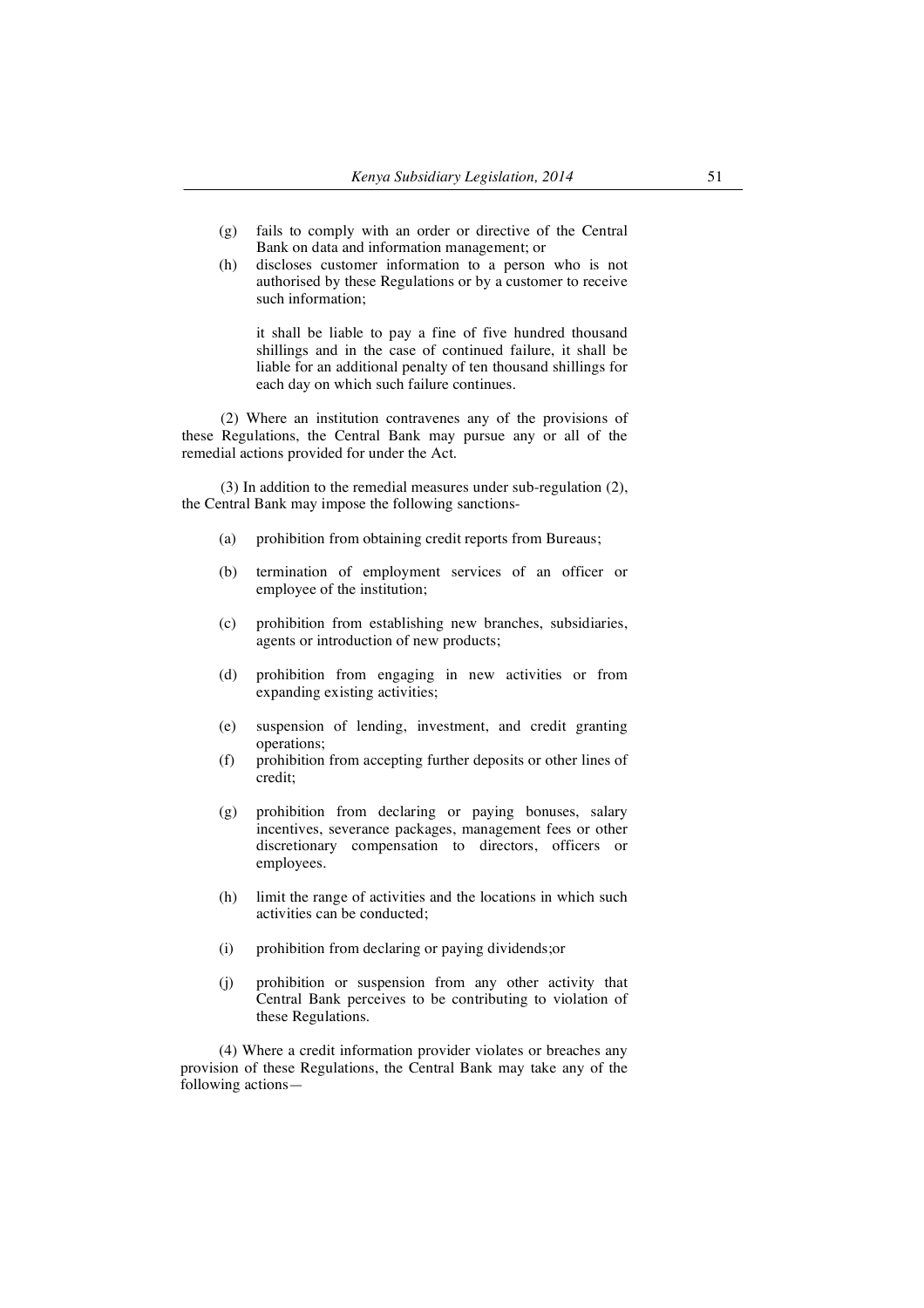- (a) direct the Bureau to which a credit information provider has submitted credit information to terminate any subsisting information sharing agreement with the credit information;
- (b) direct the Bureau in possession of credit information provided by a credit information provider to delete from the database any inaccurate,erroneous or misleading information submitted by the credit information provider and to notify all subscribers who have received the inaccurate, erroneous or misleading information;
- (c) direct the Bureau to compensate or take remedial measures in respect of any loss or damage suffered by a customer as a result of the use of any inaccurate, erroneous or misleading credit information supplied by a credit information provider.

(2) Before imposing a penalty on any Bureau or an institution under these Regulations, the Central Bank shall give not less than seven days notice, in writing, requiring the Bureau or institution to show cause as to why the penalty prescribed should not be imposed.

(3) Where a monetary penalty is prescribed under these Regulations, such penalty shall-

- (a) be paid to the Central Bank;
- (b) be paid within ten days, unless otherwise stated;
- (c) in the first instance, be paid by the Bureau;
- (d) where the Bureau fails to make payment, in the second instance, be paid immediately by the bank issuing the bank guarantee upon being called upon to do so by the Central Bank;
- (e) where an institution fails to pay the penalty, the Central Bank may take such other action or make such decision as is permitted under the Act or these Regulation.

(4) Where no payment is made or received under subregulation (6), the licence of the Bureau shall be revoked.

(5) Where any provision of these Regulations imposes a penalty on any Bureau, the amount of the penalty shall constitute a debt due from the Bureau to the Central Bank, and the Central Bank may—

- (a) in addition to the provisions of this Regulation, sue the Bureau for the recovery of the penalty;
- (b) direct that any part of the penalty which remains unpaid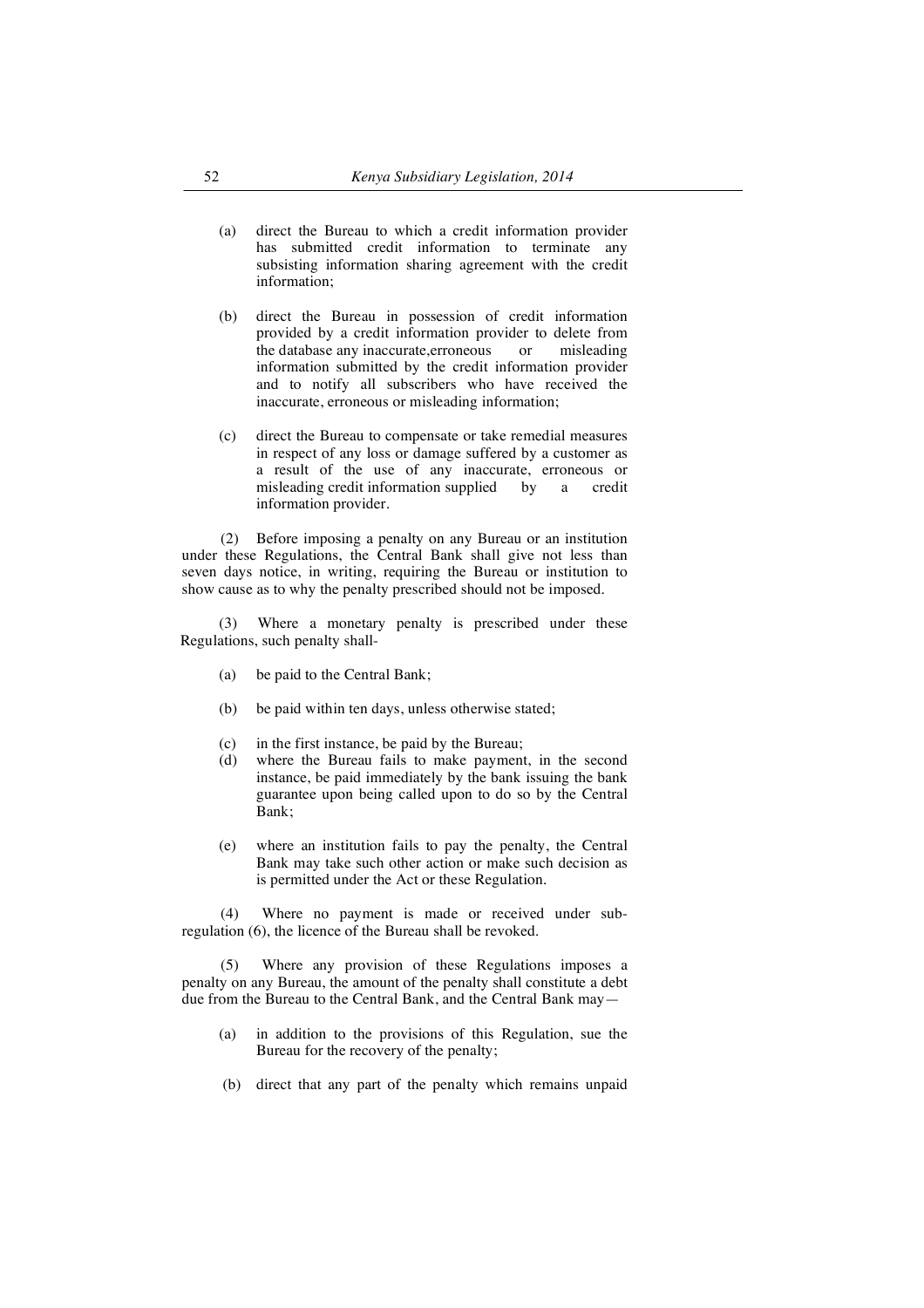after a particular period notified to the Bureau and the officers concerned, shall constitute a debt payable by the Bureau and the particular officers of the Bureau specified in the notification; and, the Central Bank shall be entitled to recover from that Bureau and officers jointly and severally.

56. The Banking (Credit Reference Bureau) Regulations, 2008, are repealed.

57. (1) A Bureau which was licensed under the Banking (Credit Reference Bureau) Regulations, 2008 repealed by this Regulations shall continue to operate as if they were licensed under these Regulations and shall be required comply with these Regulations.

(2) Any database established by a Bureau, credit report issued by a Bureau, contract signed by a Bureau or other matter done by a Bureau under the authority of the Banking (Credit Reference Bureau) Regulations, 2008 (now repealed) shall remain valid and shall be deemed to have been done under these Regulations.

(3) Anything which was lawfully commenced, done or executed under the authority of the Banking (Credit Reference Bureau) Regulations, 2008 (now repealed), by the Central Bank, Deposit Protection Fund Board, an institution, a subscriber or a customer shall continue to be valid and shall be continued with under these Regulations as if it was originally commenced, done or executed under these Regulations.

Repeal ofi9 L.N. No. 97 of 2008.

Savings.

L.N. 97 of 2008.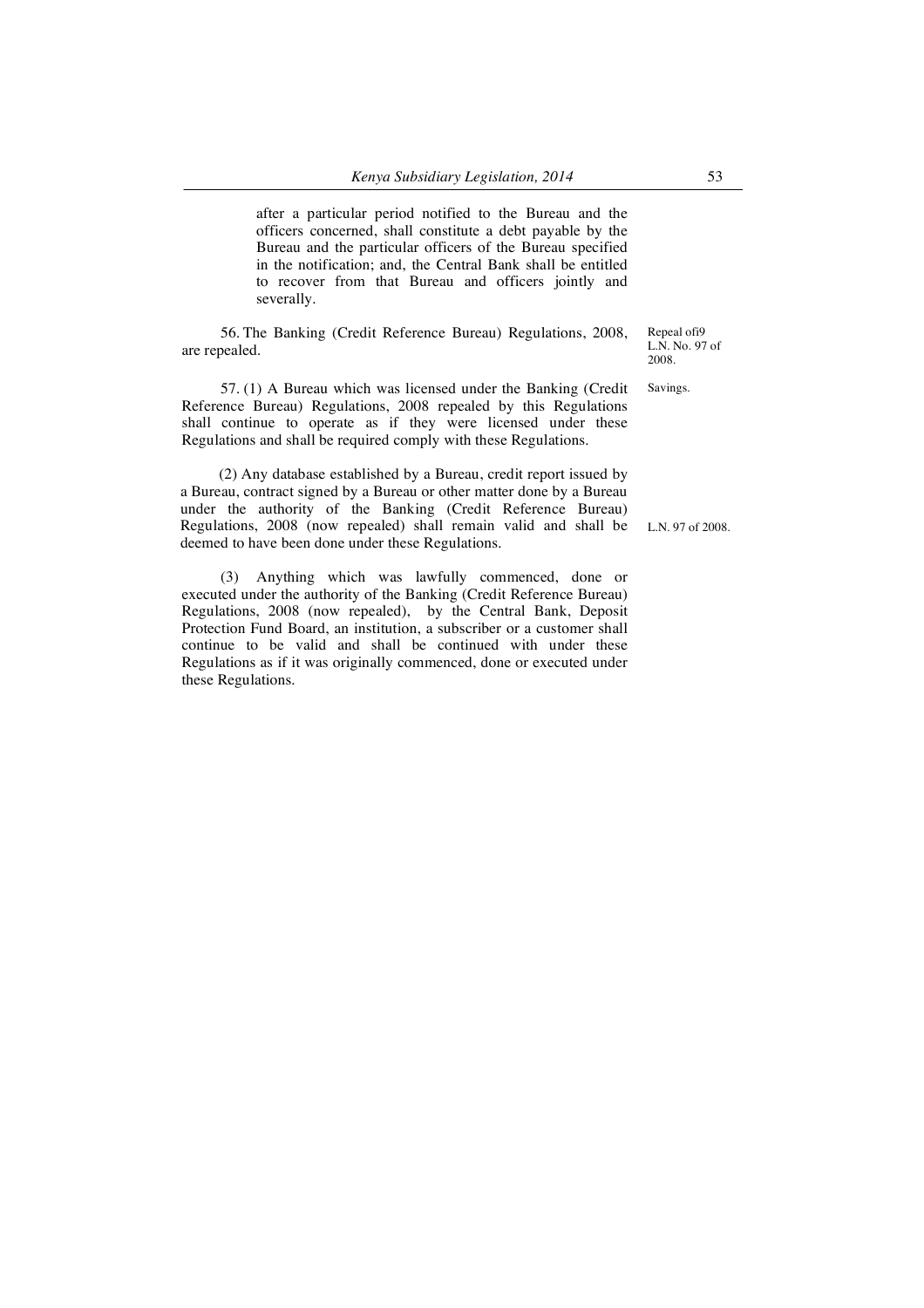# **AFPLICATION FORM FOR A LICENCE TO CARRY OUT BUREAU BUSINESS**

\_\_\_\_\_\_\_\_\_\_\_\_\_\_\_\_\_\_\_\_\_\_\_\_\_\_\_\_\_\_\_\_\_\_\_\_\_\_\_\_\_\_\_\_\_\_\_\_\_\_\_\_\_\_\_\_\_\_\_\_\_\_\_\_\_\_\_\_\_\_\_

\_\_\_\_\_\_\_\_\_\_\_\_\_\_\_\_\_\_\_\_\_\_\_\_\_\_\_\_\_\_\_\_\_\_\_\_\_\_\_\_\_\_\_\_\_\_\_\_\_\_\_\_\_\_\_\_\_\_\_\_\_\_\_\_\_\_\_\_\_\_\_

\_\_\_\_\_\_\_\_\_\_\_\_\_\_\_\_\_\_\_\_\_\_\_\_\_\_\_\_\_\_\_\_\_\_\_\_\_\_\_\_\_\_\_\_\_\_\_\_\_\_\_\_\_\_\_\_\_\_\_\_\_\_\_\_\_\_\_\_\_\_\_

1.<br>Name:

Name:\_\_\_\_\_\_\_\_\_\_\_\_\_\_\_\_\_\_\_\_\_\_\_\_\_\_\_\_\_\_\_\_\_\_\_\_\_\_\_\_\_\_\_\_\_\_\_\_\_\_\_\_\_\_\_\_\_\_\_\_\_\_\_\_\_\_

2. Former name(s) (if any) by which the applicant has been known:

3. Head/main office:

 $(a)$ Address:

(b)Telephone No: \_\_\_\_\_\_\_\_\_\_\_\_\_\_\_\_\_\_\_\_\_\_\_\_\_\_\_\_\_\_\_\_\_\_\_\_\_\_\_\_\_\_\_\_\_\_\_\_\_\_\_\_\_\_\_\_

 $(c)$ Telefax No:

(d)Form of corporation (e.g. publicly listed/privately held, etc.);

(e)Date and place of incorporation;

(f) Description of the applicant's business or functions;

(g) The applicant's authorised and paid-up capital, including relevant details of shares issued or to be issued (e.g. types, number and issue price) and evidence on the same;

\_\_\_\_\_\_\_\_\_\_\_\_\_\_\_\_\_\_\_\_\_\_\_\_\_\_\_\_\_\_\_\_\_\_\_\_\_\_\_\_\_\_\_\_\_\_\_\_\_\_\_\_\_\_\_\_\_\_\_\_\_\_\_\_\_\_\_\_\_\_\_

4. Branches (including physical location): \_\_\_\_\_\_\_\_\_\_\_\_\_\_\_\_\_\_\_\_\_\_\_\_\_\_\_\_\_\_\_\_\_\_\_\_\_

Subsidiaries & affiliates:

| Amount of shares held | % of shares held in total |
|-----------------------|---------------------------|
|                       |                           |
|                       |                           |
|                       |                           |
|                       |                           |

5. Management:

(1) Board of Directors:

| Name | Designation | Present term | No .of years as |
|------|-------------|--------------|-----------------|
|      |             |              | board member    |
|      |             |              |                 |
|      |             |              |                 |
|      |             |              |                 |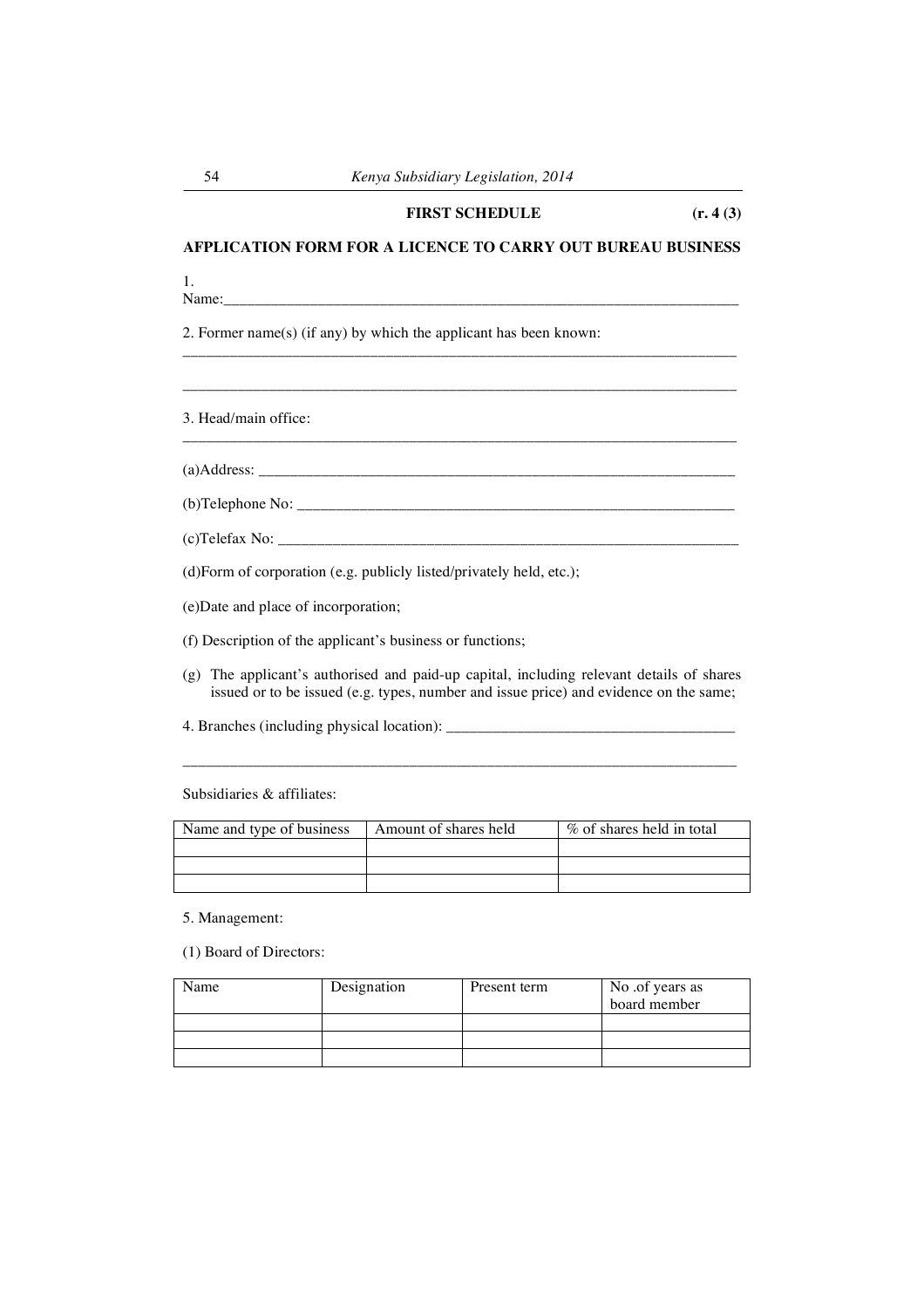## (2) Board committees:

| Name and purpose of committee(s) | Names of members: |
|----------------------------------|-------------------|
|                                  |                   |
|                                  |                   |
|                                  |                   |

(3) Officers:

| Name | Position: | No. of years as officer |
|------|-----------|-------------------------|
|      |           |                         |
|      |           |                         |
|      |           |                         |

#### 6. Ownership profile:

|    | Name | Country of<br>citizenship | Residence | Paid up capital | $\%$ |
|----|------|---------------------------|-----------|-----------------|------|
|    |      |                           |           |                 |      |
| ۷. |      |                           |           |                 |      |
| ◡. |      |                           |           |                 |      |

Other shareholders owing less than 5% (Number \_\_\_\_\_\_\_\_)

# $\begin{tabular}{cc} TOTAL & \textbf{---} \end{tabular}$

7. (i) Organisation profile—

- (a) organisation chart- Attach one indicating major departments or divisions with names, positions and titles of officers heading each department or division.
- (b) attach an organisation chart showing the applicant and its relationships with its subsidiaries, associates and other members of the group.
- (c) functions- Attach a list of functions or responsibilities for each department or division listed in the organization chart indicating the number of personnel or staff for each.
- (d) qualifications of significant shareholders, directors and officers.
- (e) annex personal declaration form of each significant shareholder and officer and an information sheet for each significant corporate shareholder.
- (f) powers and purposes Attach the latest copies of the Memorandum and Articles of Association if not previously submitted to the Central Bank.
- (ii) Legal and regulatory compliance

Describe and demonstrate, with supporting documents or information, how the applicant will—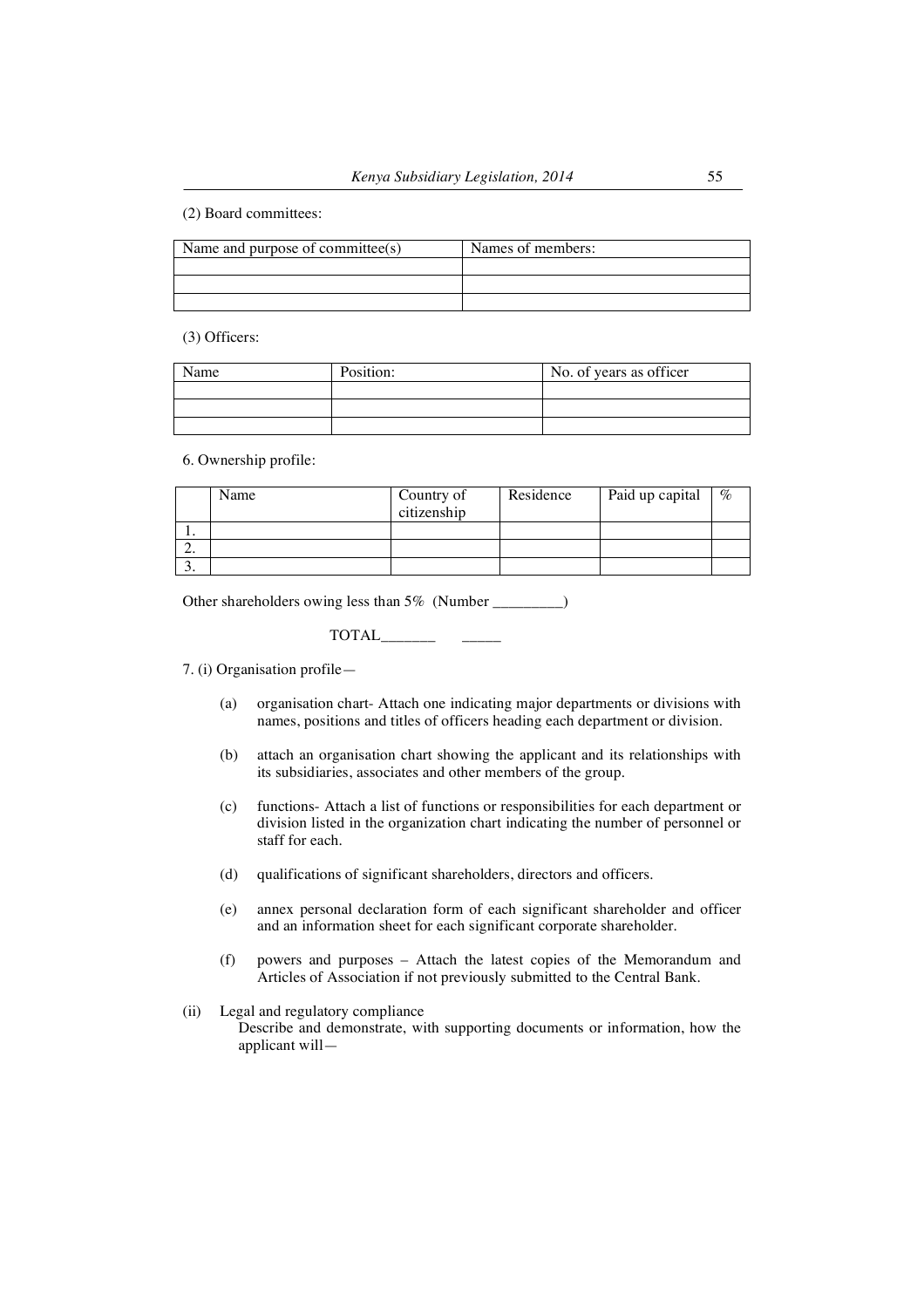- (a) comply with the requirements of the Banking Act and CBK's Prudential Guidelines;
- (b) have adequate means of supervising its officers, employees and participants; and
- (c) have adequate means to deal with any conflicts of interest that may arise.

*Note:*

Relevant supporting documents or information to be provided could include the applicant's—

- (a) information on key officers and employees (including names, addresses, relevant experience, qualifications, etc.);
- (b) risk management systems, including procedures relating to internal audit, internal controls, security, and the granting of credit;
- (c) business continuity plan and system capacity planning procedures; and
- (d) human resources, including information on the staffing levels of key functions.

8. Shareholding in any other financial institution—

|    | Name<br>Institution | of | Financial Shares owned-  % of capital   Institution<br>Number |  | Amount |
|----|---------------------|----|---------------------------------------------------------------|--|--------|
|    |                     |    |                                                               |  |        |
|    |                     |    |                                                               |  |        |
| ۷. |                     |    |                                                               |  |        |
|    |                     |    |                                                               |  |        |

- 9. Name(s) and address(es) of the applicant's bankers within the last 10 years. (please also indicate the applicant's principal bankers) ------------------------------- ------------------------------------------------------------------------------------------------
- 10. Name and address of the applicant's external auditors ------------------------------- ------------------------------------------------------------------------------------------------

11. Fit and Proper Criteria—

If the answer to any of the following questions is in the affirmative, please attach annexes and supporting documents, where appropriate, giving all relevant particulars. (Please answer yes or no).

- (1) Has the applicant or any of its individual significant shareholders, corporate significant shareholders, any director or senior officer of the applicant—
	- (a) been licensed or registered under any law in Kenya or elsewhere which requires licensing or registration in relation to any regulated financial business?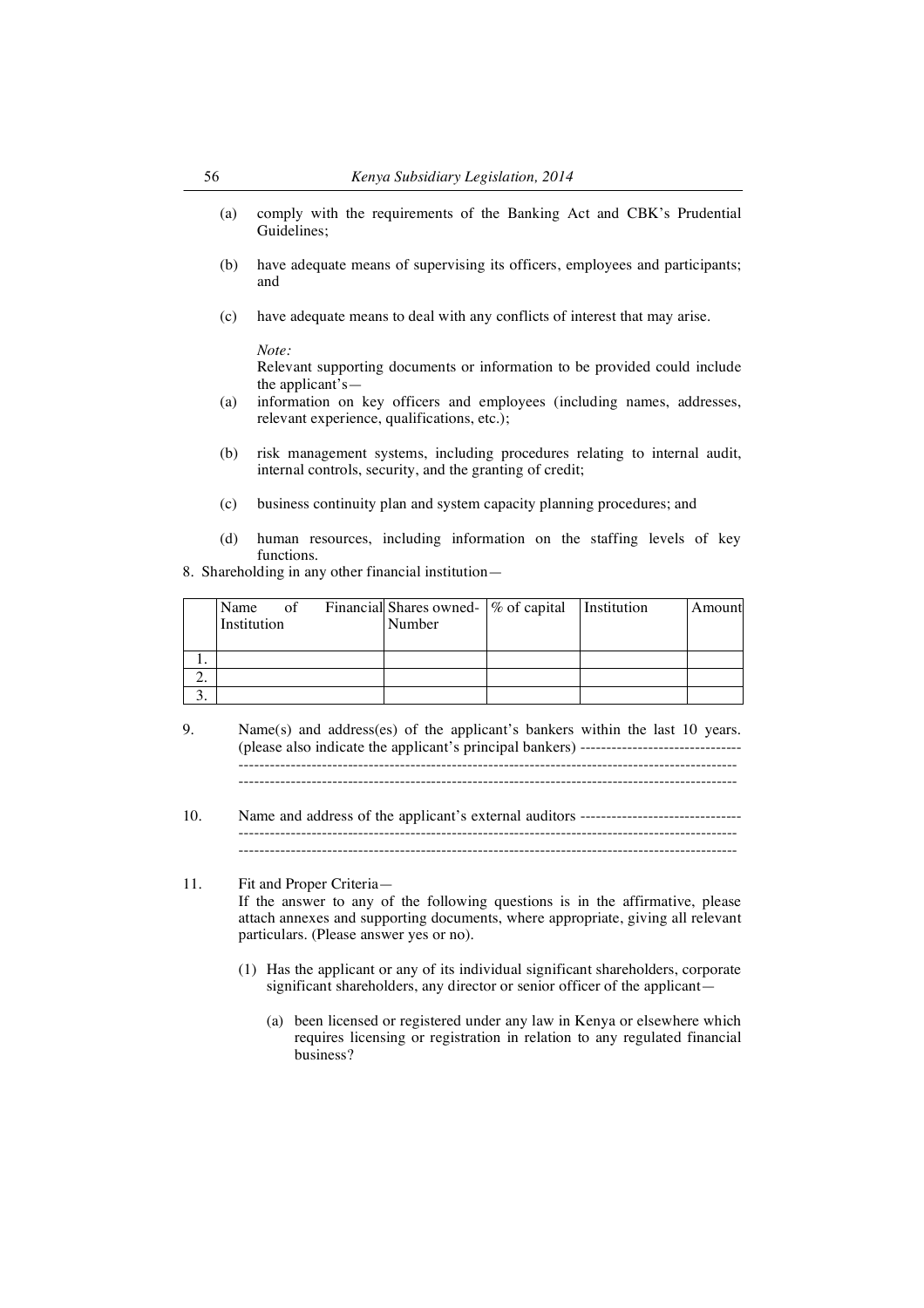- (b) been refused the right or restricted in its/his right to carry on any trade, business or profession for which a specific licence, registration or other authorisation is required by law in any jurisdiction?
- (c) been issued a prohibition order under any law or has been prohibited from operating in other jurisdiction by any financial services regulatory authority?
- (d) been censured, disciplined, suspended or refused membership or registration by the Central Bank or any other regulatory authority, in Kenya or elsewhere?
- (e) been the subject of any complaint made reasonably and in good faith relating to activities regulated by any financial services regulatory authority or howsoever under any law in any jurisdiction?
- (f) been the subject of any proceedings of a disciplinary or criminal nature or has been notified of any potential proceedings or of any investigation which might lead to those proceedings, under any law in any jurisdiction?
- (g) been convicted of any offence, or is being subject to any pending proceedings which may lead to such a conviction, under any law in any jurisdiction?
- (h) had any judgment (including a finding of fraud, misrepresentation, or dishonesty) entered against it/him in any civil proceedings or is a party to any pending proceedings which may lead to such a judgment, under any law in any jurisdiction?
- (i) had any civil penalty enforcement action taken against it/him by the Central Bank or any other regulatory authority under any law in any jurisdiction?
- (j) contravened or abetted another person in breach of any laws or regulations, business rules or codes of conduct, in Kenya or elsewhere?
- (k) been the subject of any investigations or disciplinary proceedings or been issued a warning or reprimand by any regulatory authority, an operator of a market or clearing facility, professional body or government agency, in Kenya or elsewhere?
- (l) been refused a fidelity or surety bond, in Kenya or elsewhere?
- (m) been a director, partner or concerned in the management of a business that has been censured, disciplined, suspended or refused membership or registration by any regulatory authority, professional body or government agency, in Kenya or elsewhere?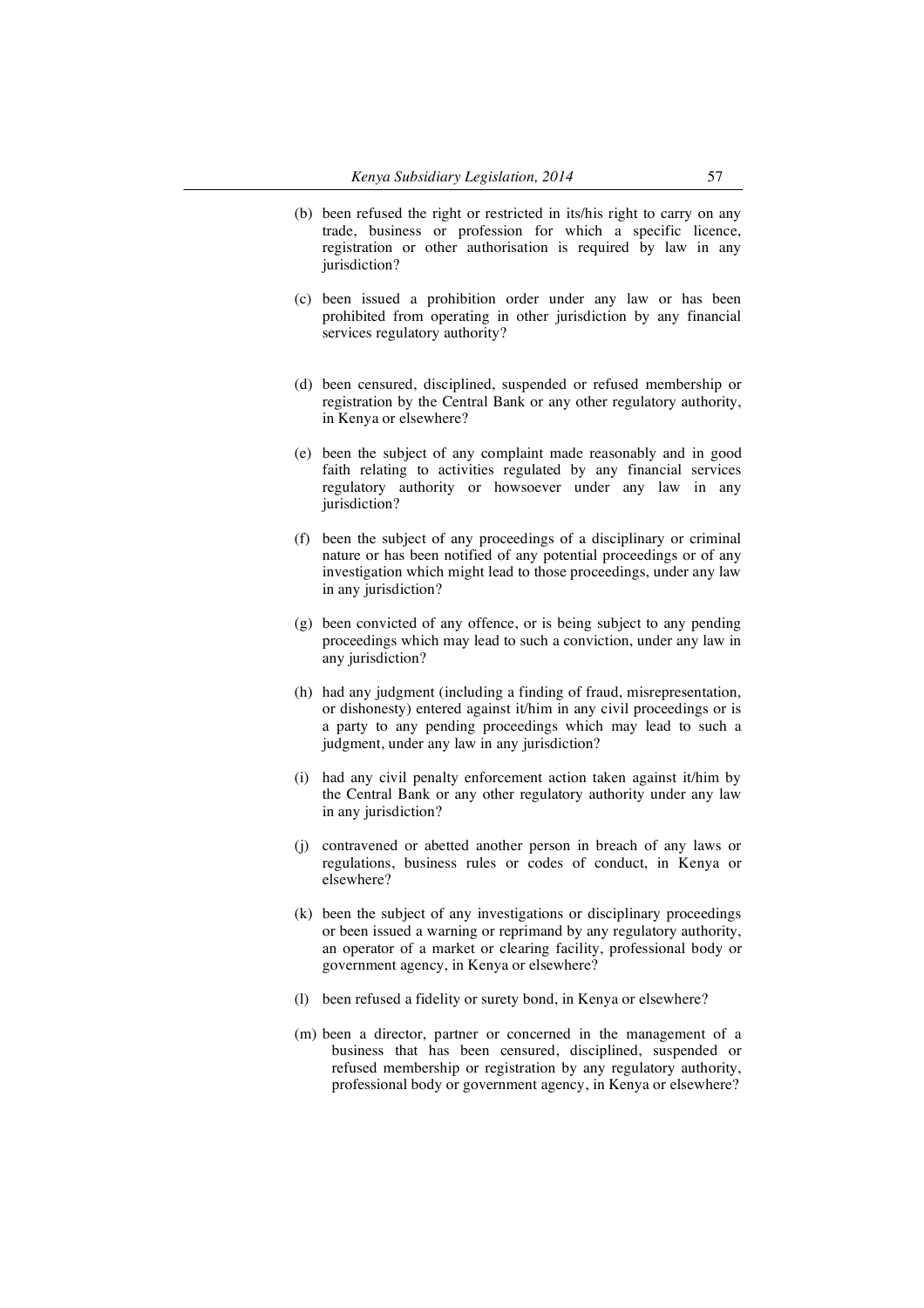- (n) been a director, partner or concerned in the management of a business that has gone into insolvency, liquidation or administration during the period when, or within a period of one year after, he was a director, senior officer, partner or concerned in the management of the business, in Kenya or elsewhere?
- (o) been dismissed or asked to resign, from office, employment, a position of trust, or a fiduciary appointment or similar position, in Kenya or elsewhere?
- (p) been subject to disciplinary proceedings by his current or former employer(s), in Kenya or elsewhere?
- (q) been disqualified from acting as a director or disqualified from acting in any managerial capacity, in Kenya or elsewhere?
- (r) been an officer found liable for an offence committed by a body corporate as a result of the offence having proved to have been committed with the consent or connivance of, or neglect attributable to, the officer, in Kenya or elsewhere?
- (s) carried on business under any name other than the name or names shown in this application?
- (t) been engaged in the management of any corporation other than those disclosed to the Central Bank?
- (u) been engaged, or does it or he expect to be engaged, in any business relationship with any of the (prospective) officers of the applicant?
- (2) Has the applicant, any of its individual significant shareholders, or any director or chief executive officer of the applicant—
	- (a) been unable to fulfil any of its/his financial obligations, in Kenya or elsewhere?
	- (b) entered into a compromise or scheme of arrangement with its/his creditors, being a compromise or scheme of arrangement that is still in operation, in Kenya or elsewhere?
	- (c) been subject to a judgment debt which is unsatisfied, either in whole or in part, in Kenya or elsewhere?
	- (d) been in the course of being wound-up or otherwise dissolved, in Kenya or elsewhere?
	- (e) been a corporation that has a receiver or statutory manager or such other person having the powers and duties of a receiver, manager appointed in relation to, or in respect of any property of, the corporation, in Kenya or elsewhere?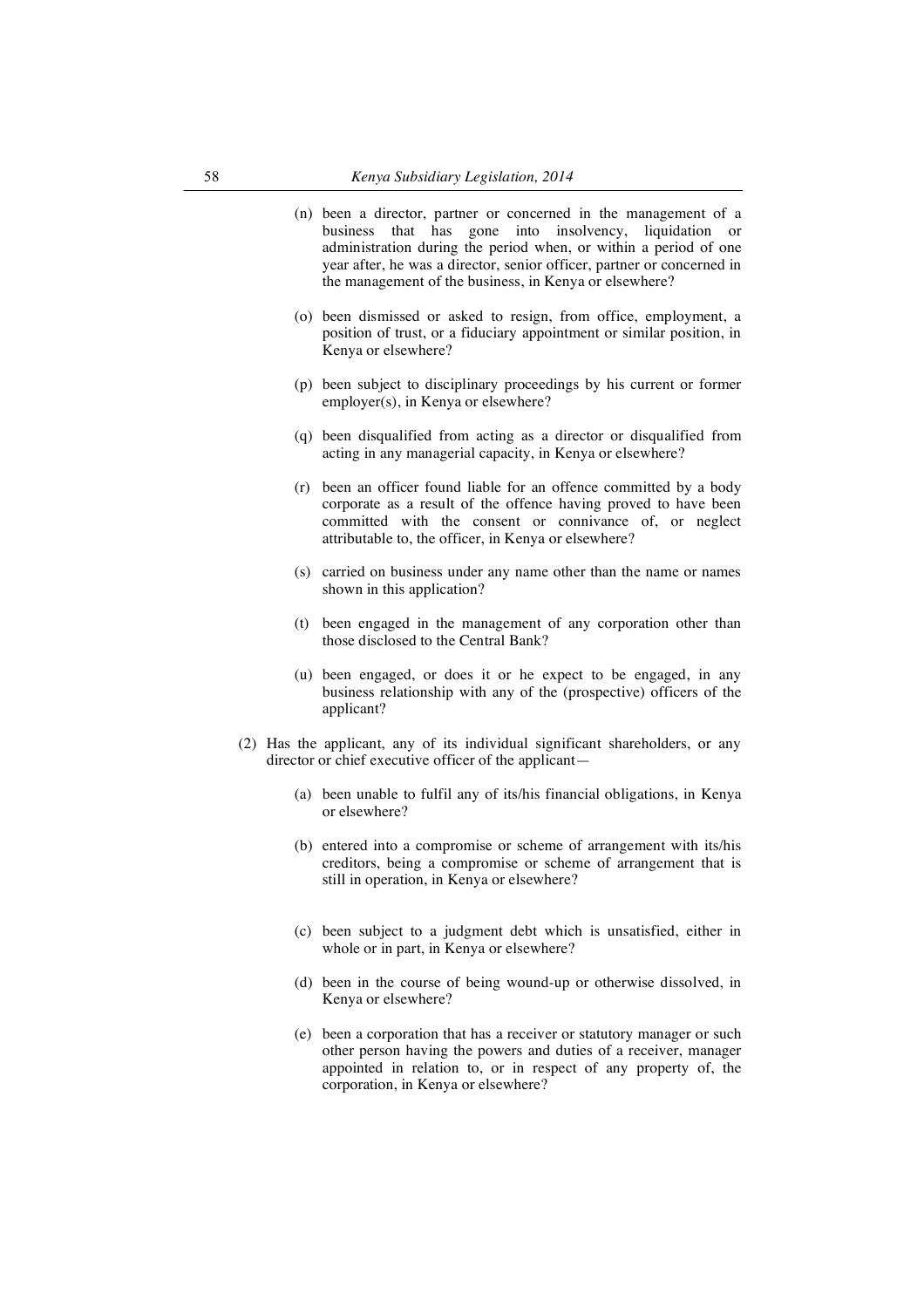- (f) had a dispute between it or him and the Kenya Revenue Authority or any equivalent tax authority in any other jurisdiction?
- 12. Are there any additional information considered relevant or material which may assist the Central Bank in reaching a decision on the application?

# **DECLARATION**

We certify that all the information contained in and accompanying this form is accurate and complete to the best of our knowledge, information and belief and that there are no other facts relevant to this application of which the Central Bank should be aware. We undertake to inform the Central Bank of any material changes to the application which may arise while the Central Bank is considering the application. We further undertake that, in the event that the institution is granted a licence under these Regulations we will notify the Central Bank of any material changes to or affecting the completeness or accuracy of the answers to the questions above as soon as possible, but in any event not later than twenty days after the date that the changes come to our attention.

|        | 20            |
|--------|---------------|
|        |               |
| Name   | Position held |
| Signed | Date          |
|        |               |
| Name   | Position held |
| Signed | Date          |
|        |               |

Deponent understands the contents of this affidavit before me,

\_\_\_\_\_\_\_\_\_\_\_\_\_\_\_\_\_\_\_\_\_\_\_\_\_\_\_\_\_\_\_\_\_\_\_\_\_\_\_\_\_

#### COMMISSIONER FOR OATHS

# N.B.

|    | 1. All sections of this form must be filled                                                                                                                                                                                      |
|----|----------------------------------------------------------------------------------------------------------------------------------------------------------------------------------------------------------------------------------|
| 2. | If any space provided is inadequate, the required information may be supplied as<br>an attachment labelled accordingly and reference shall be made to the relevant<br>section of the form by placing the words "REFER TO ANNEX " |
| 3. | Information provided in this form is confidential and cannot be made available<br>without the consent of the Governor of the Central Bank.                                                                                       |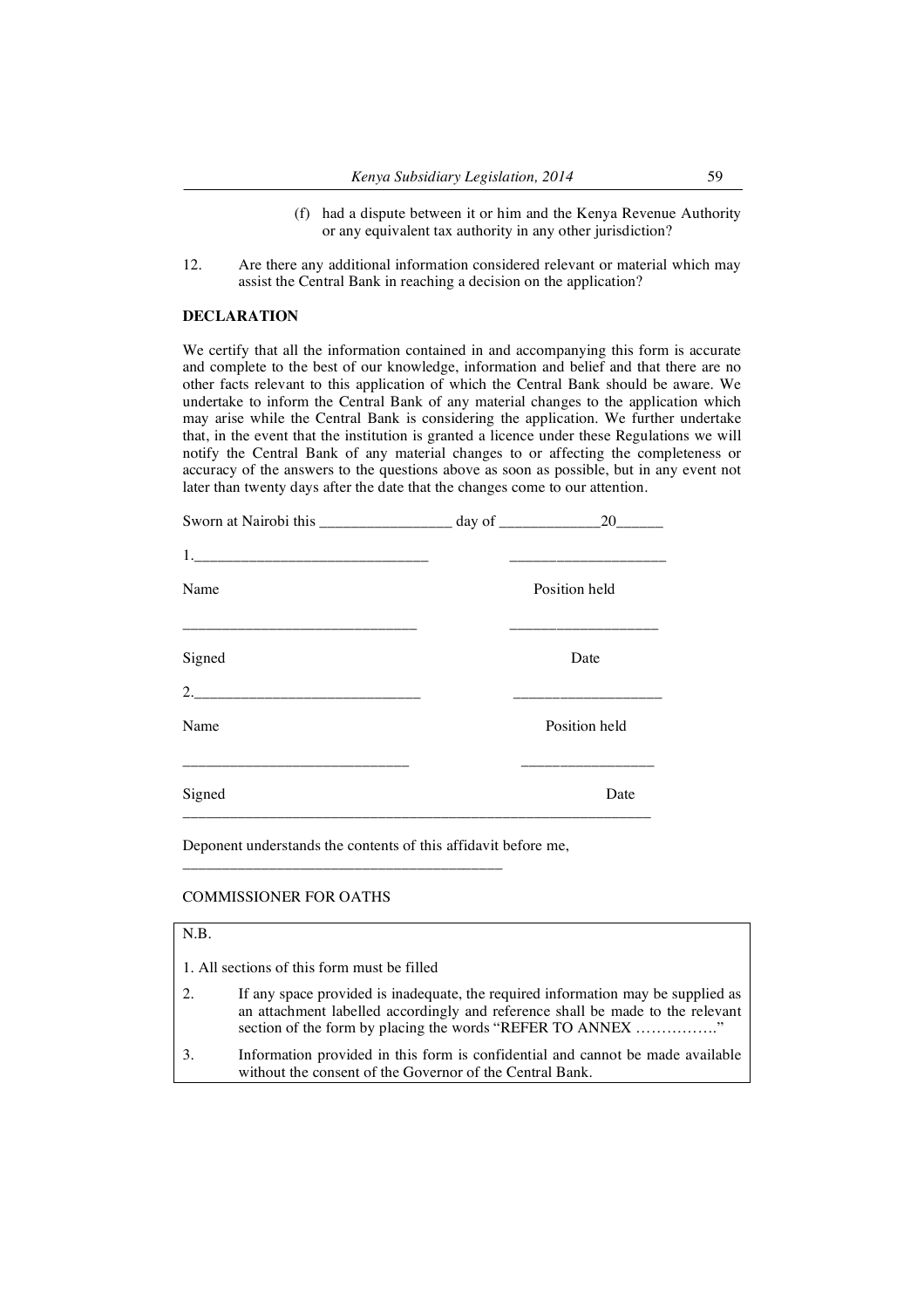#### **SECOND SCHEDULE**

## **PERSONAL DECLARATION FORM FOR INDIVIDUALS PROPOSED TO BECOME SIGNIFICANT SHAREHOLDERS, DIRECTORS OR SENIOR OFFICERS OF A BUREAU**

Explanatory Notes

- 1. Please read the explanatory notes and questions carefully before completing the application form.
- 2. All questions must be answered. If a question is not applicable, please mark "N.A." in the space provided. Should there be insufficient space for your answers, please attach annex(es) which should be identified as such and signed by the signatories to this application.
- 3. Where there is an asterisk (\*), please delete whichever is inapplicable.
- 4. Please tick  $(\sqrt{})$  in the relevant boxes where appropriate.
- 5. If there are any changes in the information furnished in the application prior to the completion of the review of this application, the Central Bank of Kenya should be notified immediately.
- 6. The term "senior officer" is as defined under the Banking Act.

#### I. NAME OF APPOINTEE

(Full name of appointee, including any alias and other names used currently or in the past. Please underline surname.)

2.Application for appointment as

 Chairman Chief Executive Officer Director Significant Shareholder Senior Officer (state position) \_\_\_\_\_\_\_\_\_\_\_\_\_\_\_\_\_\_\_\_\_\_\_

3. Please provide the full name of the Credit Reference Bureau.

# II. PERSONAL PARTICULARS

- 1. Set out below the personal particulars of the appointee:
	- (a) residential Address (if foreign address is provided, please update the Central Bank with a local address when available):
	- (b) telephone and facsimile number(s) (Home: Office: Facsimile: Mobile);
	- (c) date of birth (dd/mm/yy):
	- (d) place of Birth: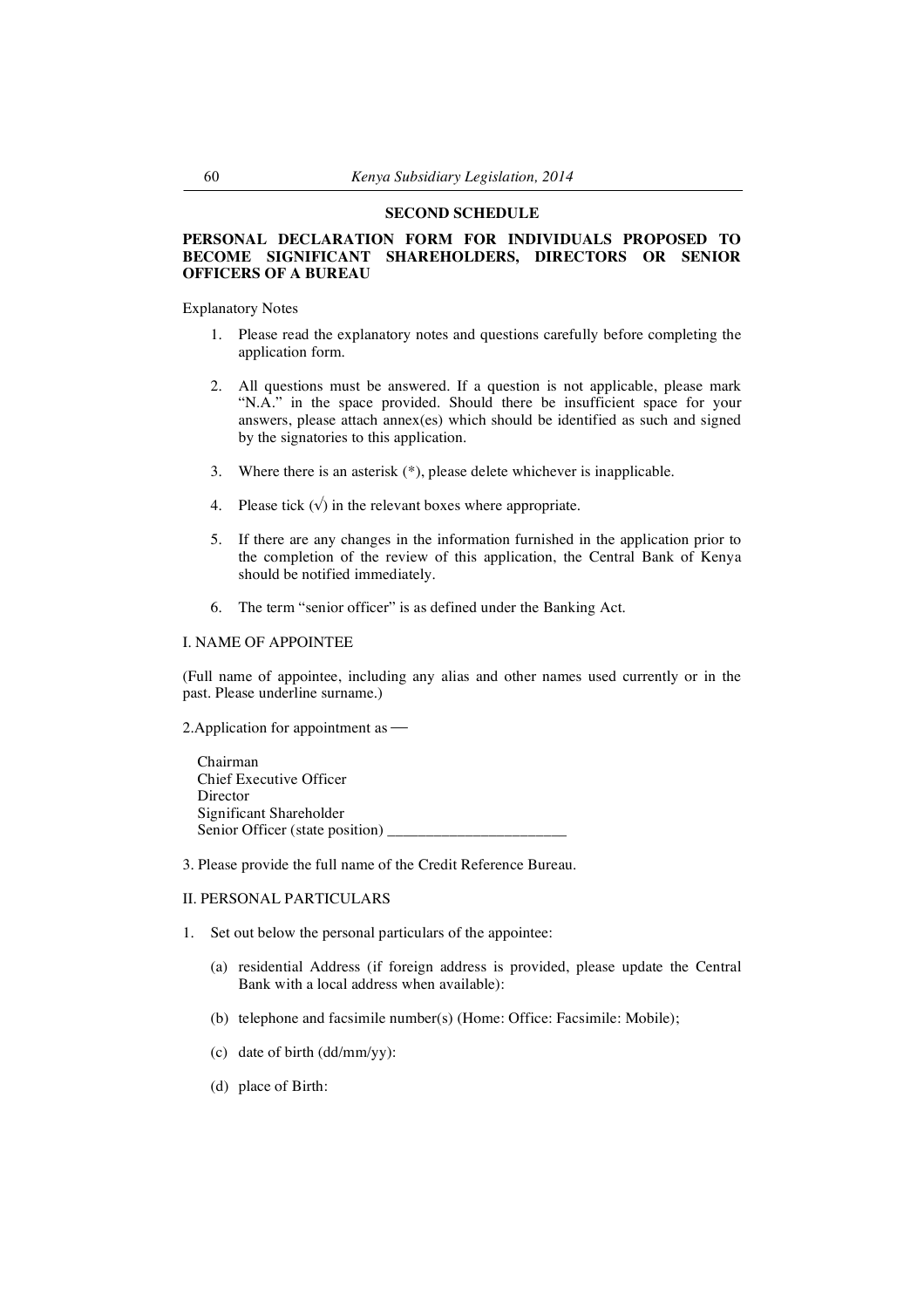- (e) sex: Mal e Female
- (f) nationality:
- (g) identity Card Number:
- (h) passport Number:
- (k) permanent resident status in other countries (if applicable):

III. EDUCATIONAL AND PROFESSIONAL QUALIFICATIONS

1. Set out in the following format information on the appointee's highest academic and professional qualifications attained and any material trainings attended.

| Name<br>and<br>school/college/university<br>/institution | location | $of \square$ | Period<br>(mm/yy) | Certificate/diploma/degree<br>awarded/professional<br>qualifications/training awards |
|----------------------------------------------------------|----------|--------------|-------------------|--------------------------------------------------------------------------------------|
|                                                          |          |              |                   |                                                                                      |

# IV. EMPLOYMENT HISTORY

1.Set out in the following format information on the appointee's employment history (including periods of part-time employment or unemployment), business and other activities during the past 10 years. If appointee is currently employed with a company other than the Bureau stated in this application, please state his/her last day of employment with current employer.

| Name and         | Nature of   | Designation and | <b>Brief</b>   | Period           |
|------------------|-------------|-----------------|----------------|------------------|
| address of       | business of | Department      | description of | $\text{(mm/yy)}$ |
| employer (if     | employer    |                 | duties         |                  |
| self-employed,   |             |                 |                |                  |
| please indicate) |             |                 |                |                  |
|                  |             |                 |                |                  |
|                  |             |                 |                |                  |
|                  |             |                 |                |                  |
|                  |             |                 |                |                  |
|                  |             |                 |                |                  |

V. DIRECTORSHIPS AND SUBSTANTIAL SHAREHOLDINGS

1. Set out in the following format information on the appointee's directorships in any corporation.

| Name of       | Nature of | Directorship    | Date of          | Percentage    |
|---------------|-----------|-----------------|------------------|---------------|
| company and   | business  | (executive/non- | appointment      | shareholding  |
| place of      |           | executive)      | $\text{(mm/yy)}$ | incorporation |
| incorporation |           |                 |                  | (if any)      |
|               |           |                 |                  |               |
|               |           |                 |                  |               |
|               |           |                 |                  |               |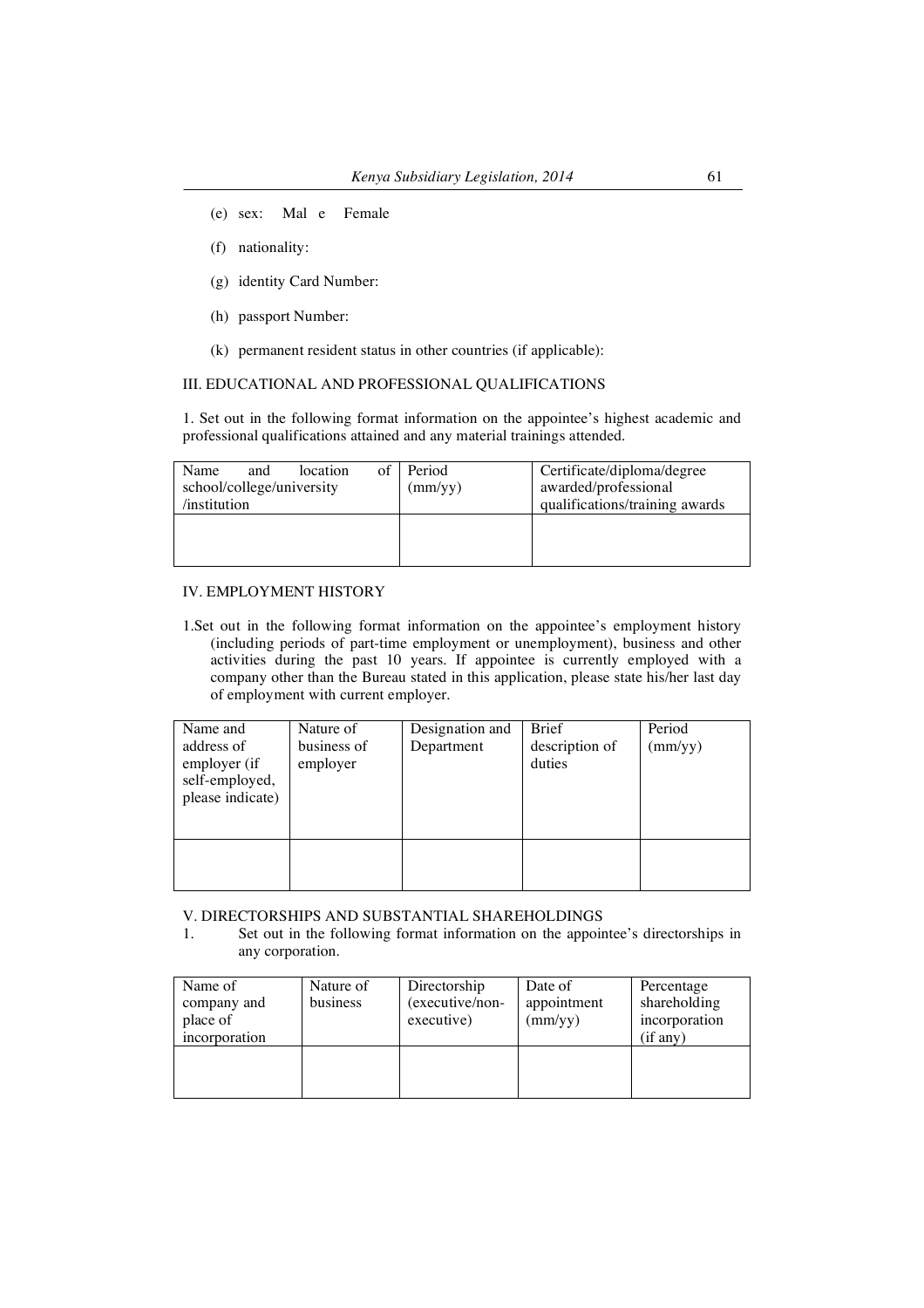2.Will there be any changes in the appointee's directorships following his/her appointment with the Bureau? If yes, please elaborate.

3. Set out in the following format information on the appointee's significant shareholding (5% or more of the issued share capital) in any corporation.

| Name of company and   Nature of<br>place of incorporation | business | Date of<br>acquisition(mm/yy) | Percentage<br>shareholding<br>incorporation |
|-----------------------------------------------------------|----------|-------------------------------|---------------------------------------------|
|                                                           |          |                               |                                             |

- 4. Are there any potential areas of conflict(s) of interest arising from the appointee's proposed duties with the Bureau and his/her directorship(s) and/or shareholding(s) as stated above? If yes, please elaborate.
- 5. Does the appointee, or any corporation in which the appointee is in a position of control, have a beneficial interest, whether direct or indirect, in at least 5% of the issued shares of any corporation quoted on a securities exchange, whether in Kenya or elsewhere? If yes, please elaborate and provide a list of such corporations.

## VI. OUTSTANDING BORROWINGS

| Name of Name of Type |    | Amount      | Terms    | Security           | Value      | Current     | Current       |
|----------------------|----|-------------|----------|--------------------|------------|-------------|---------------|
| Borrower   Lending   | of | Borrowed of |          | Offered $\vert$ of |            | Outstanding | <b>Status</b> |
| Institution Facility |    | <b>KES</b>  | Facility |                    | Security   | Balance,    |               |
|                      |    |             |          |                    | <b>KES</b> | <b>KES</b>  |               |
|                      |    |             |          |                    |            |             |               |
|                      |    |             |          |                    |            |             |               |
|                      |    |             |          |                    |            |             |               |

## VII. REFEREES

Indicate the names, postal and e-mail addresses, telephone numbers and positions of three individuals of good standing who would be able to provide a reference on your personal and financial integrity and honesty. The referees must not be related to you, and should have known you for at least five years.

| Name<br>Referee | of | Postal<br>Address | E-mail<br>address | Tel<br>(s) | no. | Designation<br>(where)<br>applicable) | Relationship<br>with applicant |
|-----------------|----|-------------------|-------------------|------------|-----|---------------------------------------|--------------------------------|
|                 |    |                   |                   |            |     |                                       |                                |

## VIII. FIT AND PROPER CRITERIA

If the answer to any of the following questions is in the affirmative, please attach annexes and supporting documents, where appropriate, giving all relevant particulars. (Please answer yes or no).

1. Have you i.e. the individual significant shareholder, corporate significant shareholder, director or senior officer-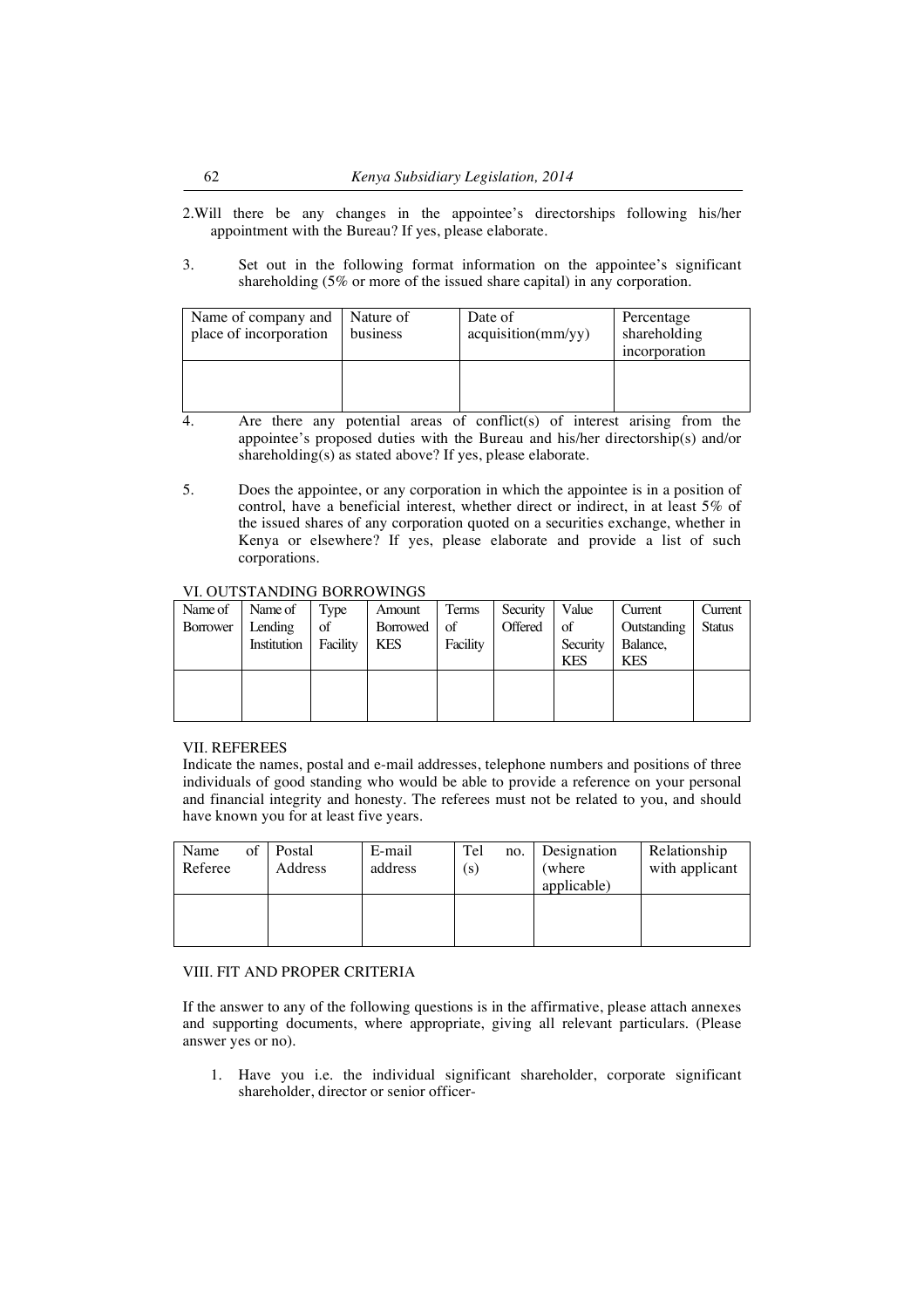- (a) been licensed or registered under any law in Kenya or elsewhere which requires licensing or registration in relation to any regulated financial business?
- (b) been refused the right or restricted to carry on any trade, business or profession for which a specific licence, registration or other authorisation is required by law in any jurisdiction?
- (c) been issued a prohibition order under any law or have you been prohibited from operating in other jurisdiction by any financial services regulatory authority?
- (d) been censured, disciplined, suspended or refused membership or registration by the Central Bank or any other regulatory authority, in Kenya or elsewhere?
- (e) been the subject of any complaint made reasonably and in good faith relating to activities regulated by any regulatory authority or under any law in any jurisdiction?
- (f) been the subject of any proceedings of a disciplinary or criminal nature or have you been notified of any potential proceedings or of any investigation which might lead to those proceedings, under any law in any jurisdiction?
- (g) been convicted of any offence, or are you subject to any pending proceedings which may lead to such a conviction, under any law in any jurisdiction?
- (h) had any judgment (including a finding of fraud, misrepresentation, or dishonesty) entered against you in any civil proceedings or are you a party to any pending proceedings which may lead to such a judgment, under any law in any jurisdiction?
- (i) had any civil penalty enforcement action taken against you by the Central Bank or any other regulatory authority under any law in any jurisdiction?
- (j) contravened or abetted another person in breach of any laws or regulations, business rules or codes of conduct, in Kenya or elsewhere?
- (k) been the subject of any investigations or disciplinary proceedings or been issued a warning or reprimand by any regulatory authority, an operator of a market or clearing facility, professional body or government agency, in Kenya or elsewhere?
- (l) been refused a fidelity or surety bond, in Kenya or elsewhere?
- (m) been a director, partner or concerned in the management of a business that has been censured, disciplined, suspended or refused membership or registration by any regulatory authority, professional body or government agency, in Kenya or elsewhere?
- (n) been a director, partner or concerned in the management of a business that has gone into insolvency, liquidation or administration during the period when, or within a period of one year after, you were a director, partner or concerned in the management of the business, in Kenya or elsewhere?
- (o) been dismissed or asked to resign, from office, employment, a position of trust, or a fiduciary appointment or similar position, in Kenya or elsewhere?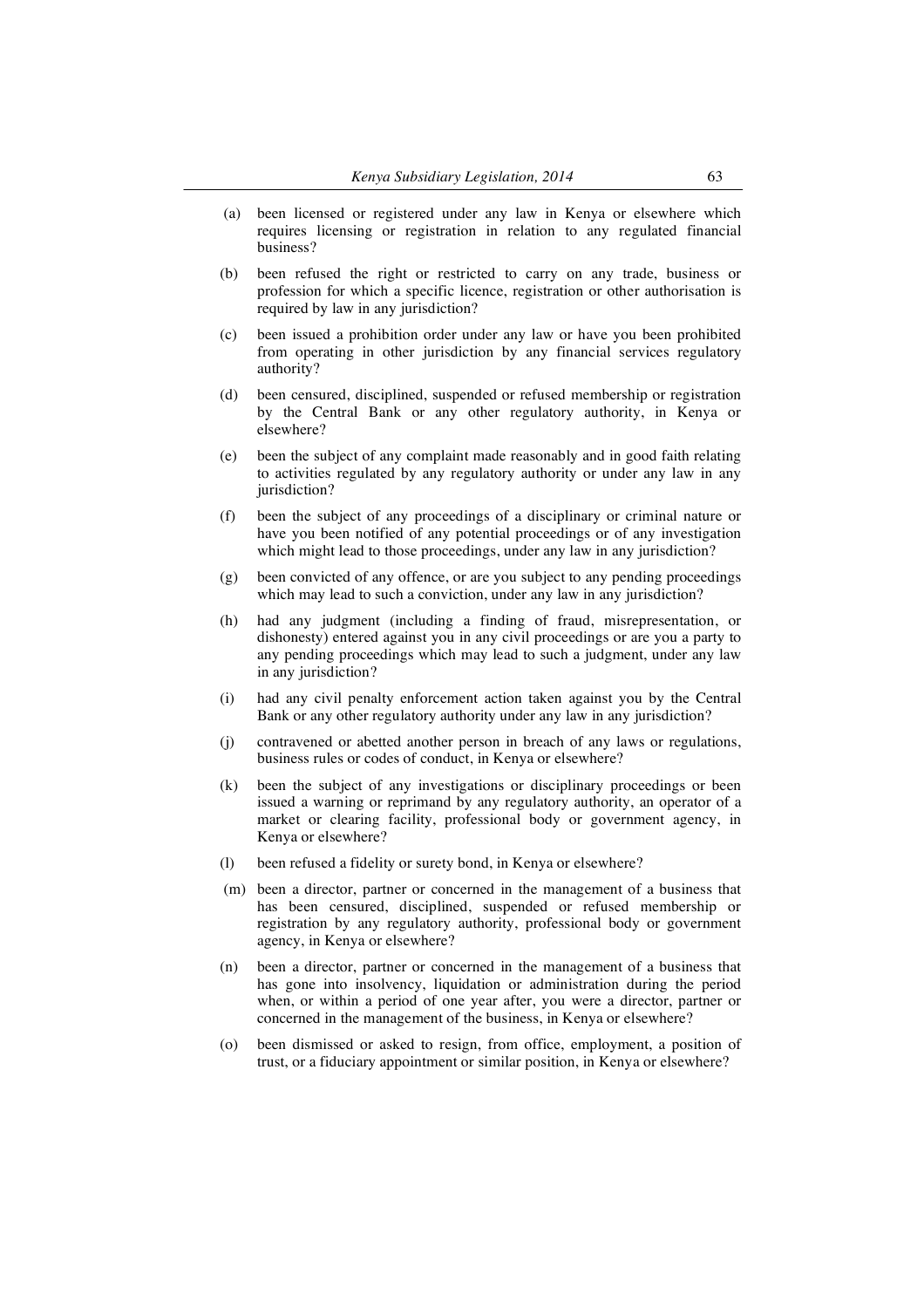- (p) been subject to disciplinary proceedings by your current or former employer(s), in Kenya or elsewhere?
- (q) been disqualified from acting as a director or disqualified from acting in any managerial capacity, in Kenya or elsewhere?
- (r) been an officer found liable for an offence committed by a body corporate as a result of the offence having proved to have been committed with the consent or connivance of, or neglect attributable to you, in Kenya or elsewhere?
- (s) carried on business under any name other than the name or names shown in this application;
- (t) been engaged in the management of any corporation other than those disclosed to the Central Bank?
- 2. Have you i.e individual significant shareholder, corporate significant shareholder, director or senior officer;
	- (a) been unable to fulfil any of your financial obligations, in Kenya or elsewhere?
	- (b) entered into a compromise or scheme of arrangement with your creditors, being a compromise or scheme of arrangement that is still in operation, in Kenya or elsewhere;
	- (c) been subject to a judgment debt which is unsatisfied, either in whole or in part, in Kenya or elsewhere?
	- (d) been in the course of being wound-up or otherwise dissolved, in Kenya or elsewhere?
	- (e) been a corporation that has a receiver or statutory manager or such other person having the powers and duties of a receiver, manager appointed in relation to, or in respect of any property of, the corporation, in Kenya or elsewhere?
- 3. What proportion of the voting power at any general meeting of the Bureau (or another body corporate of which it is a subsidiary) are you or any related party entitled to exercise or control the exercise of?
- 4. Documentary requirements-
	- (a) certified statement of assets and liabilities;
	- (b) latest tax compliance certificate or certified true copy of income tax returns;
	- (c) two letters of character references from individuals other than relatives who have personally known the undersigned for at least ten years;
	- (d) two letters (where possible), duly certified from financial institutions with whom the undersigned has had dealings for the last two years on the performance of past and present accounts such as unauthorised overdraft on deposit accounts, past due or delinquent accounts;
	- (e) certified copies of educational and professional certificates, PIN, National Identity Card and two passport size photographs; and

(f)a credit report from a Credit Reference Bureau.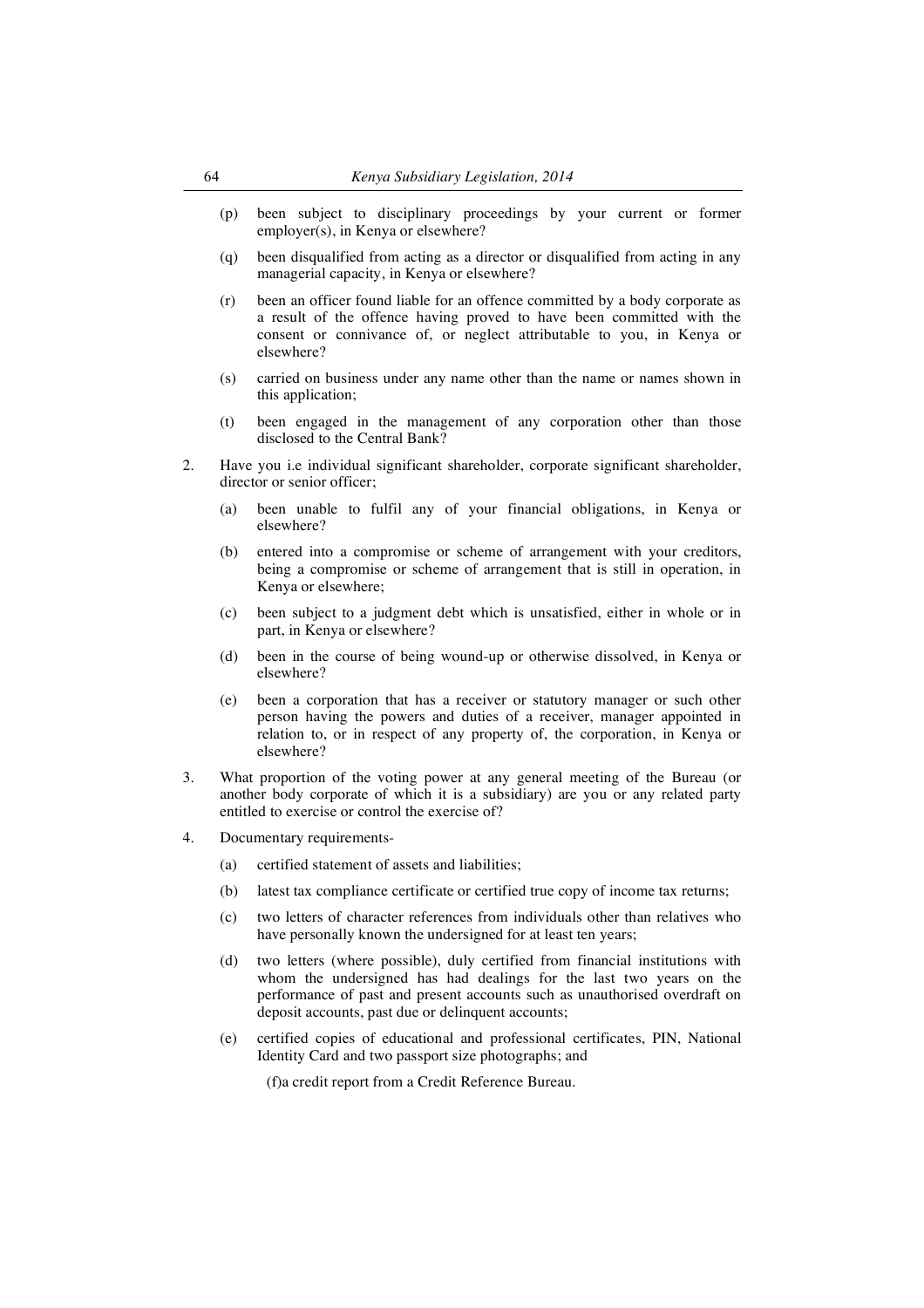## IX. OTHER INFORMATION

Are there any additional information considered relevant or material which may assist the Central Bank in reaching a decision on the application?

## X. DECLARATION

I am aware that it is an offence to knowingly or recklessly provide any information, which is false or misleading in connection with an application for a credit reference bureau license. I am also aware that provision of false information in this regard may result in rejection of this application by the Central Bank.

I certify that the information given above is complete and accurate to the best of my knowledge, and that there are no other facts relevant to this application of which the supervisory authority should be aware.

I undertake to inform the supervisory authority of any changes material to the application which arise while the application is under consideration.

#### WITNESSED BEFORE ME:

Name …………………......................................................................................................... Signature: ……………..........................................................................................................

Address: ………………........................................................................................................

## COMMISSIONER FOR OATHS/MAGISTRATE

#### N.B.

1. All sections of this form must be filled

2. If any space provided is inadequate, the required information may be supplied as an attachment labelled accordingly and reference shall be made to the relevant section of the form by placing the words "REFER TO ANNEX ................."

3. Information provided in this form is confidential and cannot be made available without the consent of the Governor of the Central Bank.